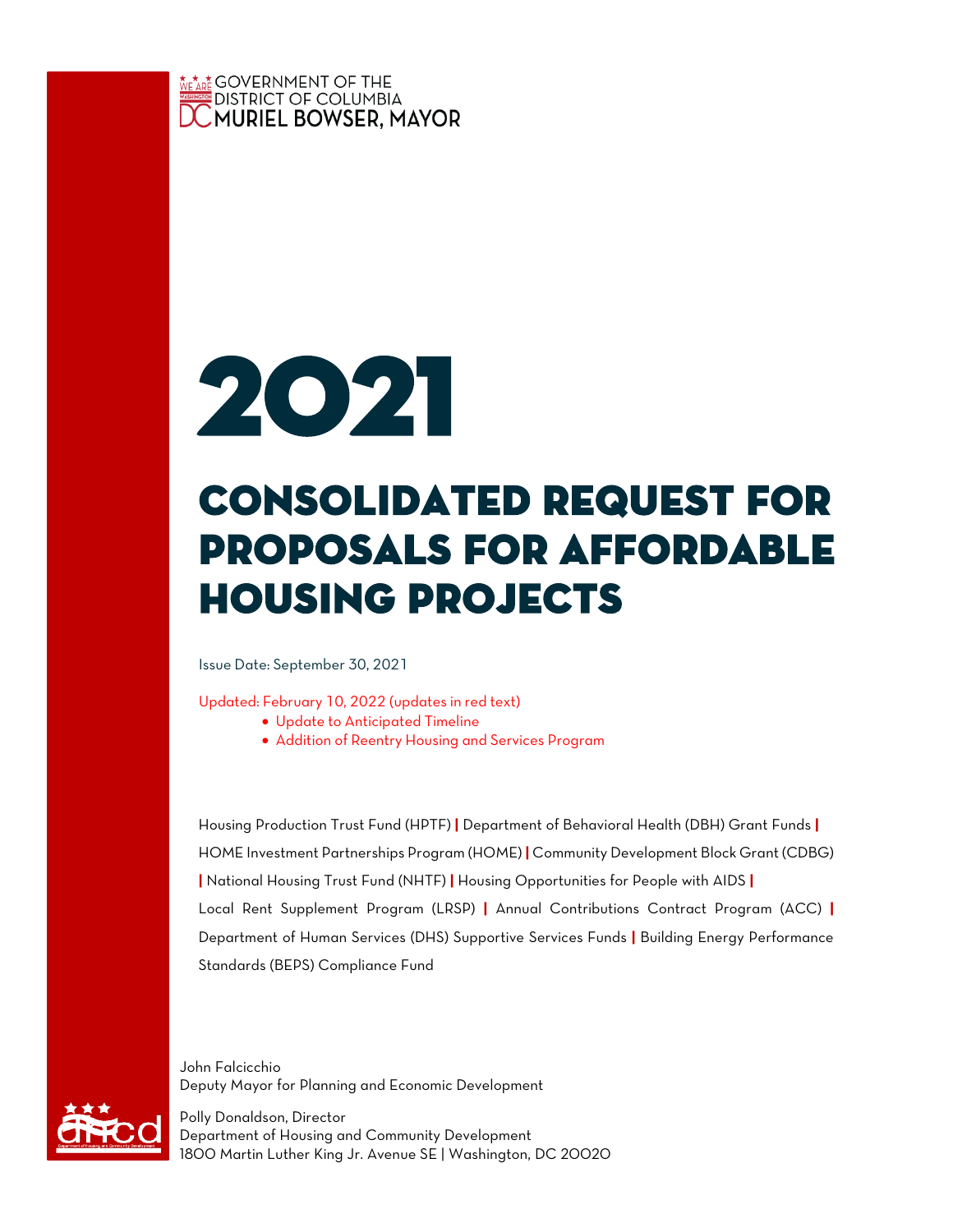| L     |                                                                                                                |  |
|-------|----------------------------------------------------------------------------------------------------------------|--|
| II.   |                                                                                                                |  |
| III.  |                                                                                                                |  |
| IV.   |                                                                                                                |  |
|       | $\mathbf{1}$                                                                                                   |  |
|       |                                                                                                                |  |
| V.    | SELECTION CRITERIA EXECUTIVE EXECUTIVE EXECUTIVE EXECUTIVE EXECUTIVE EXECUTIVE EXECUTIVE EXECUTIVE EXECUTIVE E |  |
|       |                                                                                                                |  |
|       |                                                                                                                |  |
|       |                                                                                                                |  |
|       |                                                                                                                |  |
|       |                                                                                                                |  |
|       |                                                                                                                |  |
|       |                                                                                                                |  |
|       |                                                                                                                |  |
|       |                                                                                                                |  |
|       |                                                                                                                |  |
|       |                                                                                                                |  |
| VI.   |                                                                                                                |  |
|       |                                                                                                                |  |
|       |                                                                                                                |  |
|       |                                                                                                                |  |
|       |                                                                                                                |  |
|       |                                                                                                                |  |
|       |                                                                                                                |  |
|       |                                                                                                                |  |
|       |                                                                                                                |  |
|       |                                                                                                                |  |
|       |                                                                                                                |  |
|       |                                                                                                                |  |
|       |                                                                                                                |  |
|       |                                                                                                                |  |
|       |                                                                                                                |  |
|       |                                                                                                                |  |
|       |                                                                                                                |  |
|       |                                                                                                                |  |
| VII.  |                                                                                                                |  |
| VIII. |                                                                                                                |  |
| IX.   |                                                                                                                |  |
| χ.    |                                                                                                                |  |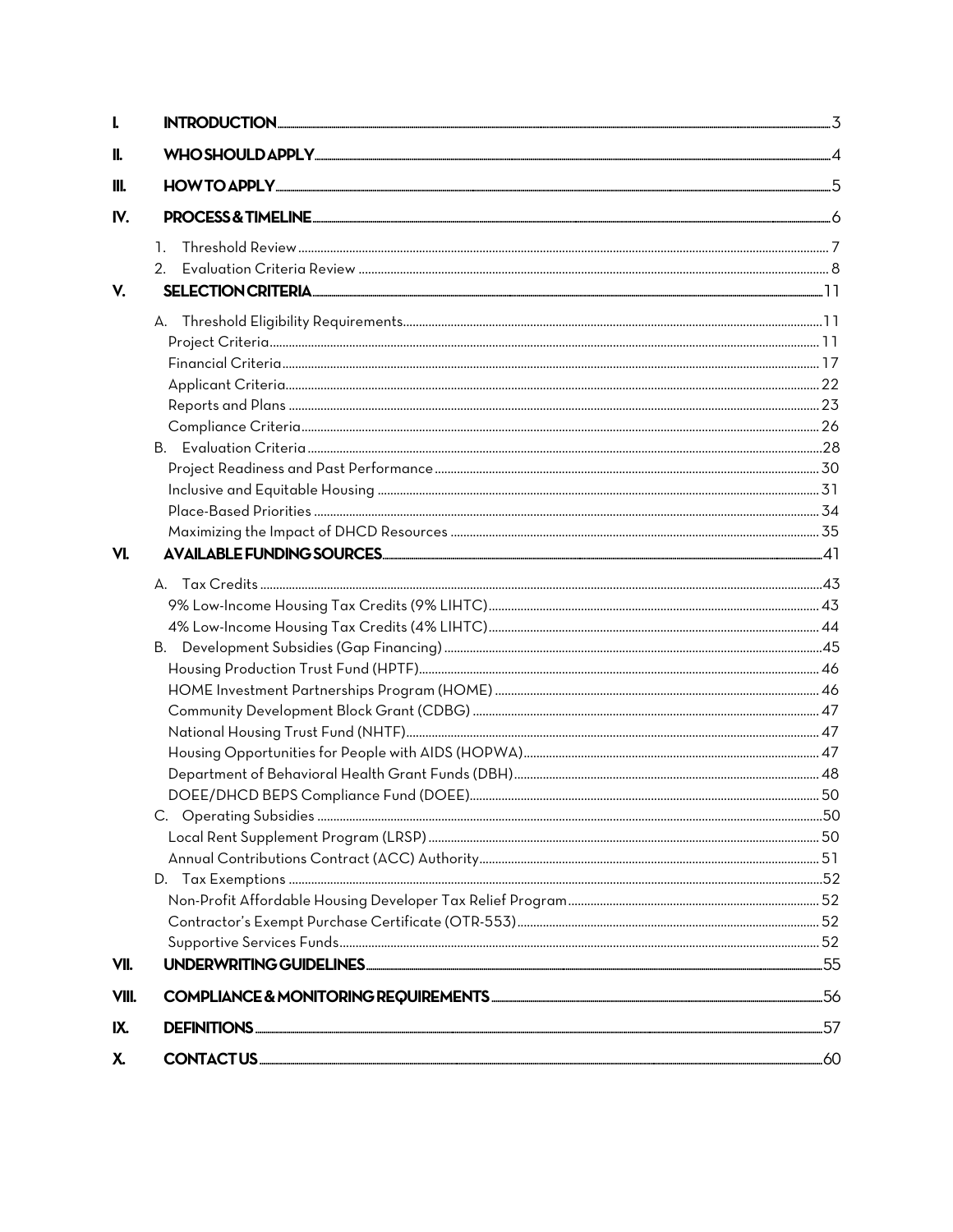# <span id="page-2-0"></span>I. INTRODUCTION

In 2019, in response to population growth, an insufficient housing supply, and structural racial disparities, Mayor Muriel Bowser outlined bold housing goals for the District to create 12,000 new affordable housing units and preserve 6,000 existing affordable housing units by 2025. Known as the Housing Framework for Equity and Growth, a series of supporting documents outlined an integrated framework for increasing housing production and promoting equity for existing and future residents. In particular, the District's [Housing Equity Report](https://planning.dc.gov/sites/default/files/dc/sites/housingdc/publication/attachments/Housing%20Equity%20Report.pdf) provided goals for the equitable distribution of affordable housing throughout Washington, DC to counter a historic legacy of exclusionary and discriminatory housing policy.

From 20[1](#page-2-1)0 to 2020, the District experienced population growth of nearly 88,000 residents<sup>1</sup> (a 14.6 percent increase) and although it issued permits for 36,000 housing units during this time, housing costs have continued to rise. Nearly 50,000 District households out of 300,000 total households pay more than 50 percent of their income on housing costs.<sup>[2](#page-2-2)</sup> In the most extreme situations, the lack of affordable housing leads people to become unhoused.

The COVID-19 pandemic exacerbated the housing affordability crisis and highlighted existing racial inequities. As a result of the economic impacts of the pandemic, unemployment soared to a high of 11.1 percent in  $2020<sup>3</sup>$  and concerns about housing instability were widespread.

Throughout the tumultuous events of the past 18 months, the District remained committed to its housing production, preservation, and equity goals and has dedicated an unprecedented \$400 million of resources for affordable housing in the FY22 budget to support these efforts. This 2021 Consolidated Request for Proposals for Affordable Housing (RFP) is the first since 2019 due to the uncertainty posed by the the pandemic in 2020. As the City emerges from the public health emergency, the District seeks proposals from partners that can meet this moment of urgency and opportunity. Respondents to the RFP must be prepared to move projects forward on an accelerated timeline and leverage all other available funding sources to maximize the number of affordable housing units produced and preserved with District resources.

It is in this context that the DC Department of Housing and Community Development (DHCD), the DC Housing Authority (DCHA), the DC Department of Behavioral Health (DBH), the DC Department of Human Services (DHS), the DC Department of Health (DOH), and the Department of Energy and Environment (DOEE), in conjunction with the DC Housing Finance Agency (DCHFA), release this Consolidated Request for Proposals (RFP), the District of Columbia's primary vehicle for awarding federal and local funds for affordable housing.

<span id="page-2-2"></span><https://www.dcregs.dc.gov/Common/NoticeDetail.aspx?NoticeId=N0083042> <sup>3</sup> U.S. Bureau of Labor Statistics:

<span id="page-2-1"></span><sup>1</sup> 2020 Census Data Shows DC's Population Growth Nearly Tripled Compared to Previous Decade: <https://dc.gov/release/2020-census-data-shows-dcs-population-growth-nearly-tripled-compared-previous-decade> <sup>2</sup> Mayor's Order 2019-036. May 15, 2019: [Mayor's Order 2019-036.](https://www.dcregs.dc.gov/Common/NoticeDetail.aspx?NoticeId=N0083042) 

<span id="page-2-3"></span>[https://data.bls.gov/timeseries/LASST110000000000003?amp%253bdata\\_tool=XGtable&output\\_view=data](https://data.bls.gov/timeseries/LASST110000000000003?amp%253bdata_tool=XGtable&output_view=data&include_graphs=true) [&include\\_graphs=true](https://data.bls.gov/timeseries/LASST110000000000003?amp%253bdata_tool=XGtable&output_view=data&include_graphs=true)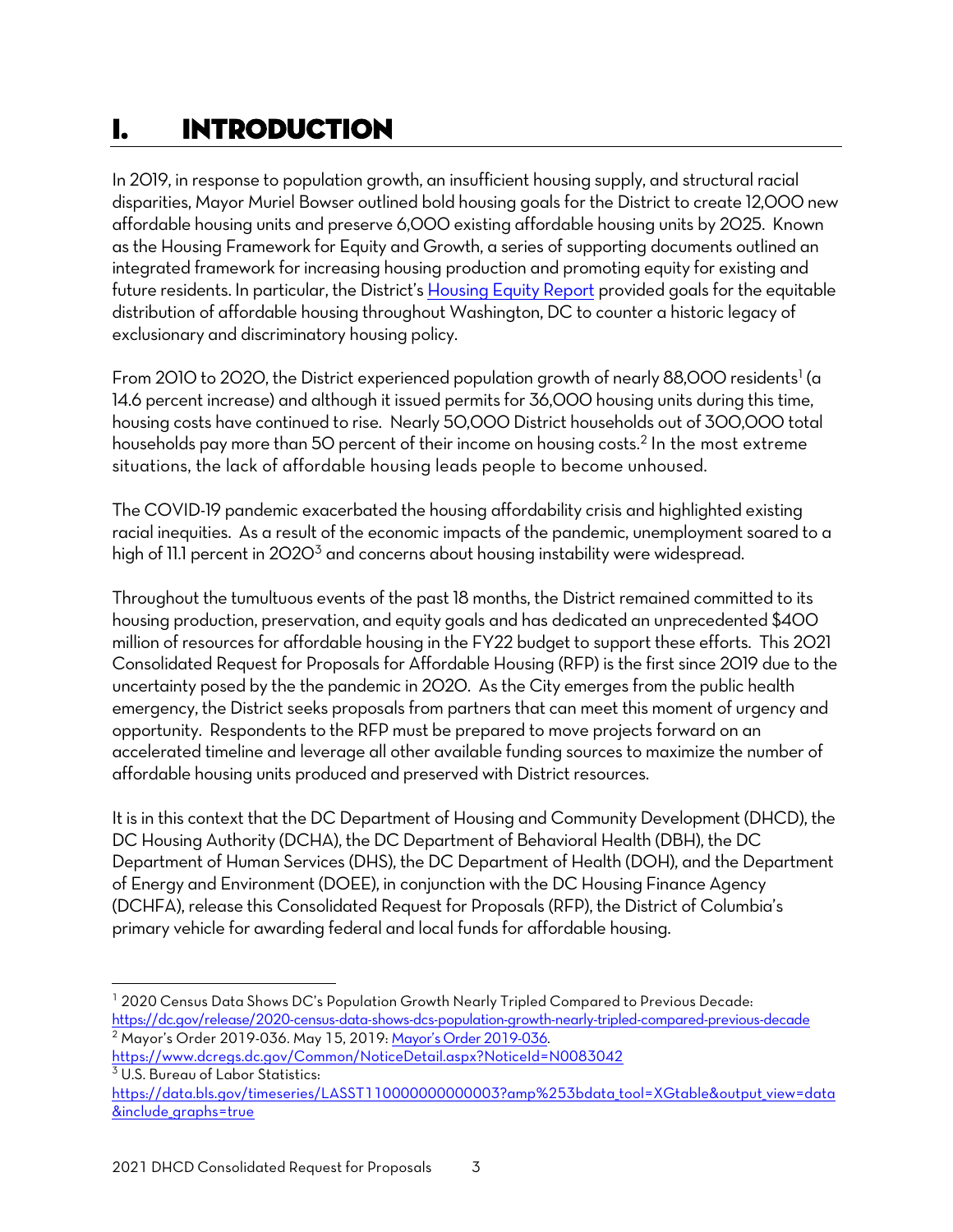The RFP seeks impactful proposals to produce and preserve affordable housing units with an emphasis on:

- 1. Households earning 30 percent of the Median Family Income (MFI) or below, including Permanent Supportive Housing (PSH) for individuals and families who were once homeless and continue to be at imminent risk of homelessness.
- 2. Projects that are located in areas of the city with a deficit of affordable housing.
- 3. Projects that are ready to quickly proceed to closing and construction.
- 4. Projects that produce or preserve units that are not currently subject to an affordability covenant (i.e., net new units).

The requirements of this RFP are specifically guided by the following:

- the housing and geographic goals outlined i[n Mayor's Order 2019-036](https://www.dcregs.dc.gov/Common/NoticeDetail.aspx?NoticeId=N0083042) and the [Housing Equity Report;](https://housing.dc.gov/sites/default/files/dc/sites/housingdc/page_content/attachments/Housing%20Equity%20Report%2010-15-19.pdf)
- the District's historic [FY22 Fair Shot Budget;](https://mayor.dc.gov/fy2022-fairshot-budget)
- the [Five Year Consolidated Plan for FY 2022 –](https://dhcd.dc.gov/node/1546921) 2026;
- the Housing Production Trust Fund (HPTF) statutory requirement that at least 90 percent of project delivery expenditures go to units for households earning no more than 50 percent of MFI, including 50 percent for households earning no more than 30 percent of MFI;
- the goals outlined in Chapter 4 of the [Interagency Council on Homelessness' \(ICH\)](https://dmhhs.dc.gov/sites/default/files/dc/sites/dmhhs/page_content/attachments/Homeward-DC-Report_FY2021-2025.pdf)  [2021-2025 strategic plan, titled Homeward DC 2.0,](https://dmhhs.dc.gov/sites/default/files/dc/sites/dmhhs/page_content/attachments/Homeward-DC-Report_FY2021-2025.pdf) with particular emphasis on the production of PSH units; and
- the need to preserve existing affordable housing, as guided by the Housing [Preservation Strike Force](https://dhcd.dc.gov/page/dc-housing-preservation-strike-force) Final Report published in November 2016.

All prospective applicants are strongly encouraged to read this document in its entirety prior to beginning an application as a number of notable updates have been made since the last funding round.

# <span id="page-3-0"></span>II. WHO SHOULD APPLY

DHCD will accept and consider eligible development proposals from all qualified applicants. Specific requirements for development team members are detailed in Section V and in the Online Application System. Applicants should represent a development team that includes a developer, architect, professional consultants such as an attorney, a general contractor, property manager, lenders and investors, and any other team members necessary to finance, construct, and operate the development.

Together, the team must have the experience and financial and technical capacity to deliver a project that meets all of DHCD's eligibility requirements and remains operational and compliant for the life of the project.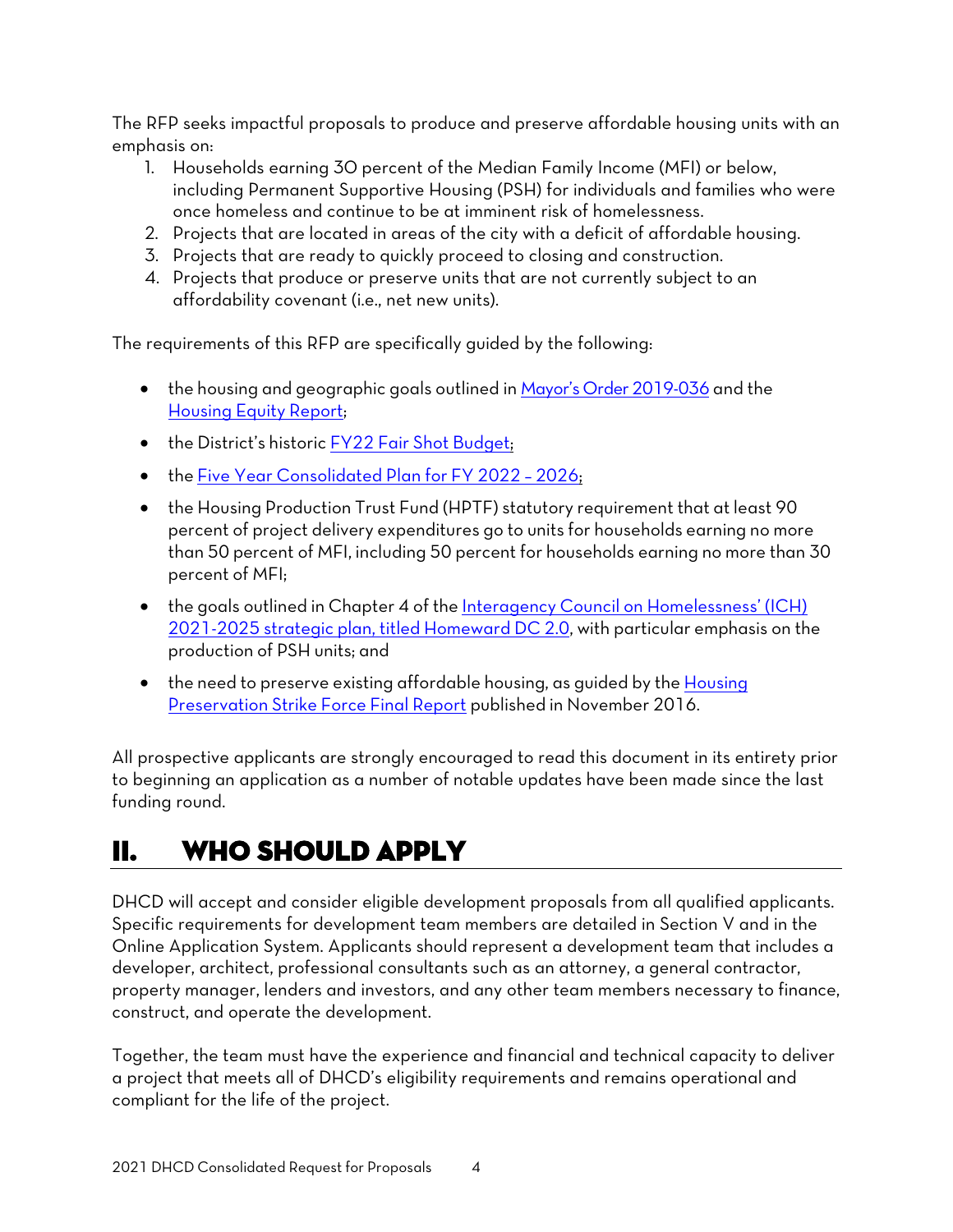Lead applicants and project team members may be non-profit or for-profit entities. Applicants may be based in the District of Columbia or outside, but there are requirements about partnering with District-based enterprises and hiring District residents outlined in the Selection Criteria and the Compliance & Monitoring Requirements sections of this document.

Applicants may submit development proposals for more than one project in the same funding round if their project team's capacity allows it. However, DHCD may decide to limit awards to one per developer/applicant.

Projects must be far enough along in the pre-development process to meet all Threshold Eligibility Requirements. Failing to meet even a single Threshold Eligibility Requirement will result in disqualification, and the application will not be scored or further evaluated. Applicants who are concerned that their project will not pass Threshold are encouraged to further develop their proposals before applying for funding.

# <span id="page-4-0"></span>III. HOW TO APPLY

All proposals in response to this RFP must be created and submitted in DHCD's Online Application System, located at: <https://octo.quickbase.com/db/brp3r63qr?a=showpage&pageid=40>

The Online Application System will be available to begin new applications for this funding round by October 15, 2021. Applicants should visit the website to register as users and become familiar with the system. Detailed instructions on how to create, build, and submit an application are provided on the website.

# **Applications submitted in the First Application Window are due by 11:59 AM on December 10, 2021.**

# **Applications submitted in the Second Application Window are due by 11:59 AM on February 15, 2022.**

The central component of the application is a multi-tab spreadsheet titled "Form 202 – Application for Financing" provided by DHCD (available within the Online Application System, linked above). The current version of the Form 202 must be used for all applications. Applicants will use this workbook to present details of their proposal, such as their development budget, operating pro-forma, tax credit calculations (if applicable), and unit information.

Additionally, applicants will be required to upload an extensive list of documents, some provided by DHCD and filled out by the applicant (such as the Form of Contract Affidavit for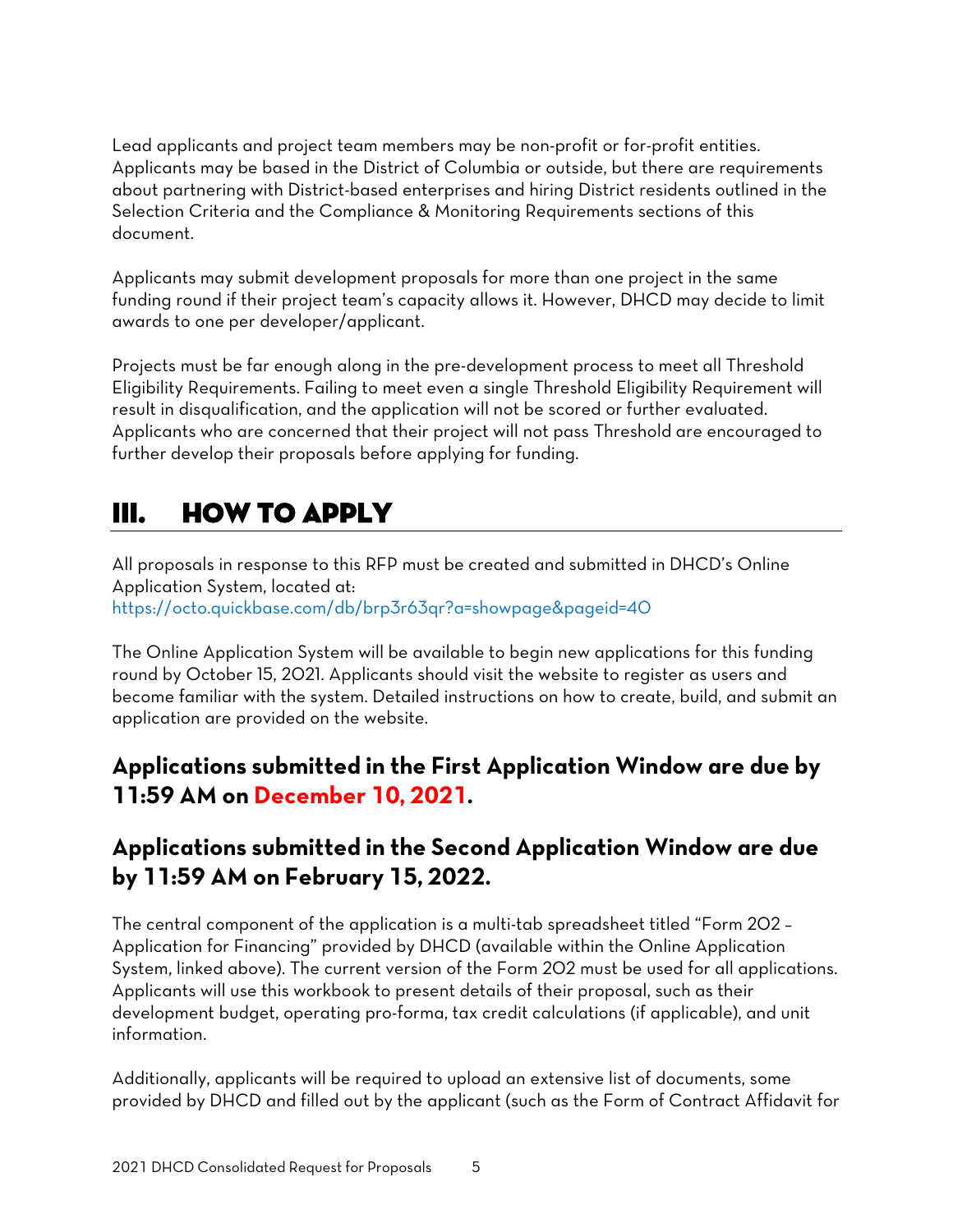every team member), and others obtained directly by the applicant (such as the appraisal and Phase I environmental site assessment).

To submit a responsive, fully competitive proposal and maximize the potential of the application:

- all application filing requirements must be closely followed;
- all information requested in the application must be responded to completely; and
- all information and figures provided must be consistent throughout the application.

# <span id="page-5-0"></span>IV. PROCESS & TIMELINE

New for the 2021 RFP, there will be two application windows and two opportunities for projects to be evaluated:

#### *1) Priority Evaluation*

After the first application deadline, applications that meet all Threshold Eligibility Requirements and qualify for one of the Priority Classifications (defined on page 12) will move forward to the Priority Evaluation stage, which will be conducted first and result in the initial group of projects selected for further underwriting.

#### *2) General Evaluation*

Project applications that pass Threshold Review but do not meet one of the Priority Classifications or are not selected during the Priority Evaluation stage have two options:

- i. The application can be retained to be scored during the General Evaluation stage; or
- ii. The Applicant can elect to make non-material updates to the application that have no bearing on the completed Threshold Review and resubmit the application during the second application window for consideration in the General Evaluation stage.

Applicants will not be allowed to materially update their project application after the Threshold Review has been completed. Material changes include, but are not limited to, changes in the unit mix, changes in the affordability setasides, an increase in the amount of gap financing or operating subsidy requested, or a request to waive any Threshold Requirements. The General Evaluation stage will occur after the second application deadline. Project applicants that did not apply during the first application window may apply during the second application window.

The figure below outlines the application windows and evaluation process.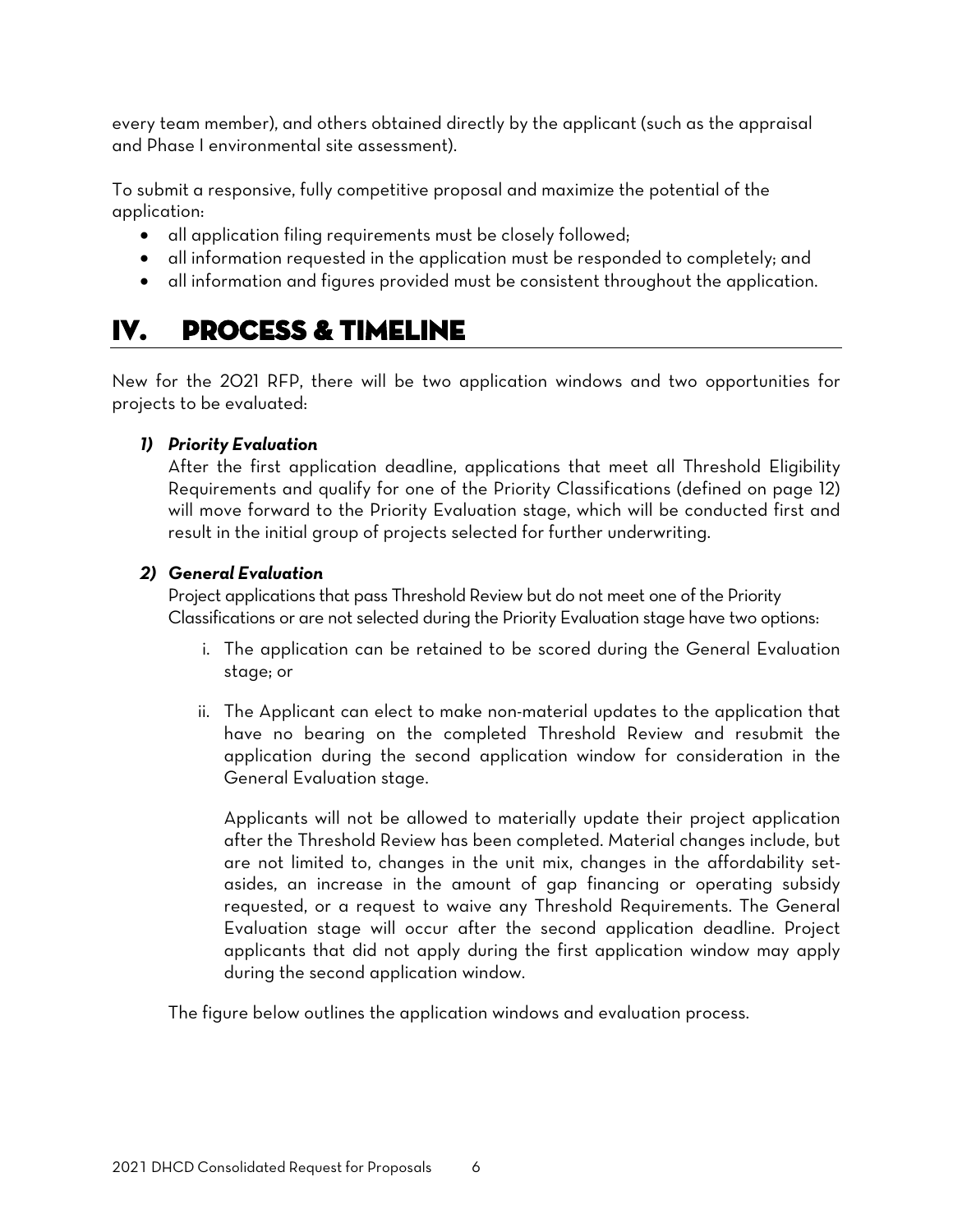| 1 <sup>st</sup> Application Window   |                                                          |                                                           | <b>First Application Deadline</b><br><b>December 3, 2021</b> |                                           |
|--------------------------------------|----------------------------------------------------------|-----------------------------------------------------------|--------------------------------------------------------------|-------------------------------------------|
| 1 <sup>st</sup> Threshold Review     | <b>Pass - Meets</b><br>Priority<br><b>Classification</b> | Pass - Does not<br>meet Priority<br><b>Classification</b> | Fail                                                         |                                           |
| Priority Evaluation*                 | <b>Not</b><br>Selected<br>Selected*                      |                                                           |                                                              |                                           |
| 2 <sup>nd</sup> Application Window** |                                                          |                                                           | <b>Resubmission</b><br>Feb 15, 2022                          | <b>New Submission</b><br>Feb 15, 2022     |
| 2 <sup>nd</sup> Threshold Review     |                                                          |                                                           | Fail                                                         | Fail<br>Pass<br>Pass                      |
| <b>General Evaluation</b>            |                                                          | Not<br><b>Selected</b><br><b>Selected</b><br>***          | l Not<br>Selected<br>Selected<br>***                         | Not<br>Selected<br><b>Selected</b><br>*** |

 $*$  Projects not selected in the Priority Evaluation stage may elect to make changes to the application and resubmit in the 2<sup>nd</sup> application window.

\*\* Projects that did not submit in the 1<sup>st</sup> Application Window are eligible to submit in the 2<sup>nd</sup> Application Window.

\*\*\* Projects that are not selected due to resource constraints and meet the minimum scoring requirement will be placed on a waiting list.

### *Application Review Process*

#### <span id="page-6-0"></span>**1. Threshold Review**

Once the first application window is closed, DHCD will conduct a Threshold Review to determine whether applications conform to the Threshold Eligibility Requirements outlined in Section V.

Applicants will be notified of their Threshold Eligibility status following DHCD's Threshold Review. There are three possible outcomes from the initial Threshold Review:

- 1. Applications that meet all Threshold Eligibility Requirements and a Priority Classification under Section V will be advanced to the Priority Evaluation stage.
- 2. Applications that meet all Threshold Eligibility Requirements but do not meet a Priority Classification under Section V of the RFP will be retained and evaluated during the General Evaluation stage.
- 3. Applications that fail to meet all Threshold Eligibility Requirements (regardless of Priority Classification status) or are not selected for further underwriting during the Priority Evaluation stage will be eligible to resubmit in the second application window.

Applicants that do not submit a proposal during the first application window can submit an application during the second application window. It should be noted that applications submitted only during the second window will not be eligible for the Priority Evaluation stage and will not have the benefit of an opportunity to resubmit to fix errors identified during the first Threshold Review.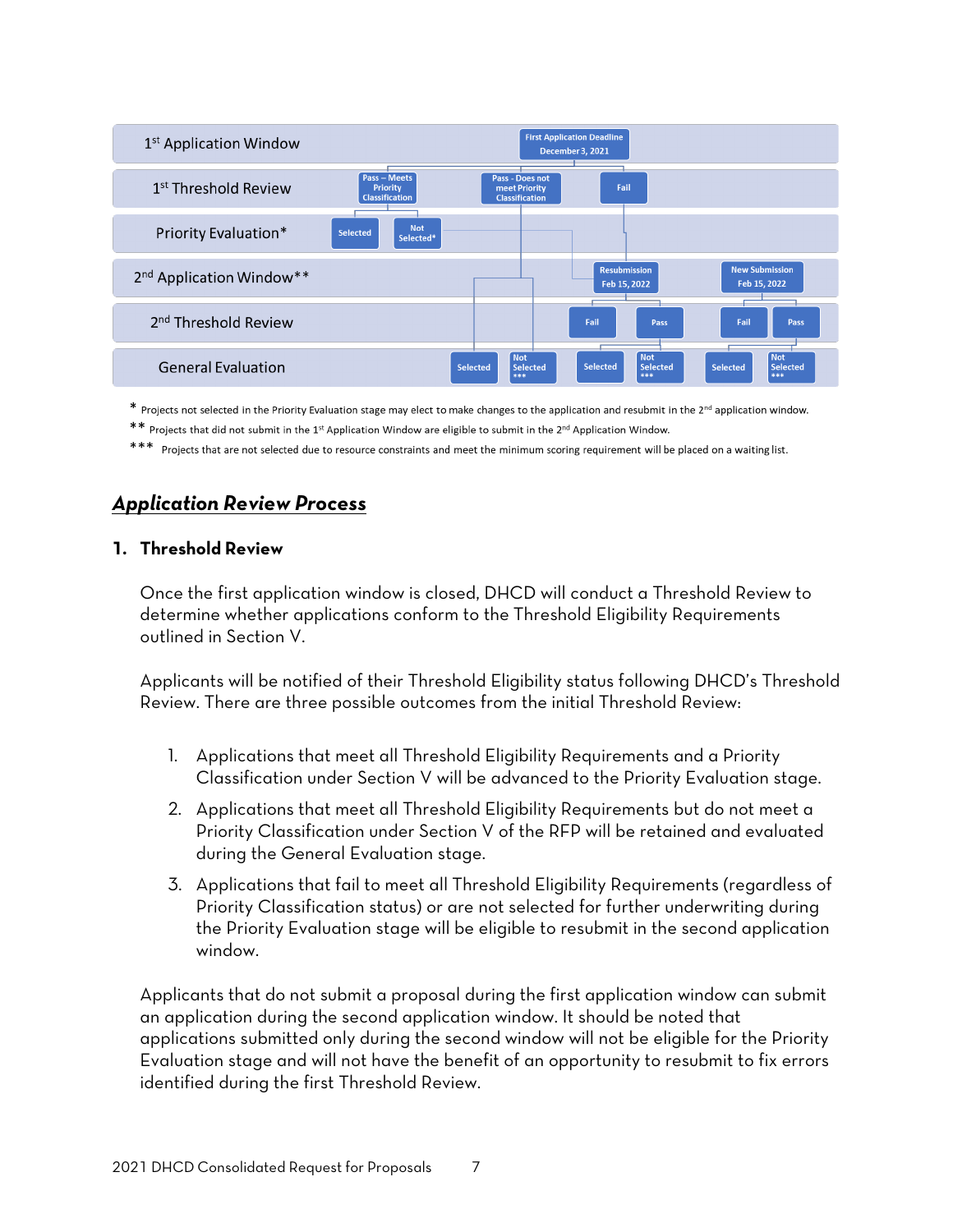#### <span id="page-7-0"></span>**2. Evaluation Criteria Review**

Applications that meet all Threshold Eligibility Requirements will be evaluated against the Evaluation Criteria outlined in Section V of the RFP. Projects that apply in the first application window and also meet one of the Priority Classifications outlined in Section V will be eligible to be reviewed first in the Priority Evaluation stage. All other projects will be evaluated during the General Evaluation stage after the close of the second application window.

DHCD reviews each project against the Evaluation Criteria outlined in Section V and as further detailed in the Online Application System. For evaluation consistency, one to two DHCD staff will be assigned to review and score each criteria across all applications. The projects in each group (Priority or General) are rated and ranked based on cumulative project scores. After each Evaluation Criteria review, applications will be reviewed by an interagency review panel of District government partners to ensure that all eligible projects meet the standards and qualifications of the relevant agencies. Following the interagency review panel, DHCD incorporates feedback from partner agencies and finalizes the rating and ranking of projects. DFD will provide project selection recommendations based on the final rating and ranking of the Evaluation Criteria scores to the DHCD Director.

### **3. Final Selections**

DHCD's goal is to provide funding to those projects that provide the greatest public benefit while meeting the District's policy goals and maximizing the impact of public resources. Final selection decisions will be made by the DHCD Director who may consider certain objective factors that may have not been fully captured by the Evaluation Criteria review, but will help result in a diverse portfolio of projects selected for further underwriting. These factors include but are not limited to:

- The need to have a variety of housing unit types and a combination of production and preservation projects.
- Geographic distribution of selected projects.
- Whether a project that applied for funding is an existing DHCD asset with existing residents living in a property that is in need of rehabilitation to address poor conditions.
- Projects with other extenuating circumstances.
- Additional budget or resource considerations not known to staff at the time of initial recommendations (e.g., onset of COVID-19 related restrictions in March 2020).
- The applicant's existing workload/potential capacity constraints (e.g., too many projects in the pipeline or other projects that were recently selected).

In order to achieve these goals, DHCD reserves the right to group and rank projects with similar characteristics. For example, projects could be grouped into two or more categories such as homeownership, production, or preservation.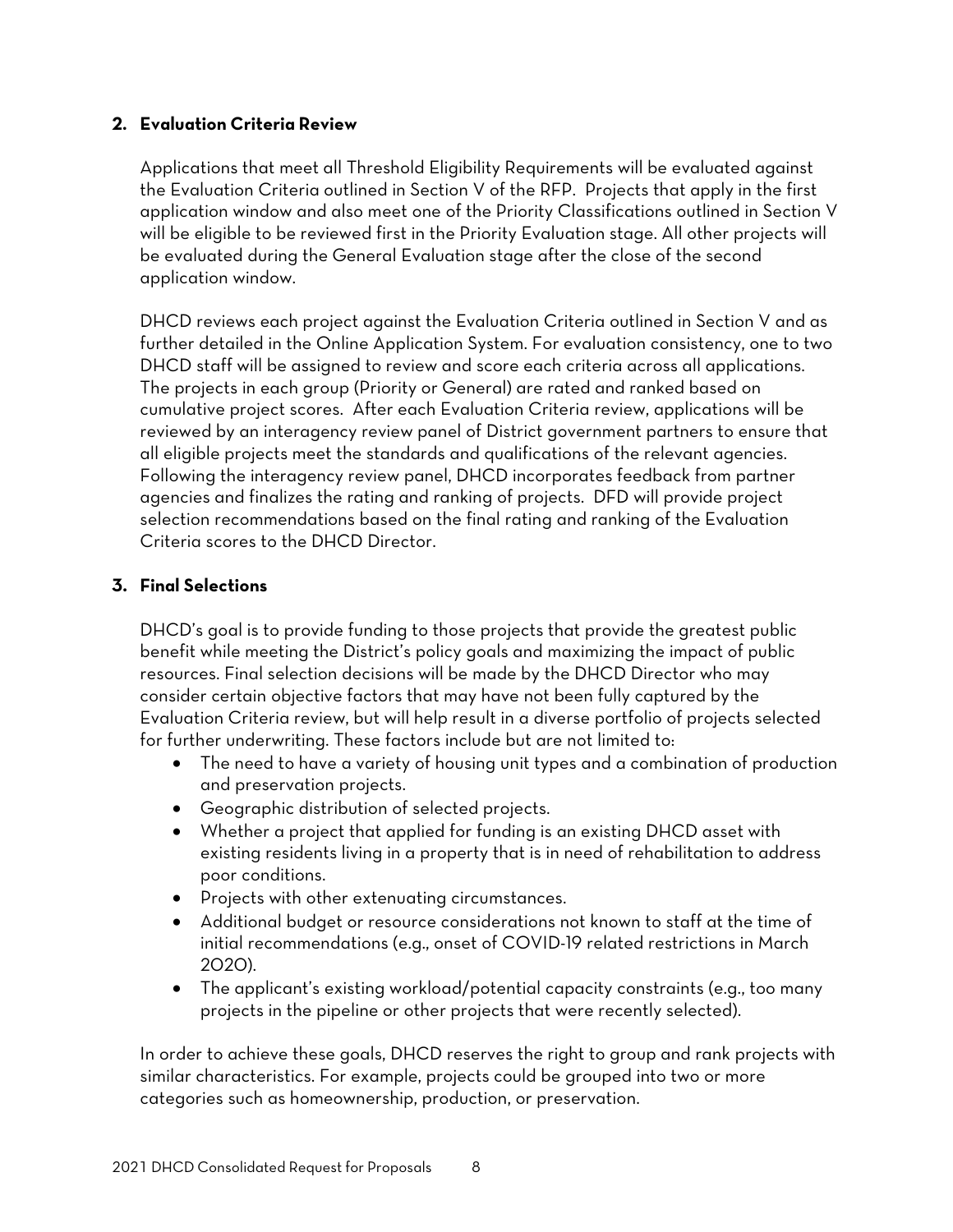DHCD reserves the right to disqualify projects for justifiable reasons that were not contemplated when the RFP criteria were established.

Projects that are selected for further underwriting will receive a selection letter. The selection letter is not a commitment for funding and will not outline terms and conditions. Projects that are selected for further underwriting will follow DHCD's underwriting and closing process as outlined in DHCD's Underwriting Guidelines.

Starting in 2019, DHCD instituted a waiting list for projects that were not selected for further underwriting due to resources constraints. For the 2021 Consolidated RFP, DHCD will again institute a waiting list if the funding requests from viable applications exceed the resources available. DHCD will draw projects from the waiting list in cases where additional resources are identified to fund the project or a selected project is unable to move forward expeditiously.

Funding awards made by DHCD through this RFP are subject to the District's Anti-Deficiency requirements, or the obligation of the District to fulfill financial obligations of any kind pursuant to any and all provisions of the conditional commitments or other agreements entered into at any point on this timeline are and will remain subject to the provisions of: (i) the Federal Anti-Deficiency Act, 31 U.S.C. §§1341, 1342, 1349, 1351; (ii) D.C. Official Code § 47-105; (iii) the District of Columbia Anti-Deficiency Act, D.C. Official Code §§ 47-355.01 – 355.08, as the foregoing statutes may be amended from time to time; and (iv) §446 of the District of Columbia Home Rule Act.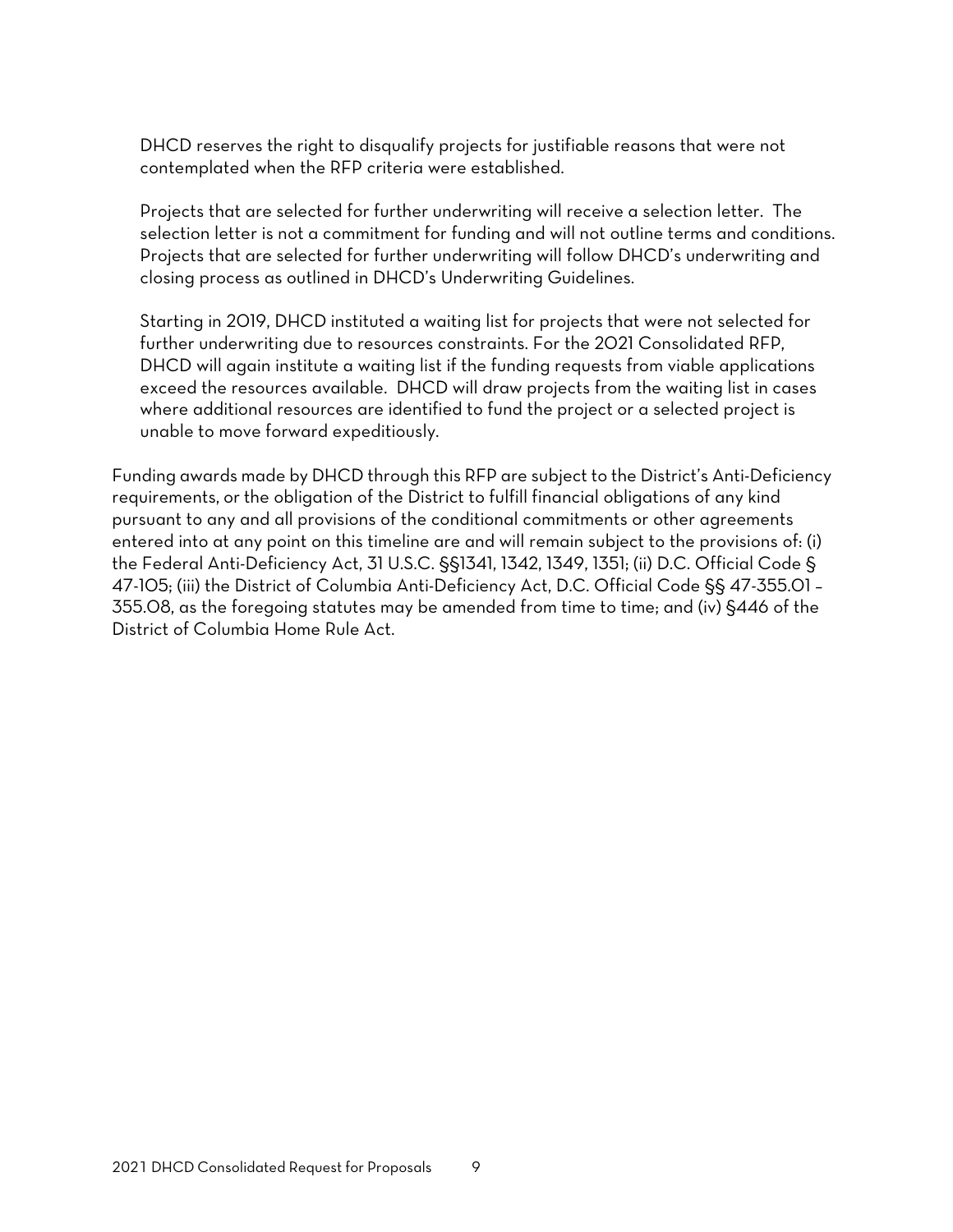|  | Anticipated Timeline - Dates are subject to change |  |
|--|----------------------------------------------------|--|
|  |                                                    |  |

| <b>DATE</b>                                                                                                                                                                                                        | <b>MILESTONE</b>                                                                                                                                                               |  |
|--------------------------------------------------------------------------------------------------------------------------------------------------------------------------------------------------------------------|--------------------------------------------------------------------------------------------------------------------------------------------------------------------------------|--|
| September 30, 2021                                                                                                                                                                                                 | RFP Released                                                                                                                                                                   |  |
| October 15, 2021                                                                                                                                                                                                   | Online Application System available to start applications<br>$\bullet$<br>2021 Form 202 and DHCD Underwriting Guidelines released                                              |  |
| October 21, 2021<br>$(10AM - 12PM)$                                                                                                                                                                                | <b>RFP Orientation</b>                                                                                                                                                         |  |
| October 30, 2021                                                                                                                                                                                                   | DCHFA preliminary Stage I Application due for projects using 4% LIHTCs<br>and bonds                                                                                            |  |
| December 10, 2021<br>(11.59 AM)                                                                                                                                                                                    | RFP applications due for the First Application Window                                                                                                                          |  |
| January 7, 2022                                                                                                                                                                                                    | Projects that meet Threshold Requirements and a Priority Classification<br>proceed to Priority Evaluation stage; all Applicants notified of their<br>Threshold Review results. |  |
| February 1, 2022                                                                                                                                                                                                   | Priority Evaluation Results Announced                                                                                                                                          |  |
| February 15, 2022<br>(11:59 AM)                                                                                                                                                                                    | RFP applications due for the Second Application Window                                                                                                                         |  |
| Projects that meet Threshold Requirements proceed to General Evaluation<br>stage (from both First and Second Application Windows); all Applicants<br>March 15, 2022<br>notified of their Threshold Review results. |                                                                                                                                                                                |  |
| April 12, 2022                                                                                                                                                                                                     | <b>General Evaluation Results Announced</b>                                                                                                                                    |  |

# *Questions During the Application Process*

During the application period, prospective applicants may submit clarification questions to DHCD about the RFP through the Online Q&A Portal, which is part of the Online Application System. DHCD will respond to all questions submitted and will distribute the responses to all registered users of the system. DHCD will establish a deadline by which all questions must be submitted, usually at least two weeks before the application deadline, to allow sufficient time for DHCD to respond to questions and for applicants to consider or incorporate the guidance in their proposals.

Applicants should not directly contact DHCD staff with questions about a specific proposal. All questions must be submitted through the Q&A Portal. Upon release of this RFP, DHCD staff are unable to discuss an individual project proposal with an applicant and will not respond to these inquiries.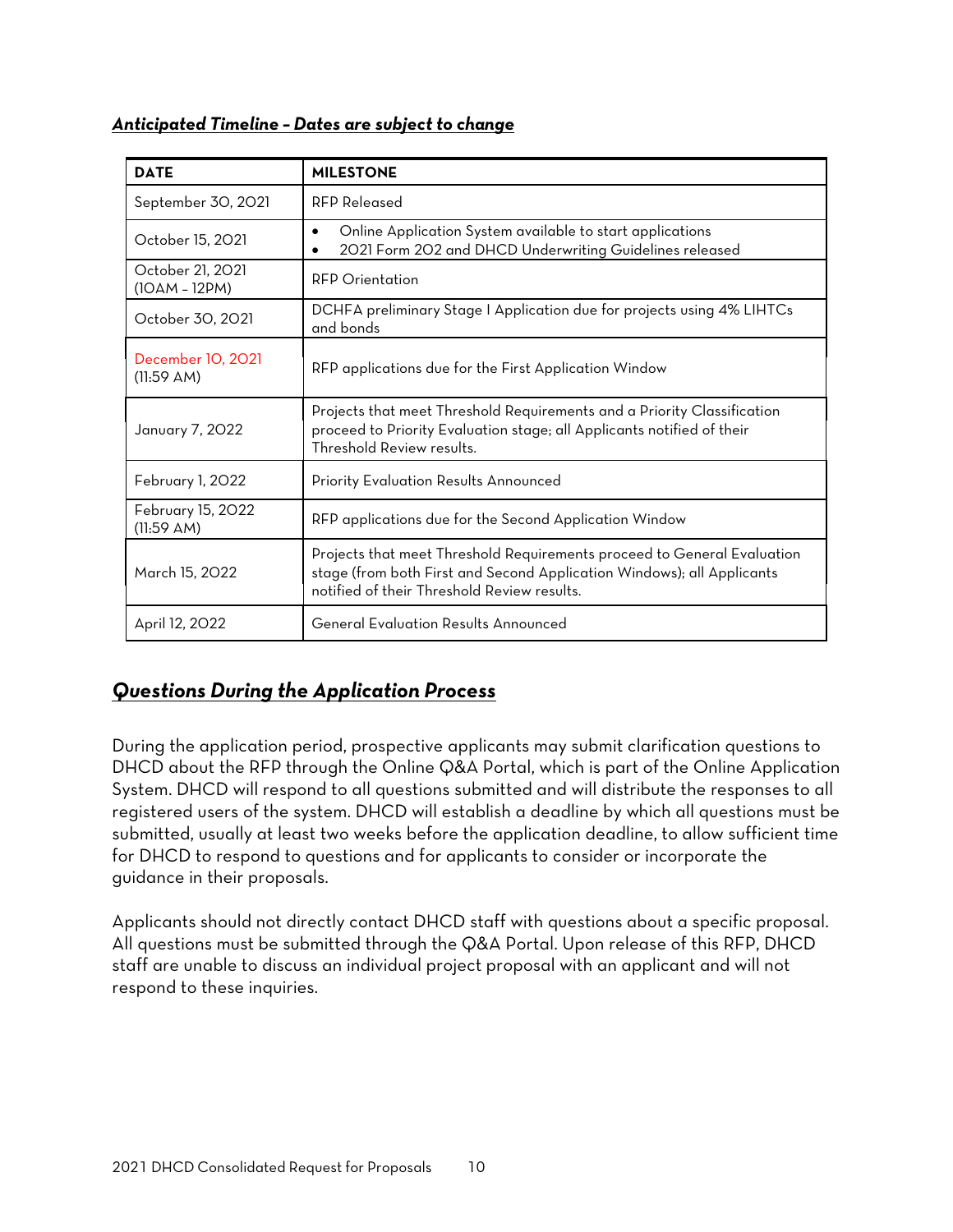# <span id="page-10-0"></span>V. SELECTION CRITERIA

All project proposals will be reviewed against a combination of Threshold Eligibility Requirements and Evaluation Criteria. Failure to meet any of the Threshold Eligibility Requirements will result in disqualification.

The Online Application System will prompt applicants to submit documentation in response to all requirements and evaluation criteria, and further details and instructions about each element are available once an online application is started. All instructions provided in the Online Application System or issued through the Online Q&A Portal are considered official guidance and are incorporated into this RFP.

# <span id="page-10-1"></span>**A. Threshold Eligibility Requirements**

Applicants applying in either the first or second application window, must submit documentation that fully demonstrates their compliance with each of the Threshold Eligibility Requirements outlined below. The Online Application System will prompt applicants to answer a series of questions about their proposals and upload the required documentation. Failure to meet these eligibility requirements, or to document eligibility, will result in elimination of the application from funding consideration for the application window in which they applied.

## <span id="page-10-2"></span>*Project Criteria*

### **1. Project Eligibility and Certifications**

### **a. Project Eligibility**

DHCD will only consider funding requests for the following project types through this Consolidated RFP:

### **1. Production**

HPTF financing for new construction projects or projects that rehabilitate vacant buildings that produce units reserved for households earning between 0-30 percent of MFI or 31-50 percent of MFI.

- Funded units may be within a mixed income project, but DHCD will not use HPTF to fund Production units at MFI limits above 50 percent. Projects may request financing sources other than HPTF (9 percent LIHTC or eligible federal sources) to produce units up to 80 percent of MFI as long as the MFI mix conforms to the requirements of the requested funding source.
- Five percent of the funded units, or no less than one (1) unit, whichever is greater, must be reserved and operated as Permanent Supportive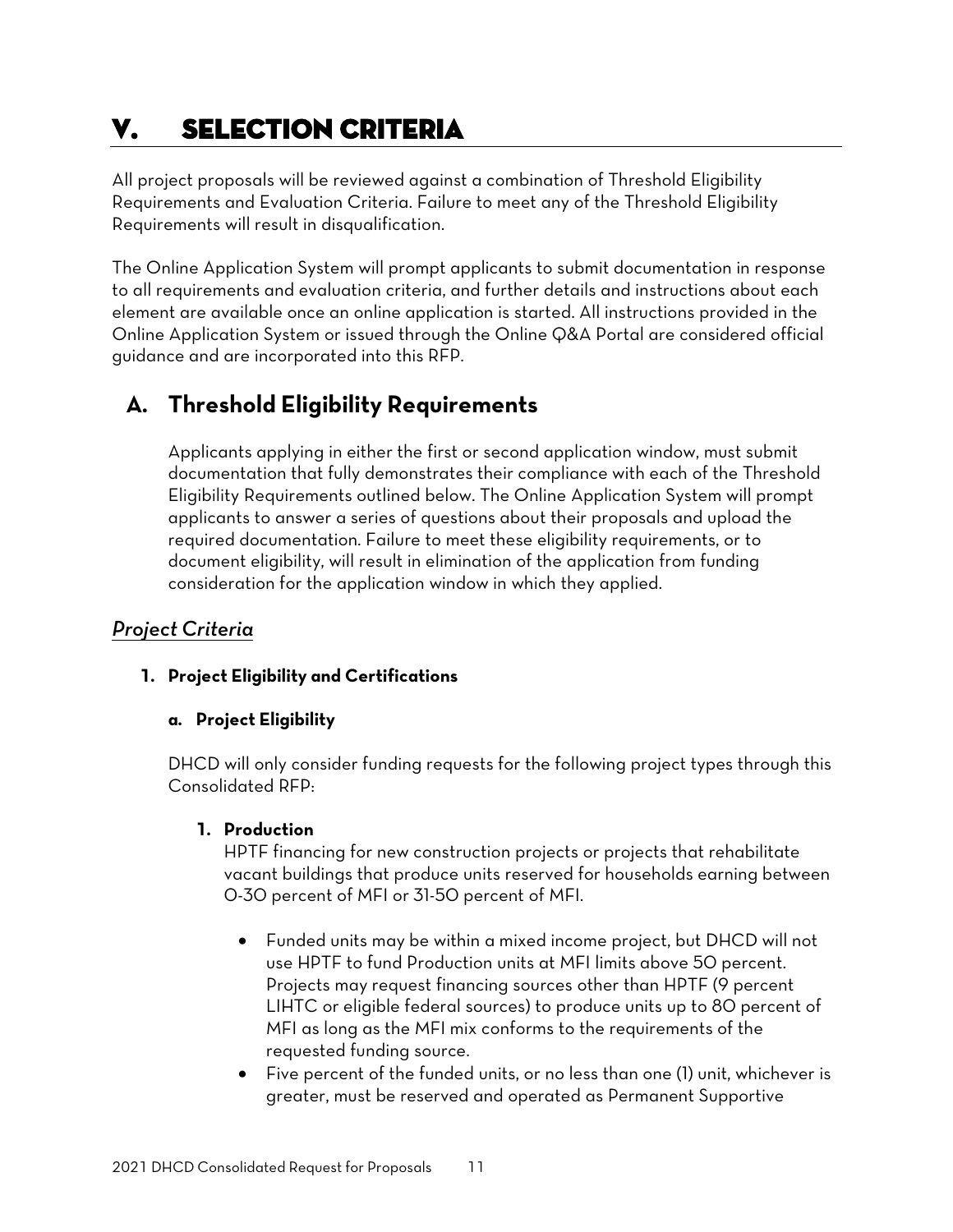Housing (PSH) that adheres to the Housing First model and fills vacancies through the Coordinated Entry System or through referrals from the DC Department of Behavioral Health (DBH).

• Projects must produce at least five (5) funding-eligible, permanent housing units.

**The above requirements apply only to rental developments.** Homeownership units reserved at up to 80 percent of MFI are eligible for funding, including Limited Equity Cooperatives, and are not required to provide PSH.

### **OR**

#### **2. Preservation**

HPTF financing for the acquisition and rehabilitation of existing, occupied housing with at least five (5) permanent housing units, where affordability will be preserved for existing low-income tenants at any income level no greater than 80 percent of MFI.

- The property may have an existing and or expiring affordability deedrestriction or operating subsidy, or it may currently be unsubsidized.
- To qualify as a Preservation project in this RFP, the goal of the project must be to upgrade the housing quality for existing residents and commit to long-term affordability.
- Projects that propose replacing an existing, occupied building with new on-site construction are considered Preservation projects, provided affordable units are replaced on a one-for-one basis. Please know that certain aspects of these projects will be evaluated against the criteria for Production projects — see note below for additional guidance.
- Projects that renovate existing vacant buildings to create housing for new residents will be subject to the requirements for Production projects.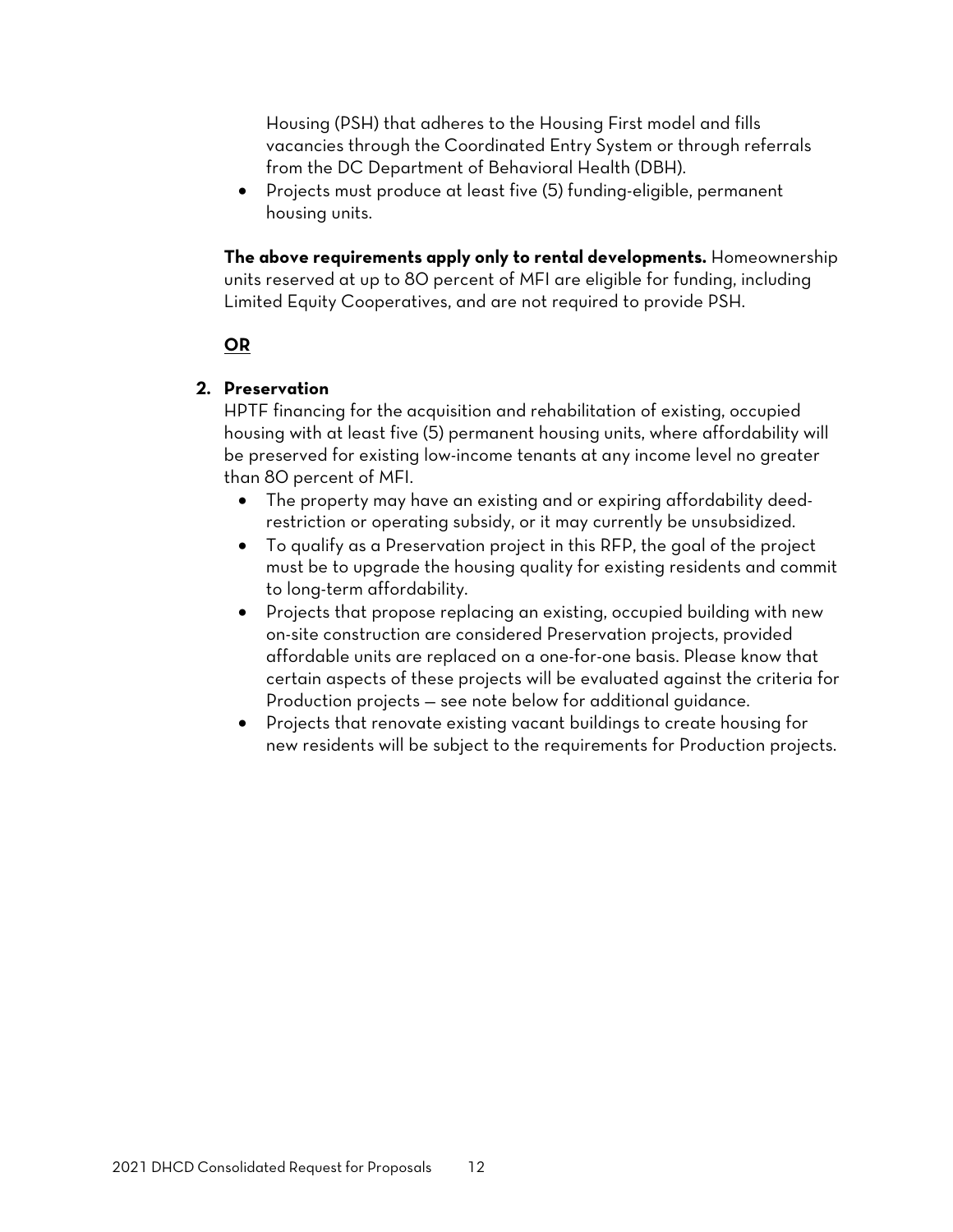### **Units Eligible for Funding\***

| (*Developments may include units at higher |
|--------------------------------------------|
| MFI levels if funded with other sources)   |
|                                            |

| <b>INCOME</b><br><b>LIMIT</b> | <b>PRODUCTION</b><br>(Rental)<br>w/HPTF | <b>PRODUCTION</b><br>(Homeownership)<br>w/HPTF | <b>PRESERVATION</b><br>w/HPTF | <b>LIHTC</b><br>Only or Rental<br><b>PRODUCTION</b><br>w/HOME, CDBG |
|-------------------------------|-----------------------------------------|------------------------------------------------|-------------------------------|---------------------------------------------------------------------|
| Above 80%<br>of MFI           |                                         |                                                |                               |                                                                     |
| 80% of MFI                    |                                         |                                                |                               |                                                                     |
| 60% of MFI                    |                                         |                                                |                               |                                                                     |
| 50% of MFI                    |                                         |                                                |                               |                                                                     |
| 30% of MFI                    |                                         |                                                |                               |                                                                     |

These requirements do not preclude mixed-income or mixed-use proposals. However, applicants will be responsible for demonstrating in their application materials (particularly the development and operating budgets) that any DHCD funds requested will only be allocated toward costs associated with eligible MFI units. Further guidance on this subject is provided under Threshold Eligibility Requirement Number 5 (Development Budget and Operating Pro Forma) and in Section VII of this document.

Projects sometimes have characteristics of both Production and Preservation. For example, consider an existing affordable project that proposes to construct a new building within its property's footprint and relocate residents (and possibly a Housing Assistance Payment contract) from the existing building to the new building. In these cases, certain aspects of the application will be evaluated against the requirements for Production projects (for example, construction costs), and certain aspects will be evaluated against the requirements for Preservation projects (for example, income targeting). Other aspects of these applications will be held to a blended requirement, for example, the PSH requirements will be applied to the Production units in the project.

It is possible for both Production and Preservation project types to produce net new affordable units ("Net New Units") by placing affordability restrictions on units that were not previously subject to affordability restrictions. Net New Units can be produced through: (1) new construction projects; (2) projects that preserve naturally affordable market-rate housing that has no existing affordability covenant; or (3) the addition of affordable units to a Preservation project that is already subject to an existing affordability covenant.

Projects requesting LIHTC also must meet the District's basic eligibility requirements outlined in the 2021 [Qualified Allocation Plan \(QAP\).](https://dhcd.dc.gov/publication/2021-dhcd-low-income-housing-tax-credit-qualified-allocation-plan-draft)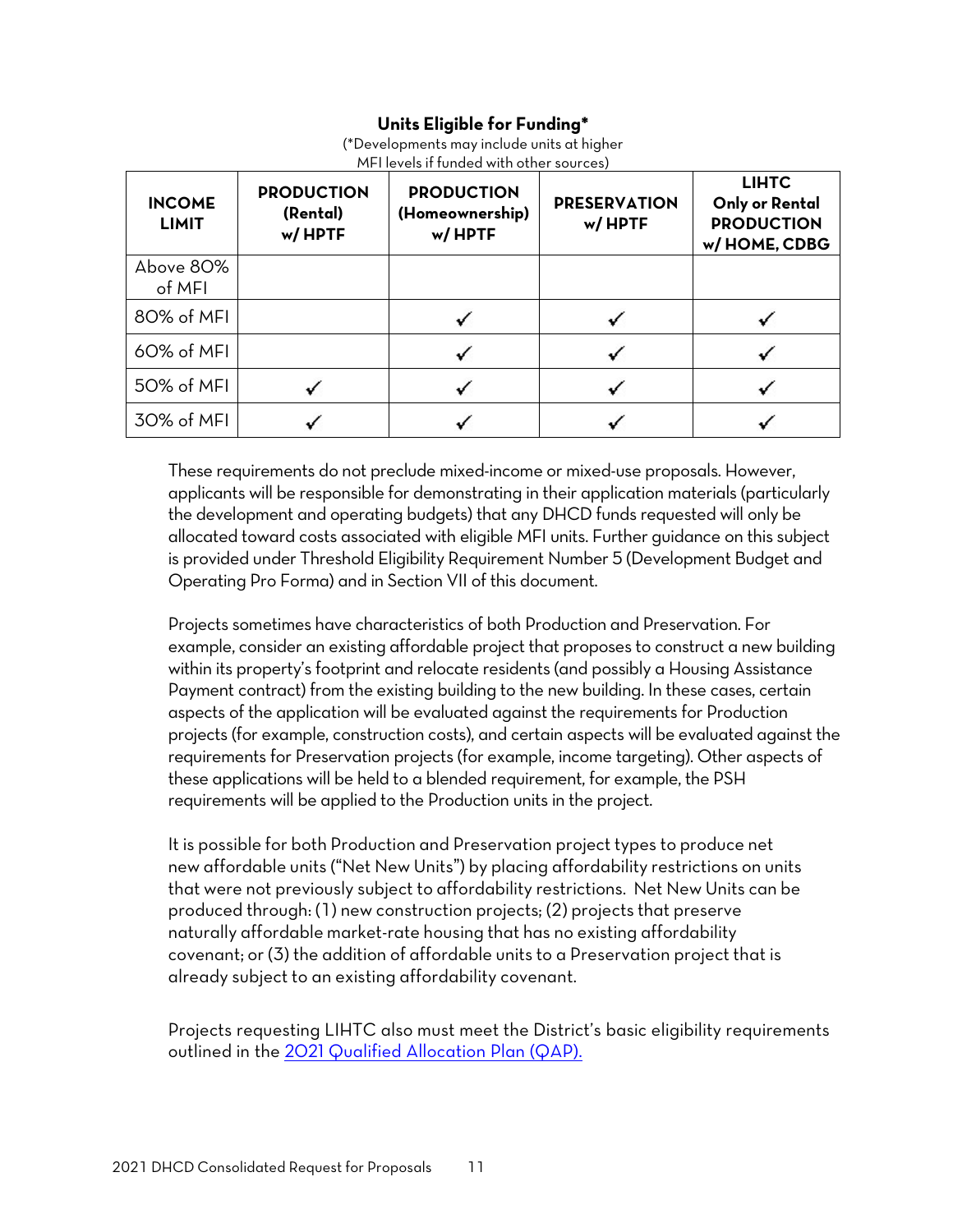### **b. Project Certifications**

#### **1. Inclusion in Priority Evaluation Stage**

Applications seeking to be included in the Priority Evaluation stage must certify that the project meets one of DHCD's Priority Classifications as described below. Projects that meet a Priority Classification will be the *only* applications evaluated during the Priority Evaluation stage.

#### Priority Classification #1

• Projects located in Rock Creek West, Near Northwest, or Capitol Hill Planning Areas

Priority Classification #2

- Projects located in the Rock Creek East, Upper Northeast, Mid-City, Central Washington, or Lower Anacostia Waterfront and Near Southwest Planning Areas that meet at least two of the following criteria:
	- 1. 50% or more of the total units qualify as Net New Units;
	- 2. The applicant has submitted for building permits for the project; or
	- 3. At least 50% of the requested DHCD financing is dedicated to support 30% MFI units, or the Project qualifies as a Site-Based Permanent Supportive Housing Project as defined in Homeward DC 2.0.
- Projects located in either the Far Northeast and Southeast Planning Area or the Far Southeast and Southwest Planning Area, that meet at least two of the following criteria:
	- 1. 50% or more of the total units qualify as Net New Units;
	- 2. The applicant has submitted for building permits for the Project; or
	- 3. At least 20% of the total units are designated for 80% MFI or market rate households

#### **2. Narrative Completion and Community Engagement Plan**

Project applicants must certify that the Project Narrative (in the form provided in the Online Application System) was submitted on the provided form, all sections are completed, and that all information is true and correct. The Community Engagement Plan is no longer a stand-alone section of the RFP, but remains a required section of the narrative and should outline how the applicant has and will continue to engage the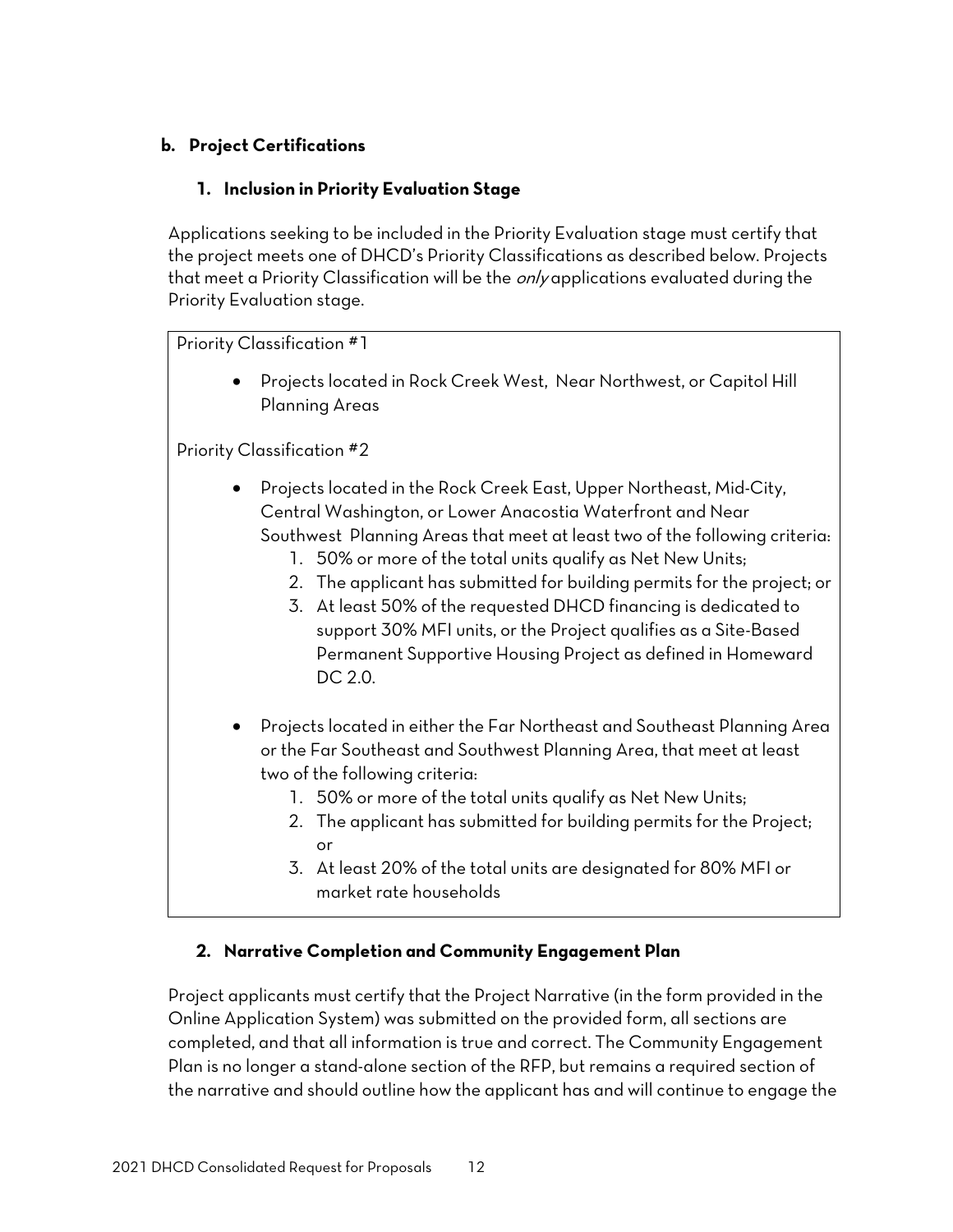community about the planned project. Approval or Letters of Support from the Advisory Neighborhood Commission (ANC) or other community groups will not be considered as part of the application.

### **3. General Compliance Certifications/Affirmations**

Each applicant must certify that the project is, and will be, in compliance with all applicable federal and local rules and regulations by completing the Monitoring Certification Form included in the Online Application. Applicants should refer to the supplemental Compliance and Monitoring Reference Guide, which is incorporated as part of this RFP. Applicants receiving financial assistance from DHCD may be subject to the following laws and regulations listed in the table below.

- Housing Production Trust Fund DC Code §42- 2801 et seq.; DCMR 10-B41
- Uniform Administrative Requirements, Cost Principles, and Audit Requirements for Federal Awards - 2 CFR Part 200
- Community Development Block Grant (CDBG) 24 CFR Part 570
- HOME Investment Partnerships
- Program (including long-term affordability requirements) – 24 CFR Part 92
- Housing Opportunities for Persons with AIDS (HOPWA) – 24 CFR Part 574
- Environmental Reviews 24 CFR Part 58
- Certified Business Enterprise Agreement
- Age Discrimination Act of 1975 24 CFR Part 146
- Affirmative Action Plan Mayor's Order
- 85-85
- Non-procurement Debarment 2 CFR Part 2424
- Anti-lobbying Restrictions 24 CFR Part 87
- DC Notice on Non-Discrimination DC Official Code §§2-1401.1 et seq.
- The Rental Housing Conversion and Sale Act of 1980 (DC Law 3-86)
- The Rental Housing Act of 1985
- The Housing Trust Fund (HTF) -Title I of the Housing and Economic Recovery Act of 2008, Section 1131 (Public Law 110- 289).
- Violence Against Women Act (VAWA)- 42
- U.S.C. sections 13701 through 14040
- DBH (DC Code Title 7, Chapter 11A)
- Unified Funds (DC Code §42-2857.01)
- Section 3 of the Housing and Urban Development Act of 1968, -12 USC. 1701u - 24 CFR Part 135
- First Source Program DC Official Code §§2- 219.01 et seq.
- Americans with Disabilities Act of 1990 42 USC 2181 et seq.
- Lead Safe Housing Rule (Lead Based Paint) 24 CFR Part 35; 40 CFR Part 745; 20 DCMR Chapter 2
- Section 504 of Rehabilitation Act of 1973, as amended 24 CFR Part 8
- Uniform Relocation Act 42 USC Chapter 61: District of Columbia Relocation Assistance provisions (10 DCMR Chapter 22)
- Freedom of Information Act DC Official Code
- §2-531 et seq.
- Davis Bacon and related Acts 40 USC §§276a- 276a-5 and 42-USC 5310: 42 USC 327 et seq.
- Conflict of Interest 24 CFR §570.611: 24 CFR §§
- 85.42 and 85.36
- Fair Housing 24 CFR Part 107: 24 CFR Part l00
- Hatch Act 5 USC Chapter 15
- LIHTC § 42 of IRS Code of 1986
- National Environmental Policy Act (NEPA) of 1969 24 CFR Part 58
- Sections 9a and 9b of the Historic Landmark and Historic District Protection Act of 1978, as amended
- Section 106 of the National Historic Preservation Act of 1966 – 36 CFR Part 800
- Drug Free Workplace 24 CFR Part 21
- Inclusionary Zoning Implementation Act of 2006,
- DC Law 16-275, DC Official Code §§6-1041.01 et seq.
- Broadband Infrastructure in HUD-Funded New Construction & Substantial Rehabilitation: HOME
- – 24 CFR 92.251(a)(2)(vi); CDBG 24 CFR
- 570.202(g)
- [Section 108 Loan Guarantee Program \(Section 108\)](https://www.hud.gov/program_offices/comm_planning/section108) [24](http://www.ecfr.gov/cgi-bin/text-idx?SID=3cf4d7b5c36d8040c0509ac6edf373b3&mc=true&node=sp24.3.570.m&rgn=div6)  [CFR 570,](http://www.ecfr.gov/cgi-bin/text-idx?SID=3cf4d7b5c36d8040c0509ac6edf373b3&mc=true&node=sp24.3.570.m&rgn=div6) Subpart M, Loan Guarantees.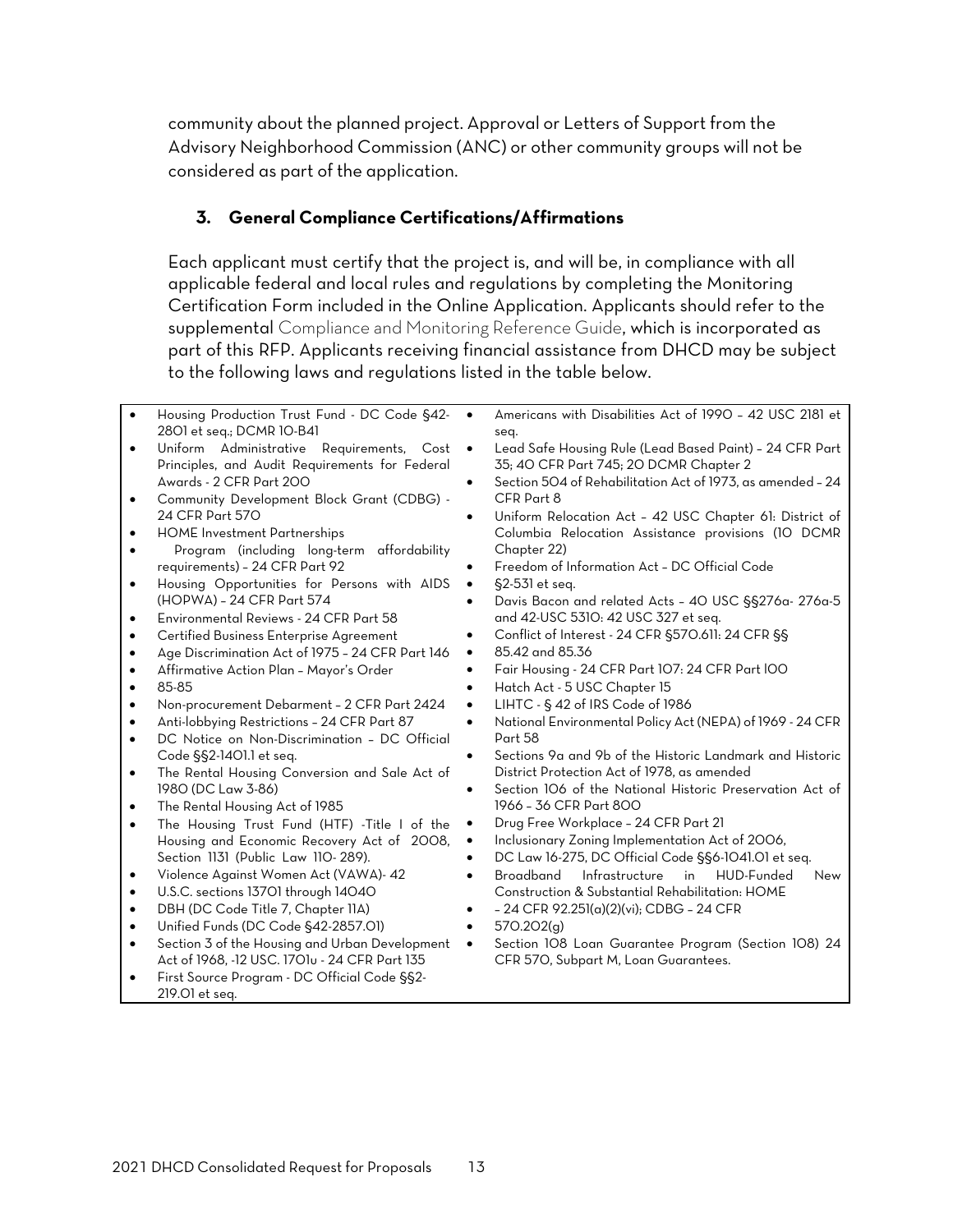#### Low Income Housing Tax Credit Information Certifications

Applicants requesting 9% or 4% Tax Credits will be subject to the following LIHTCspecific requirements:

- Each applicant must present a clear plan for the Project at the end of the initial 15-year Compliance Period in the application narrative.
- Any application submitted by an applicant with a principal that was or is currently a principal in an ownership entity that has previously requested a Qualified Contract will not be considered for any reservation or allocation of tax credits at DHCD's discretion.
- Projects in which a Qualified Non-profit Organization holds a right of first refusal to purchase the Project at the end of the Compliance Period based on IRC Section 42(i)(7), as may be amended from time to time, must meet several requirements. The right of first refusal may be exercised anytime within a twenty-four (24) month period, or longer period, after the close of the Compliance Period. Once exercised, the Qualified Non-profit Organization shall have at least twelve (12) months to close on the purchase of the Project or the interests of the non-managing members of the ownership entity. The Qualified Non-profit Organization may assign the right of first refusal to a governmental entity, another Qualified Non-profit organization, or a tenant organization. In all instances where the nonmanaging members of the ownership entity have the right to consent to the exercise or assignment of the right of first refusal, such consent shall not be unreasonably withheld, conditioned or delayed. The non-managing members of the ownership entity may not withhold consent for a nonmaterial breach of the ownership entity organizational documents. The purchase price shall be calculated by the project accountants and shall be based on the minimum purchase price in IRC Section 42(i)(7)(B) plus the amount needed to pay any unpaid fees, loans or other amounts due to the non-managing members of the ownership entity from the managing member or general partner, as applicable.
- The right of first refusal cannot be conditioned upon receipt by the owner of a bona fide offer from any party, including a third party. The right of first refusal as outlined in IRC Section 42(i)(7), as may be amended from time to time, is not the same as a right of first refusal under statutory, courtinterpreted, or common law.
- All rights of first refusal granted to Qualified Non-profit Organizations are subject to the requirements of the Tenant Opportunity to Purchase Act (TOPA) and the District's Opportunity to Purchase Amendment Act of 2008, DC Law 17-286 (DC Official Code Section 42-3404.31 et seq.), as either may be amended from time to time.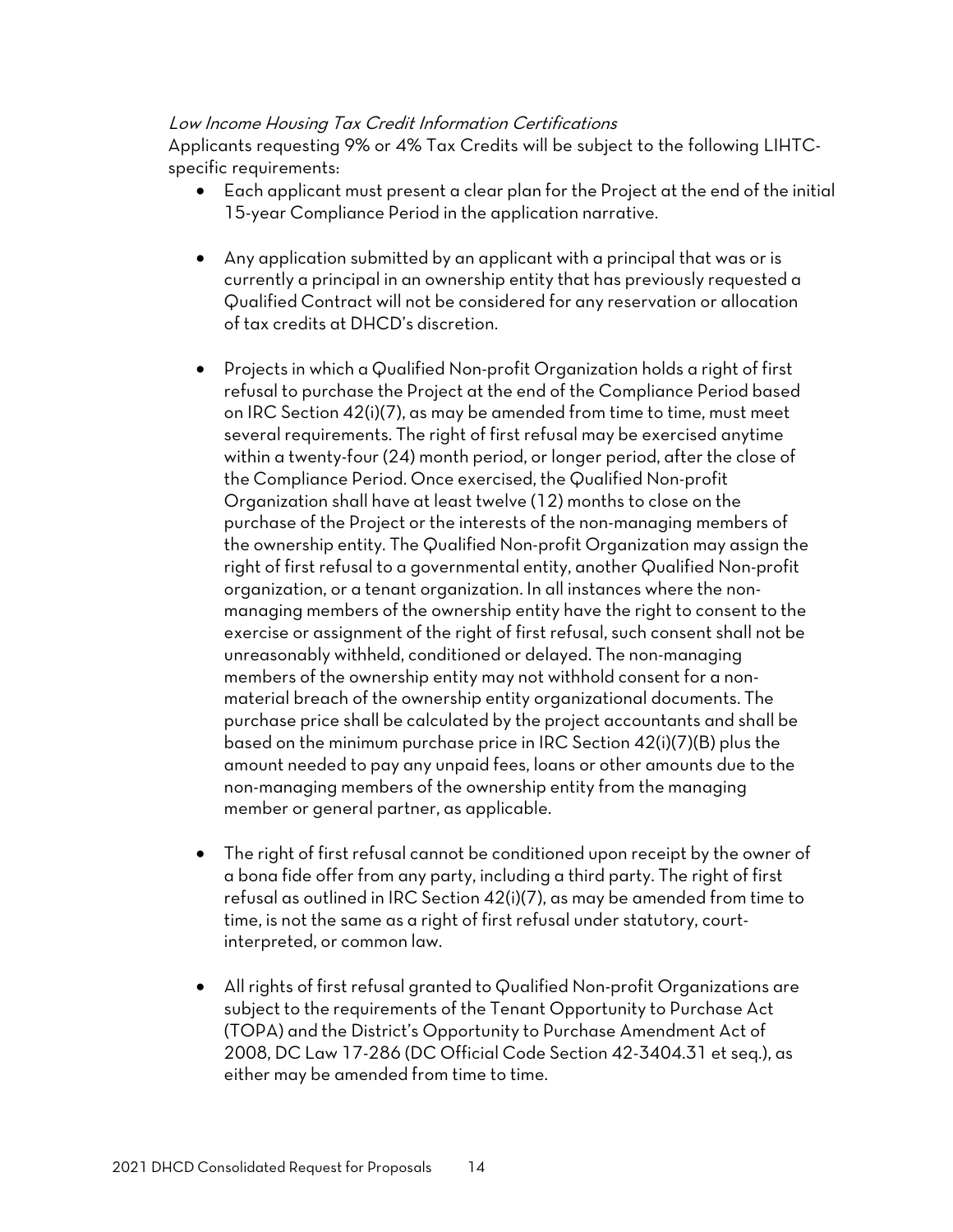See the most recent Qualified Allocation Plan for further detail regarding Low-Income Housing Tax Credit requirements.

#### Tenant Opportunity to Purchase Act (TOPA) Compliance

Applicants must demonstrate compliance with all requirements, rules, and regulations under the Rental Housing Conversion and Sale Act of 1980 ("The Act"), including the Tenant Opportunity to Purchase Act (TOPA). If TOPA applies, then either: (1) the Tenants' right to purchase has not been exercised and the deadline for doing so has passed; (2) the project is the result of a tenant purchase or assignment of TOPA rights; or (3) the project will notify tenants of their opportunity to purchase as a result of the application for DHCD funding. If available, applicants must submit documentation, including but not limited to copies of the notices delivered to tenants, demonstrating TOPA compliance. DHCD reserves the right to request further evidence of compliance as applicable.

The Act requires that owners provide TOPA notices to tenants upon the intent of the owner to sell the property, demolish the property, or discontinue use as a housing accommodation. Current owners applying to DHCD with the intent to transfer ownership to a new entity are required to provide TOPA notices immediately upon submitting the application for funding, not when funding is awarded. Ongoing compliance with TOPA is required and applicants must provide proof of proper notices to the tenants prior to closing.

#### **2. Permanent Supportive Housing**

For new construction rental projects — and rental projects that rehabilitate existing, vacant buildings — at least five percent of the units, and no less than one unit, whichever is greater, must provide PSH as defined in this RFP.

**Permanent Supportive Housing (PSH)**. Supportive housing for an unrestricted period of time for individuals and families who were once homeless and continue to be at imminent risk of becoming homeless, including persons with disabilities as defined in 24 C.F.R. 582.5, for whom self-sufficient living may be unlikely and whose care can be supported through public funds. (Homeless Services and Reform Act of 2015) Likewise, under the Continuum of Care Interim Rule, HUD defines PSH as permanent housing in which supportive services are provided to assist homeless persons with a disability to live independently. For the purposes of this RFP, PSH units that are used to meet the 5 percent setaside requirement must follow the Housing First model and fill vacancies through the Coordinated Entry System.

For projects that preserve existing housing and also add new units, the PSH set-aside requirement will apply only to the new units.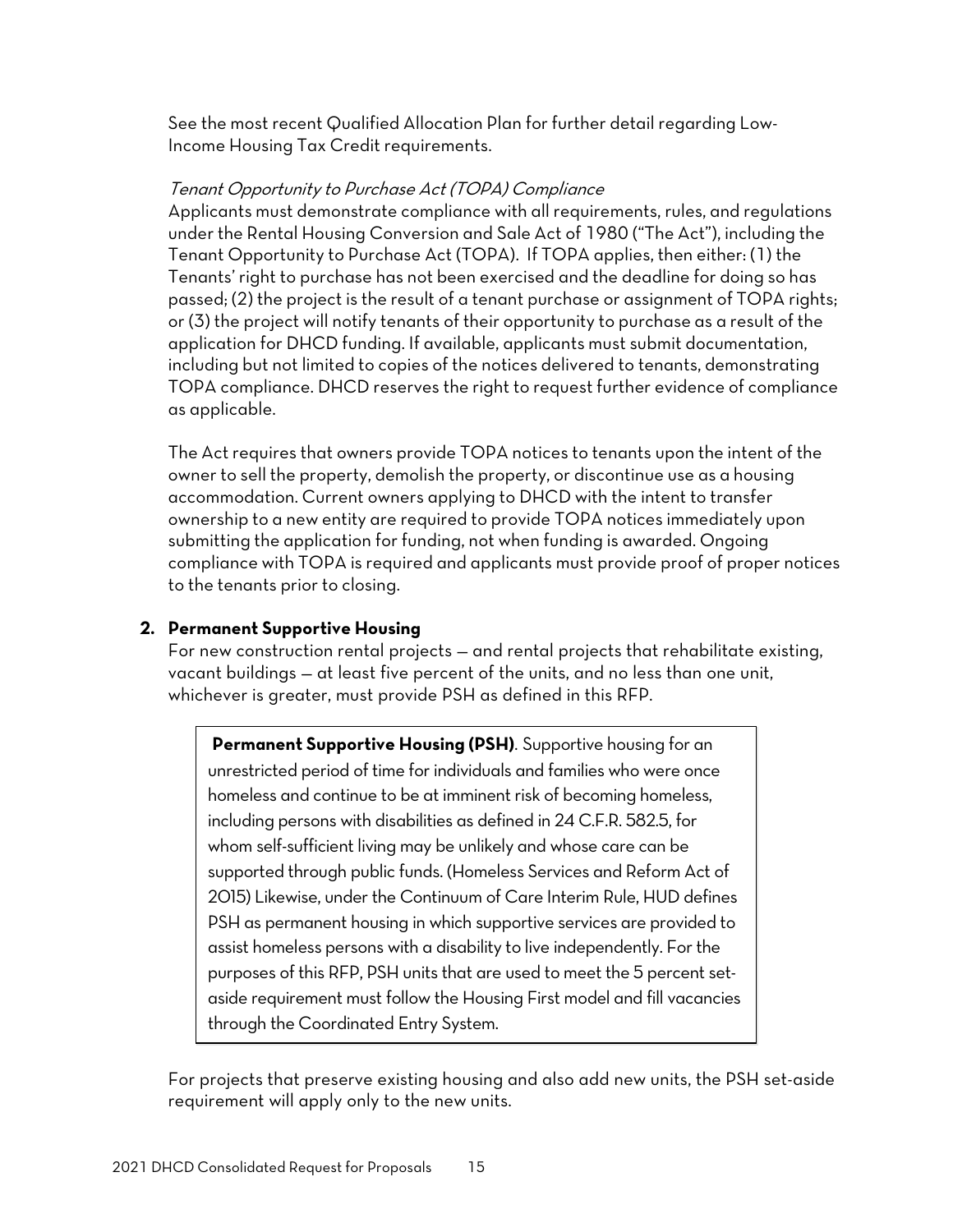Applicants proposing PSH units must certify the number of PSH units proposed and acknowledge the District's PSH requirements using the template provided within the Online Application System.

#### **3. Site Control**

Applicants must have control of the site proposed for development. This may be in the form of:

- a current deed evidencing fee simple ownership;
- a lease option (lease term must be equal or greater than the proposed financing term);
- a land or property disposition agreement (LDA or PDA) executed with the District of Columbia; or
- a contract of sale.

At the time of application, site control MUST extend for at least 180 days beyond the date of the application submission or be demonstrably renewable so site control can extend through the 180-day period.

#### **4. Entitlements and Development Review**

The applicant must demonstrate that the proposed development is "matter of right" or that the applicant has applied for applicable zoning approvals. For any proposed project that requires a more substantial zoning decision or design review, the Map Amendment application, Stage 2 Planned Unit Development (PUD) application, Design Review application, or Consolidated PUD application is required to have been submitted to the Zoning Commission prior to the Consolidated RFP submission deadline. Projects that have submitted an application to the Zoning Commission but not yet received full entitlements must provide reasonable evidence of an ability to close on DHCD financing and begin construction within one year of being selected for further underwriting. DHCD will take into account whether the project has completed a Setdown Hearing and/or whether the Zoning Commission has held a vote on the proposed project.

If a new construction or rehabilitation and expansion project is in a Historic District or requires approval from the Historic Preservation Review Board (HPRB) for any other reason, HPRB approval of the conceptual design is required before application submission.

Projects that only have Stage 1 PUD approval and have not submitted their Stage 2 PUD application, or that have not obtained HPRB approval of the conceptual design (if applicable), are not eligible for financing through this RFP. The purpose of this requirement is to ensure that the design and scope reviewed by DHCD during the selection process is roughly identical to the final design and scope that will receive building permits.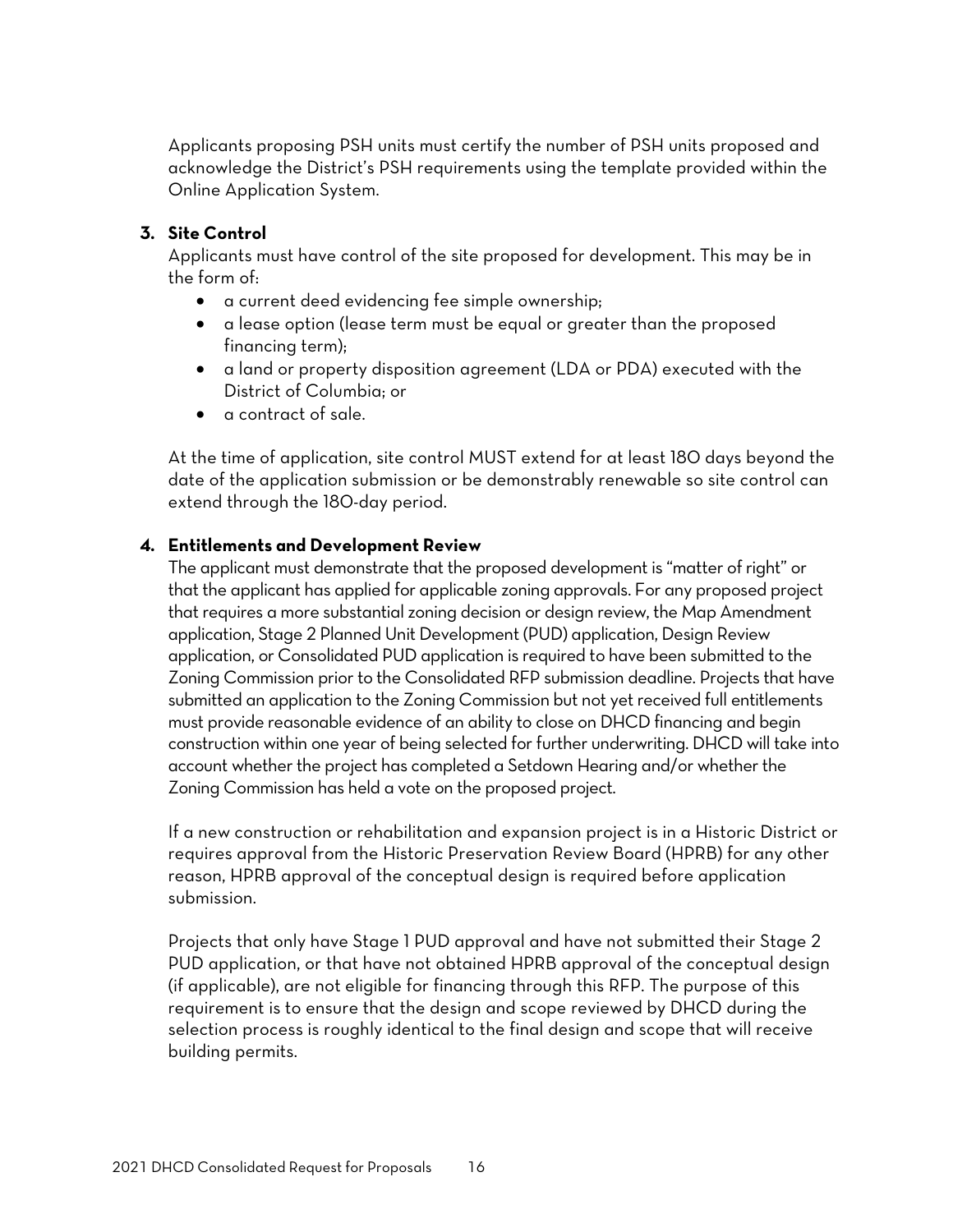If at any point during the application review process or underwriting, the Zoning Commission disapproves a pending Map Amendment or PUD application that would be required to allow the project to proceed as designed, the project will be disqualified from further consideration and, if applicable, will be removed from the underwriting pipeline.

### <span id="page-18-0"></span>*Financial Criteria*

### **5. Development Budget and Operating Proforma**

The financial component of this application is a multi-tab spreadsheet titled "Form 202 – Application for Financing," (Form 202) that will be provided by DHCD and available within the [Online Application System.](https://octo.quickbase.com/db/bjc34b76f) The Form 202 has been revised for this RFP and applicants must use the most recent version of the form.

Applicants will use the Form 202 to present the details of their proposal, such as the development budget, operating pro-forma, tax credit calculations (if applicable), and unit information. The financial information submitted must make a compelling and coherent case for the funding request, and all data must match the corresponding information provided elsewhere in the Online Application.

**DHCD is a gap lender and seeks to minimize the amount of District funds necessary to complete a project. Applicants must demonstrate that they have pursued and secured all other feasible funding sources before applying for DHCD funds.** This includes private debt and equity, as well as other belowmarket sources, such as tax-exempt bond financing, 4 percent LIHTC, DC LIHTC, private and foundation grants, subordinate seller notes, property tax exemptions, and deferred developer fee. The applicant will provide letters of interest with terms and conditions substantiating the information in the Form 202 to demonstrate that they have aggressively pursued non-DHCD funding.

Any project for which 4 percent LIHTC will have a substantial positive impact on the budget must pursue this source to reduce DHCD's participation. Any project with \$10 million or more in total development costs must present a financing scenario that uses 4 percent LIHTC. All projects applying for federal LIHTC (both 4 and 9 percent) are eligible for DC LIHTC.

Typically a qualified project is awarded only 9% LIHTC or 4% LIHTC. It may be possible, under specific facts and circumstances, for a qualified project to receive both types of LIHTC as a twinned project. Applicants interested in submittting the twin scenario should do so as an alternative scenario to retain flexibility, with a non-twin financing structure submitted as the preferred scenario.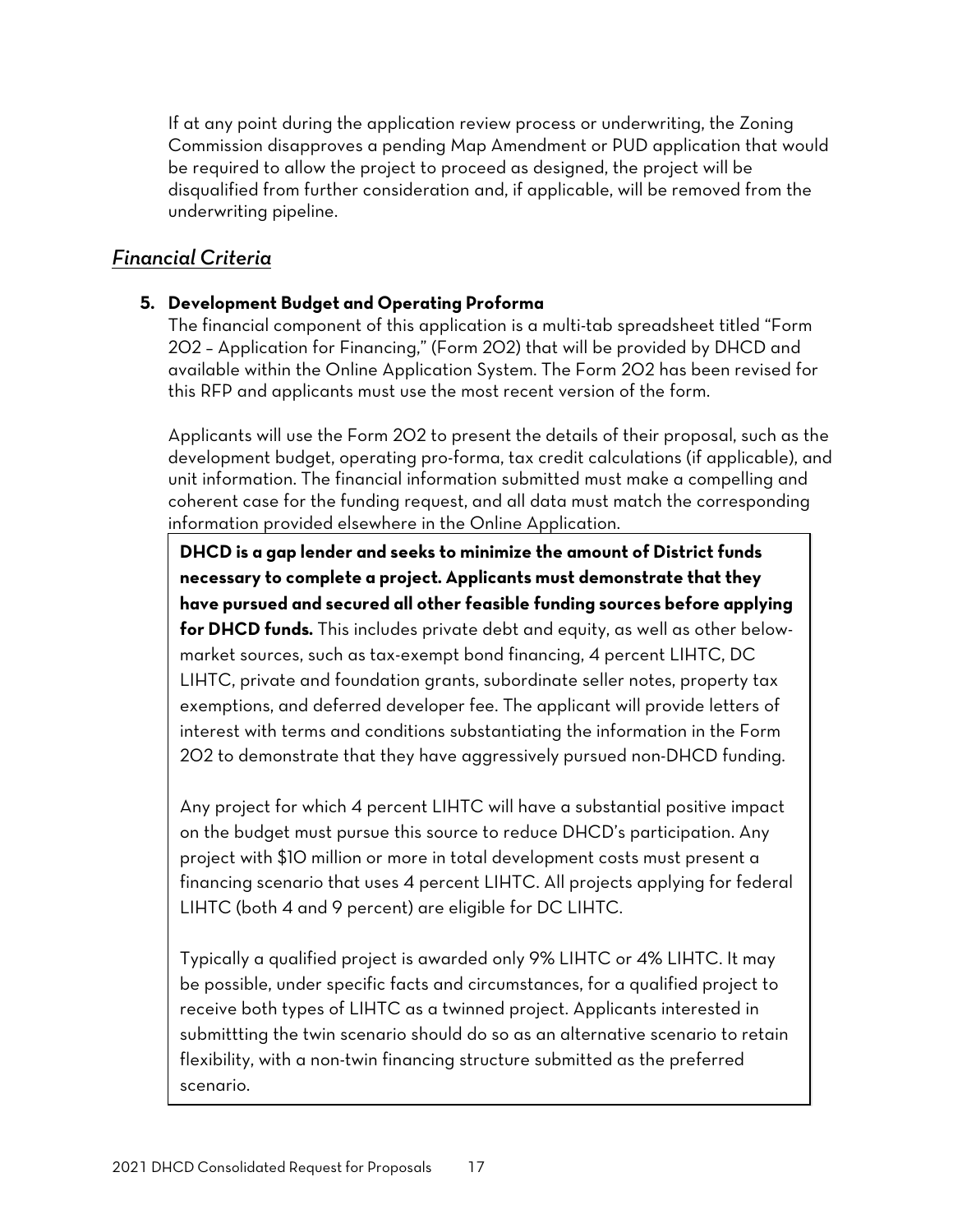The Form 202 should contain a realistic set of sources and uses, development budget, and pro forma operating budget and be based on solid assumptions (operating expenses, development costs, vacancy rate, debt service coverage ratios, interest rates, LIHTC raise rates, funding levels for reserves, etc.). The proposed budgets should be realistic and viable, but demonstrate maximum leverage of non-DHCD funding and minimize the gap funding request. The assumptions and figures should be consistent throughout the application, consistent with market data and supporting documentation (the appraisal and market study), and follow the instructions and guidance issued by DHCD through this RFP and any subsequent Q&As published through the Online Application System.

Projects that have proposed uses that are associated with dedicated third-party funding sources must include those sources in the Form 202. For example, a project installing solar panels must demonstrate that all viable financing/funding sources were pursued and will be required to input this information into the Form 202 and Project Narrative. Letters of interest with terms and conditions are submitted from multiple lenders and investors (at least two, but no more than three) for each proposed financing source, to demonstrate competitiveness of private loan and syndication terms. If multiple alternative financing scenarios are presented, letters of interest must substantiate each scenario. Lender and investor letters must be recent enough to reflect current market conditions and describe the project (for example, income mix) exactly as it is being proposed to DHCD.

Applicants should pay special attention to DHCD's cost and funding guidelines that apply to all projects, which include formula caps on the following:

- Developer Fee
- Builder's Profit
- Builder's Overhead
- General Requirements
- Architect Design
- Architect Administration
- Construction Management
- Development/Financing Consultants

The Evaluation Criteria section provides maximum cost guidelines for the following categories:

- Construction and Rehabilitation Costs
- Operating Costs

Applicants may exceed the construction and operating cost guidelines, but doing so will negatively impact their project evaluation. Projects with construction or operating costs that exceed DHCD's maximums may submit a waiver request, which will be considered in the evaluation process. In exchange for approving waivers, DHCD, at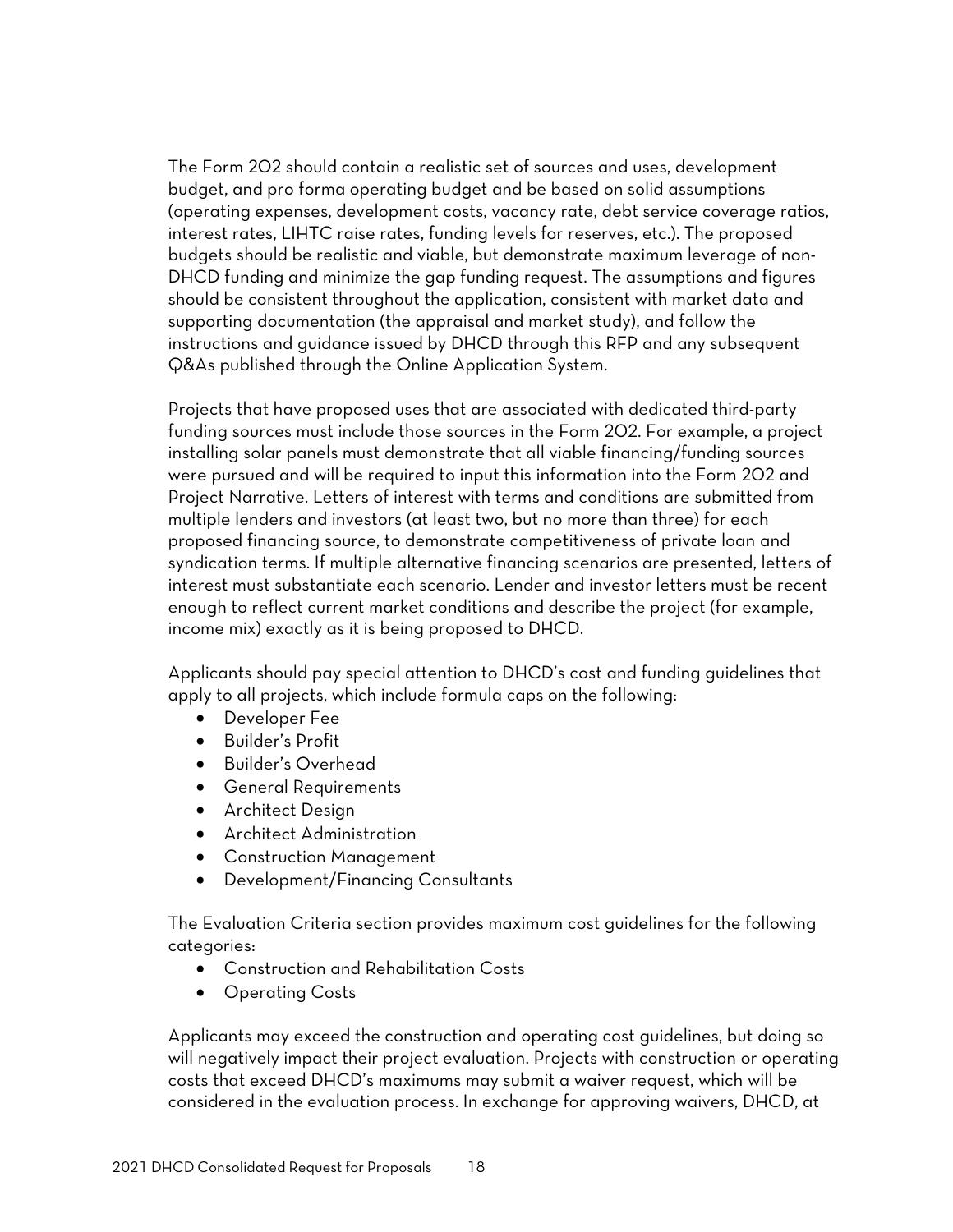its discretion, may consider requiring a longer affordability period. Construction cost waiver requests should emphasize any additional sources of funding that the project is leveraging to offset the additional costs.

#### **Overall Funding Guidelines:**

- The HPTF contribution to a project cannot exceed 49 percent of the project's total sources. The only exception is Limited Equity Cooperatives which must maximize non-HPTF sources but are not subject to a percentage cap.
- Projects above 50,000 square feet that must comply with the updated Green Building Design and Construction Threshold may request a waiver to receive a combination of HPTF and BEPS Compliance funds that in total exceeds 49 percent of the total sources.
- LIHTC equity contributions that result from a 9 percent LIHTC request are not subject to the 49 percent limit, however 9 percent LIHTC equity will be counted as a DHCD contribution in the leverage calculation in the Evaluation Criteria.

**Full instructions on completing the Form 202 (2021 Version), along with a full list of cost and underwriting guidelines can be found in the Underwriting Guidebook and on the Instruction Tab of the Form 202. Applicants should refer to and adhere to the guidelines as well as any additional parameters included in this RFP.**

#### **Special Note for Mixed-Income or Mixed-Use Projects:**

DHCD sources cannot fund non-eligible uses, such as commercial space or new construction units above 50 percent MFI. Non-eligible uses within the same ownership entity as the affordable units must be displayed in the Form 202 Rental Development Budget Tab and must show the portion of each source that is allocated to eligible and ineligible uses.

The applicant must be able to show that the portion of the building that is ineligible for DHCD funding can be financed without DHCD assistance, regardless of whether the DHCD component is separated for legal and tax purposes. For example, if a project has ground floor retail or market rate units, the applicant must demonstrate financing commitments (or realistic interest) from non-DHCD lenders or investors sufficient to cover the costs associated with that portion of the building. Projects should include all income for the project on the Rental\_Income Tab of the Form 202. For projects utilizing a condominium or tax lot structure, a separate sources and uses budget should be submitted for the non-DHCD financed portion of the building.

Applicants cannot divert funds from a source that is generated by income from eligible uses or eligible cost basis (such as LIHTC equity or the portion of debt attributable to affordable units) to fund ineligible expenses, thereby creating a larger funding gap for DHCD to cover.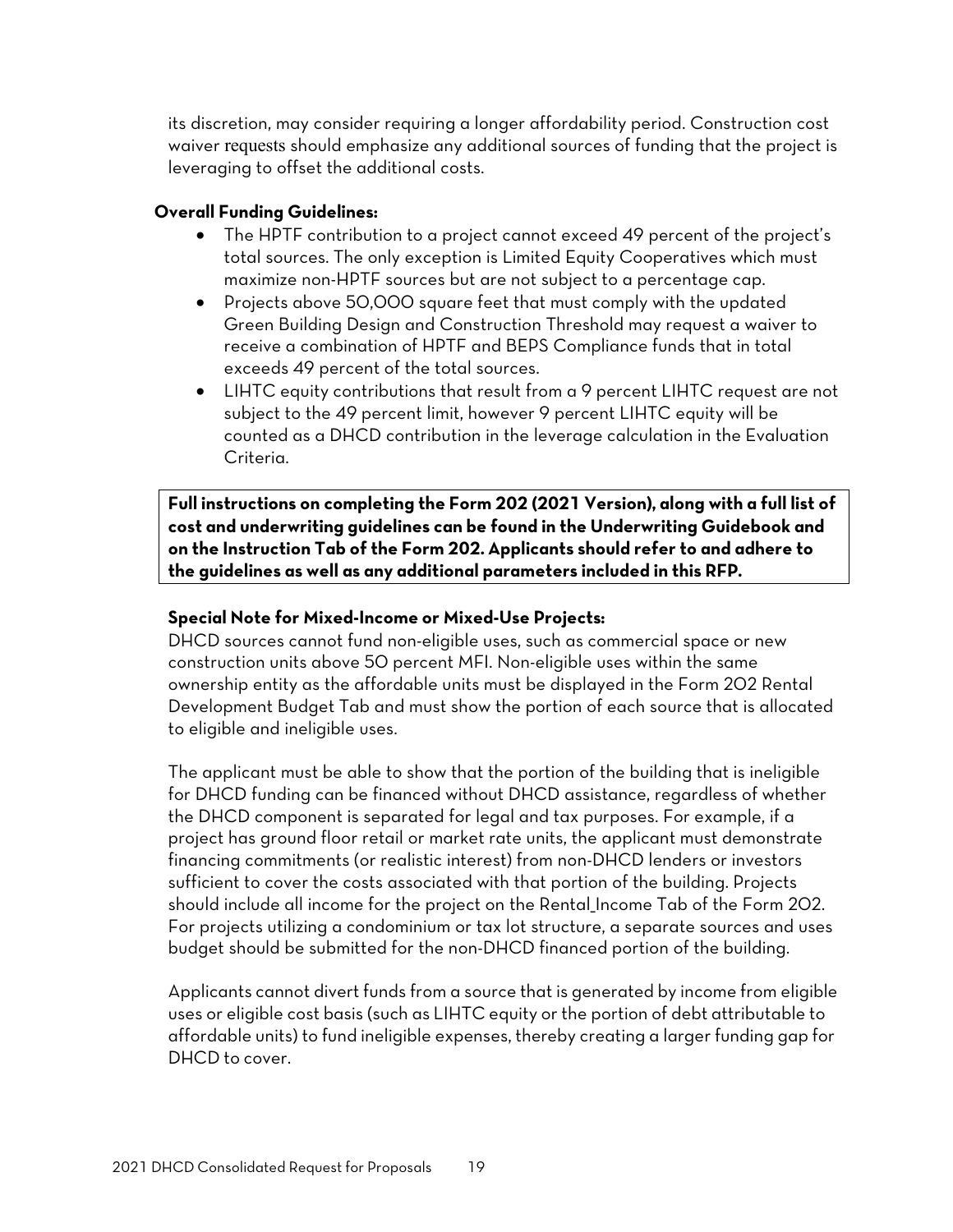Please note that appraisals, market studies and letters of intent for equity and debt are required to be submitted for both the DHCD and non-DHCD portions of a mixedincome building, regardless of whether the DHCD component is separated for legal and tax purposes.

#### Special Note for Homeownership Projects:

The Form 202 - Application for Financing is designed for rental projects. Financing applications for Homeownership Projects must use the template to the greatest extent possible to capture the details of their proposal. However, to allow DHCD to fully evaluate homeownership proposals, applicants should submit any other spreadsheets or documents that reflect the nature and financing/construction details of the project, and sale of its units. In the Online Application System, DHCD will provide an additional financial model for homeownership projects.

#### **6. Acquisition Cost Reasonableness**

Proposed property acquisition costs must be reasonable and may not exceed the property's fair market value as evidenced by an appraisal. DHCD will determine reasonableness through an analysis of the appraisal and the proposed flow of funds. DHCD reserves the right to request a second appraisal. An appraisal update will be required before closing so that a current appraised value is available within 120 days of closing. If federal funding is proposed, the acquisition cost (regardless of how it is funded) may not exceed the market value per a new or updated appraisal made within 120 days of closing on DHCD financing.

For projects where the property has already been acquired, acquisition cost reasonableness will be based on the original purchase price plus reasonable carrying and settlement costs. Applicants must submit the following for DHCD to determine reasonableness: the deed, the appraisal at the time of acquisition, the HUD-1 settlement sheet at the time of acquisition to demonstrate the purchase price and associated settlement charges, and detailed assumptions behind carrying charges included in the budget since acquisition.

If the property was previously purchased by a party affiliated with the Developer/Owner/Sponsor, has increased in value, and the project budget reflects the current appraised value of the property, DHCD expects a reasonable proportion of the net proceeds from the increased property value to be offset by a seller's note or other similar instrument. DHCD defines a reasonable proportion as the increase in value of the property since the initial acquisition that exceeds a maximum rate of return of 12% to the owner. The 12% amount is consistent with twenty-year historic returns for apartment Real Estate Investment Trusts (REITs) according to data from the National Association of Real Estate Investment Trusts (https://www.reit.com/data-research/reit-indexes/annual-index-values-returns). If the property was acquired as a result of tenants exercising their TOPA rights, the final purchase and sale agreement with the seller must be provided.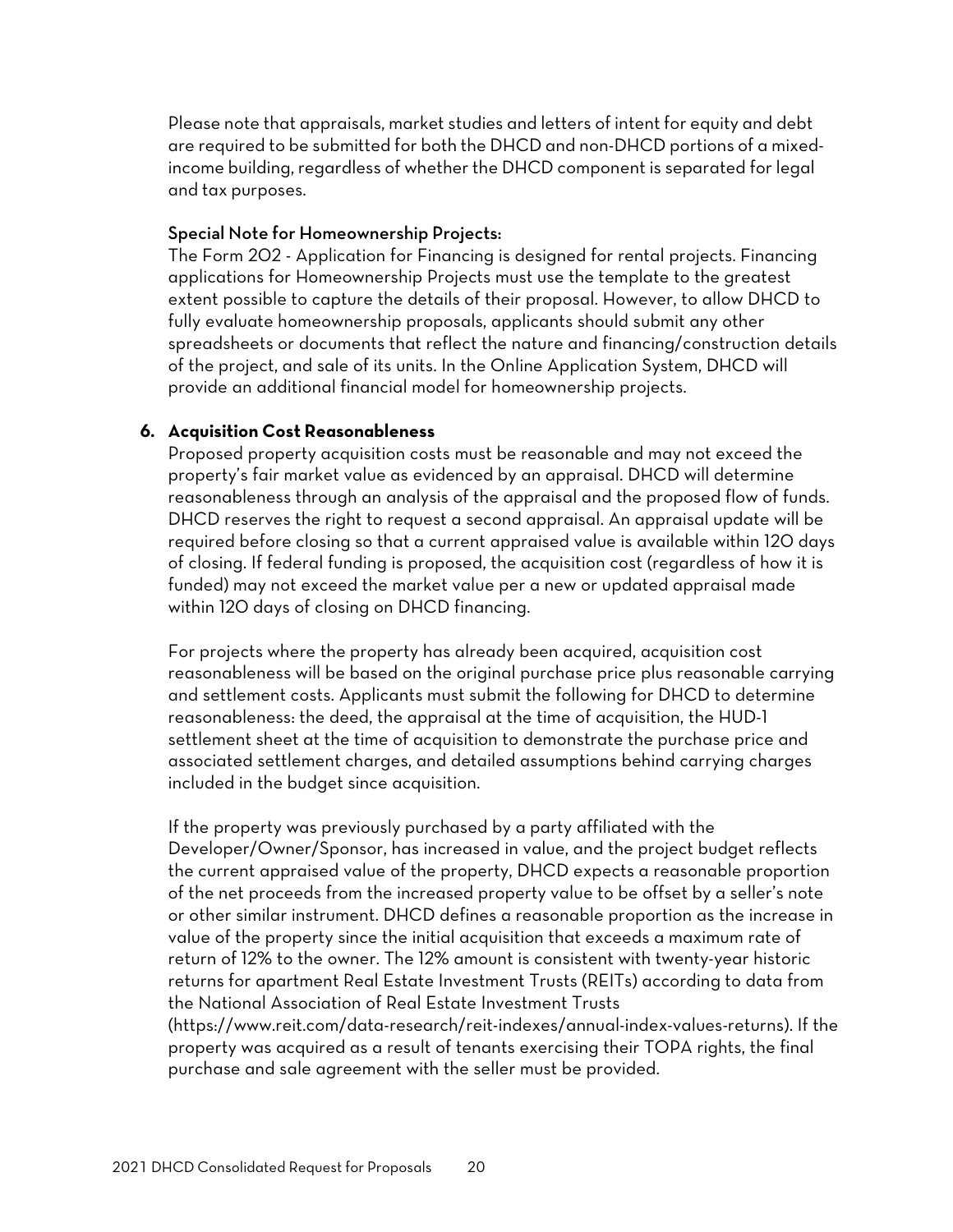If the property includes existing improvements that will be demolished as part of the development plan, the appraisal takes the cost of demolition into consideration for an "as vacant" land value.

Projects that received or will receive discounted land or property through a District land or property disposition (LDA or PDA) must reflect the value of the write-down in their budget. The budgeted acquisition price for these projects must either be zero, minimal, or if the budget reflects the full appraised value of the property, offset by a seller's note or other similar instrument.

LIHTC projects must use their best effort to include the acquisition costs in eligible basis, consistent with Section 42 (d)(2)(B), Section 42 (d)(2)(D), and Section 42(d)(6)of the Internal Revenue Code.

#### **7. Financing Letters of Interest, Intent, or Commitment**

Applicants must submit letters of interest or letters of commitment from all other participating financial sources, including permanent, construction, and predevelopment financing sources. Financing terms should be consistent with what is commonly available in the market for a particular funding source and will be evaluated on a source-by-source basis. Applicants intending to utilize Income Averaging must submit written acknowledgement from the LIHTC investor/syndicator of this intention.

If the application proposes a financing scenario that includes 4 percent LIHTC, an initial debt sizing memorandum must be requested from DCHFA (the "Agency"). To obtain a debt sizing memo, applicants shall submit one copy of DCHFA's Stage I application to the Agency. The DCHFA application fee is not required at that time. DCHFA will return a debt sizing memo to the applicant and DHCD as part of DHCD's Threshold Review.

As part of each LIHTC equity Letter of Intent, potential investors or syndicators must submit a written acknowledgement that they have never sought to achieve early termination of a LIHTC extended use agreement through the qualified contract process, nor have they sought to undermine the exercise of a right of first refusal or a non-profit's option to purchase in prior transactions as described in more detail in the Non-Profit Participation and Right of First Refusal Evaluation Criterion.

#### **8. Financial Information for Operational Projects**

For existing and occupied buildings/properties ONLY, additional information is required to describe the current status of the project, including:

- the current debt structure;
- any operating subsidies currently available to the project;
- any supportive services currently provided;
- the current occupancy; and
- the project financials.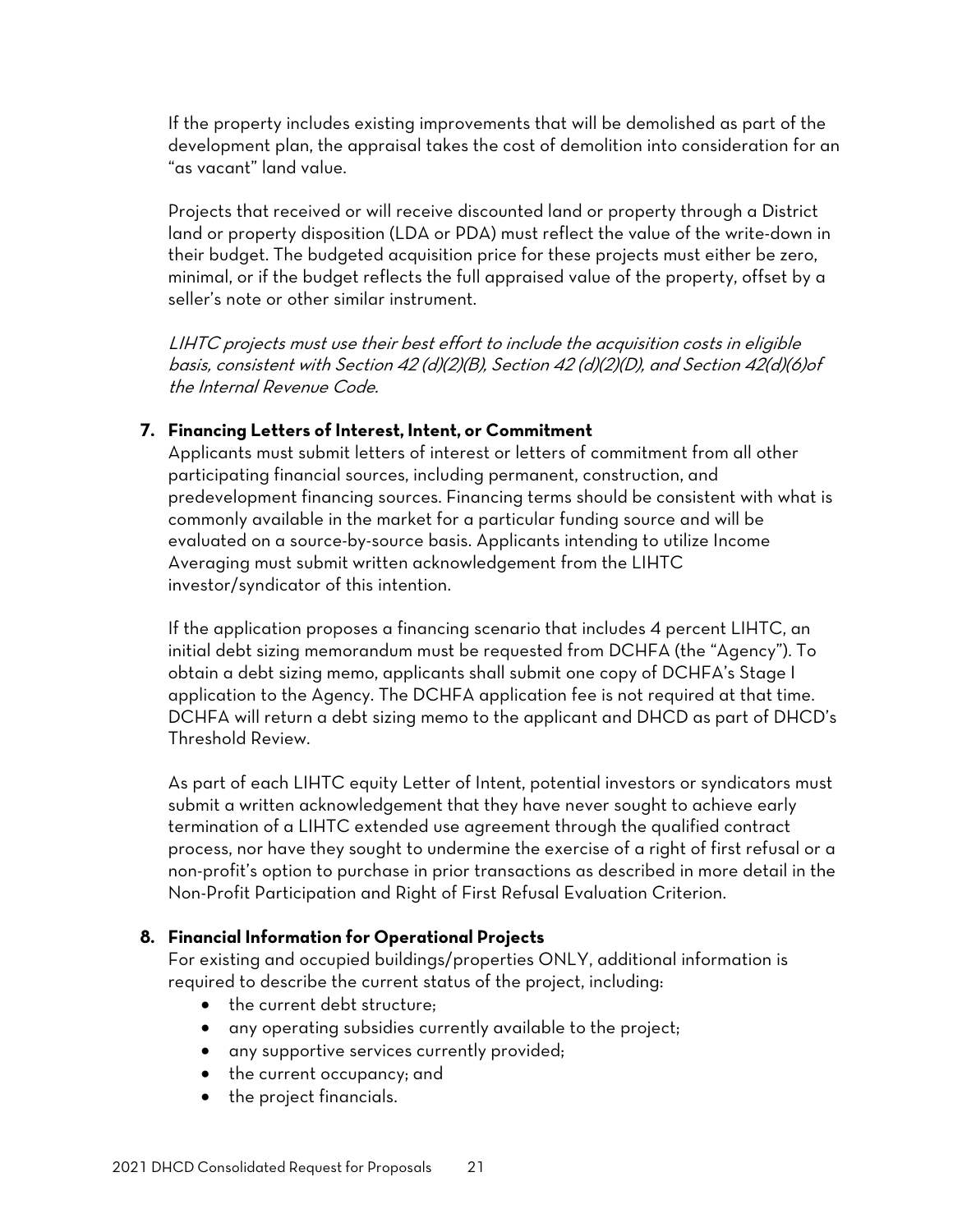The applicant must provide:

- A current rent roll, showing occupancy status of each unit and current rents, including a breakdown of the portion of rent paid by tenants. Rent rolls should not be more than one month older than date of application submission.
- Audited financial statements for the prior three (3) fiscal years of project operations, or if audited statements are not available, then three (3) fiscal years of un-audited year-end financial statements AND three (3) corresponding years of certified federal income tax returns must be submitted.
- Documentation of all existing loans secured by the property, including DHCD loans, and copies any existing operating subsidy contracts.
- Proposed flow of funds (closing sources and uses) for the recapitalization of existing properties.

## <span id="page-23-0"></span>*Applicant Criteria*

### **9. Development Team Thresholds**

The applicant must have the development team in place and provide complete information and documentation on its members. At a minimum, the following team members must be identified:

- Owner (including all parties involved in the partnership or limited liability company, as applicable)
- Guarantor(s)
- Developer
- Development or Financing Consultants (if applicable)
- Architect
- General Contractor
- Construction Manager (if applicable)
- Management Agent
- Resident/Supportive Services Provider (if applicable)

The development team will be evaluated on their experience with and performance on comparable projects, past performance, and their capacity to deliver the proposed project and maintain long term viability and compliance.

At least one of the key team members – Owner, Developer, or Development/Financial Consultant – must have prior experience developing affordable housing projects of a similar type and scope as the project being proposed.

The applicant (owner, borrower, sponsor, developer, guarantor) must demonstrate the financial and workload capacity necessary to execute the proposed project. The lead developer (and co-developer and/or development consultant, if applicable) must demonstrate a track record of projects of similar size, scale, type, and complexity to the proposed project and past performance indicates that the project will deliver on time and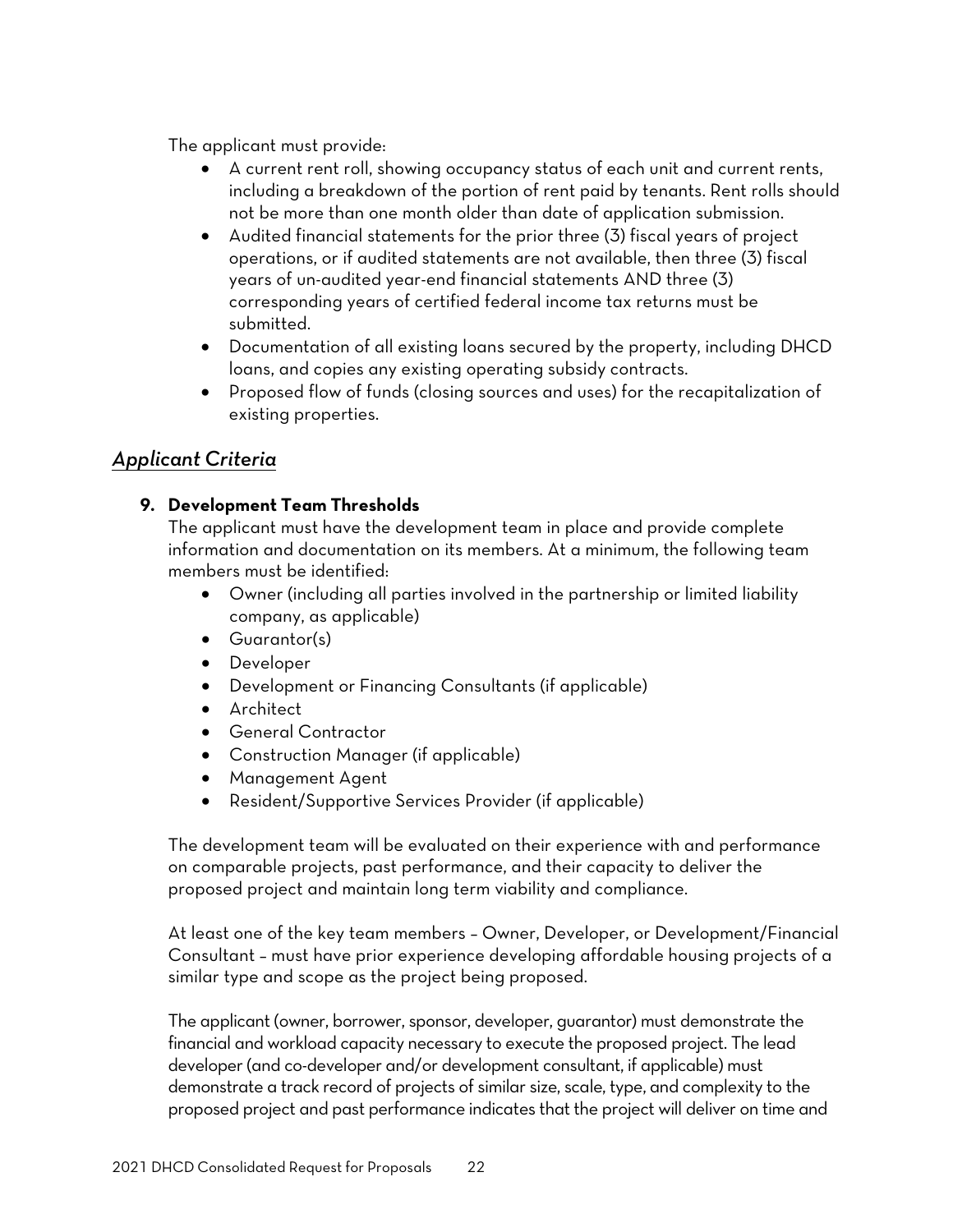on budget without additional concessions from DHCD before closing. The application must demonstrate the willingness and capacity to take the predevelopment risk necessary to move the project toward closing parallel to DHCD's underwriting and approval process. The guarantor must have the financial capacity to ensure that this project will deliver regardless of any potential delays or cost overruns.

#### Forms and Attachments

An extensive series of forms and attachments must be completed and submitted for each member of the development team, including corporate documents, qualifications, resumes, references, organizational charts, workload descriptions, AIA documents, statements of real estate owned, and financial statements.

#### Clean Hands Certificate and Certificate of Good Standing

Core development team members will be required to submit a Clean Hands Certificate and a Certificate of Good Standing issued by the District of Columbia.

#### Legal/Compliance Issues

Within the past five (5) years, no member of the development team acting as sponsor, developer, guarantor, or owner may have been debarred, removed as general partner or managing member, as applicable, had chronic past due accounts, substantial liens or judgments, chronic housing code violations, excessive tenant complaints, failed to receive IRS Form(s) 8609 for a completed project, or consistently failed to provide information to DHCD about other loan applications or existing developments. Their history regarding substantial liens, defaults, judgments, foreclosures, and/or bankruptcies must be disclosed and found acceptable to DHCD. Development team members must be in compliance with all existing and prior agreements with DHCD and/or the District of Columbia, including major health, safety or building codes. Development team members may not have had an award terminated by DHCD within the past three (3) years, and the proposed property management company must not have received an unsatisfactory rating from DHCD or HUD.

#### Contract Affidavit

**All development team members** must sign and submit a Contract Affidavit certifying that they: (1) are not debarred from participation by any public entity; (2) do not have any unresolved default or noncompliance issues with the District of Columbia; and (3) meet the legal/compliance standards outlined above.

#### <span id="page-24-0"></span>*Reports and Plans*

#### **10.Appraisal**

Applicants must submit three valuations, which can be submitted together in a single report or as separate reports. A licensed Appraiser must provide the following values:

- **1.** the "as-is" value
- **2.** the "as-built" or "as-complete and stabilized" value, assuming restricted rents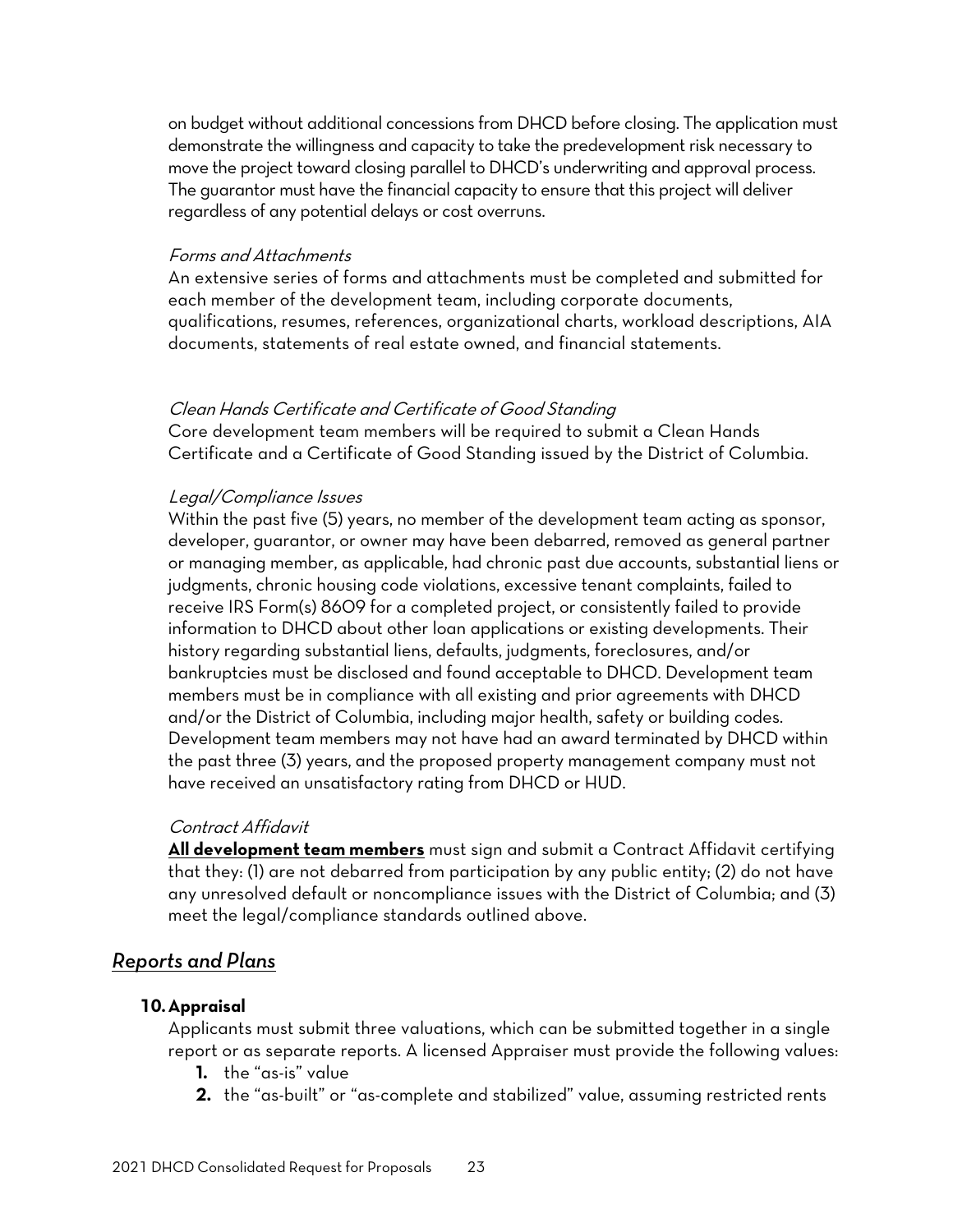**3.** the "as-built" or "as-complete and stabilized" value, assuming unrestricted, market-rate rents

The "as is" appraisal must provide a value of the land and existing improvements in their current state. The "as built" appraisals must contain post-construction estimates of value (based on the project concept as proposed to DHCD) under two sets of circumstances: (1) assuming rents restricted to the MFI limits proposed to DHCD; and (2) assuming market-rate rents (in the event of foreclosure).

If the property includes existing improvements that will be demolished as part of the development plan, the appraisal must take the cost of demolition into consideration for an "as vacant" land value.

Appraisals must have been completed no more than six (6) months prior to the first RFP application deadline. For selected projects, the appraisals must not be more than one year old at the time they are submitted to OPM for compliance review, so an update will be required at that point. For all projects, appraisals (or the most recent update) must be no more than 120 days old at the time of closing. Any updated reports or studies requested by DHCD post-selection must be procured and returned promptly, and applicants should budget for these costs now.

#### **11.Market Study and Market Demand Analysis**

Applicants must submit a comprehensive market study of the housing needs of lowincome individuals in the area to be served by the project. The market study must have been completed no more than six (6) months prior to the first RFP application deadline. The characteristics of the subject property in the market study must be identical to characteristics of the project proposed in the application. Proposed rents, vacancy rates, and other assumptions used in the application must be supported by the market study. If the project proposes to serve a specific population, such as senior citizens or artists, the market study must demonstrate the need for this type of housing. DHCD has sufficient evidence related to the need for PSH and the market study does not need to formally address this aspect of the project.

The market study must adhere to the current National Council of Housing Market Analysts (NCHMA) Model Content Standards. Any projects supported by LIHTCs should also comply with the requirements in IRC Section 42(m)(1)(A)(iii).

#### **12.Environmental Site and Physical Needs Assessments**

Applicants must include a completed Phase I Environmental Site Assessment, which must have been completed no more than two (2) years prior to the RFP application deadline. If the property contains existing improvements, the scope of the Phase I Assessment must include the identification of: (1) possible asbestos containing materials; and (2) the identification of potential mold hazards (destructive testing not required).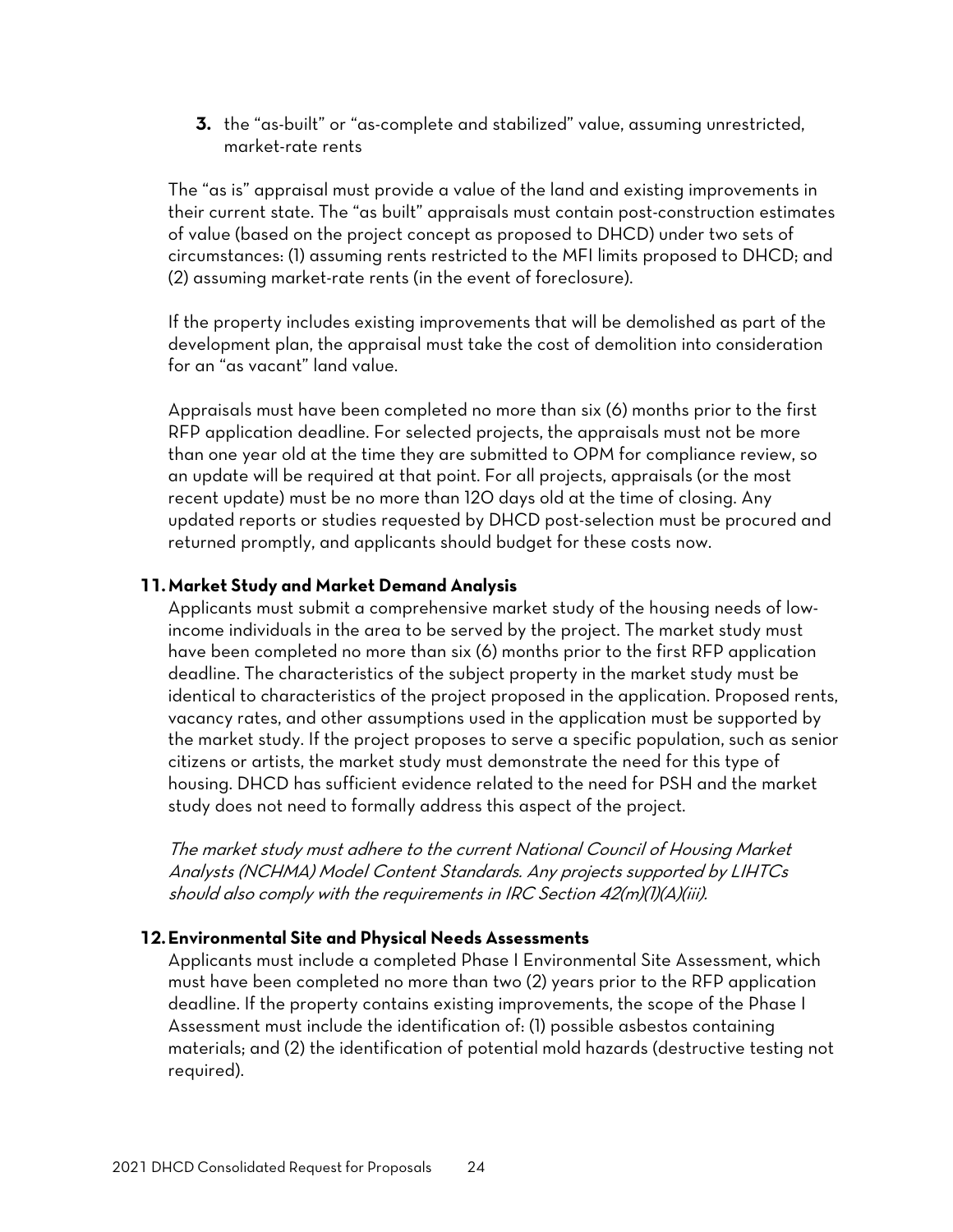If the property includes an existing structure that will not be deemed exempt due to age or usage, applicants must prepare to complete a Lead Risk Assessment either at application or, if selected, during the Environmental Review phase of underwriting. For selected projects, the Phase I must not be more than one (1) year old at the time it is submitted to OPM for compliance review, so an update will be required at that point. Any updated reports or studies requested by DHCD post-selection must be procured and returned promptly, and applicants should budget for these costs now.

If the Phase I identifies any potential environmental hazards, applicants must include a narrative plan to address the issues and a budget for remediation. If a Phase II has been completed, that document must also be provided.

For projects that involve the rehabilitation of existing buildings, applicants also must provide a building evaluation report, which is a preliminary design and engineering assessment of the building(s). In rehabilitating properties, developers may encounter unforeseen issues that can delay, increase the cost of, or even halt rehabilitation. To avoid this, DHCD requires that an engineer, architect, or other qualified professional complete an assessment of the property. A capital/physical needs assessment or a property conditions needs assessment will satisfy this requirement. Please refer to the guidelines document included in the Online Application System for more detailed requirements.

Projects that involve the rehabilitation of existing buildings must submit the Housing Code Inspection report from the Department of Consumer and Regulatory Affairs (DCRA) [SCOUT](https://scout.dcra.dc.gov/login) database, or the equivalent from its successor agency, as applicable.

#### **13.Architectural Plans and Cost Estimates**

Applications must submit final design schematics documents that reflect the general intent of the project and generally delineate the proposed project scope and contain the following:

- a. Final Schematic scope of work narrative, architectural plans, and materials specifications sufficient to create a detailed cost estimate, as outlined in the "Requirements for Architectural Plans" document located in the Online Application System.
- b. Complete Form 215 with detailed estimates of costs based on "take-offs" from those plans, completed and signed by an architect, general contractor, engineer, or professional construction cost estimator. "Rule of thumb," square foot costs or other non-detailed cost estimates are not acceptable, and a Form 215 completed and signed by the developer will not be accepted.

Construction cost estimates must be consistent across all parts of the application, including the Form 202, the Form 215, and the Online Application System. Cost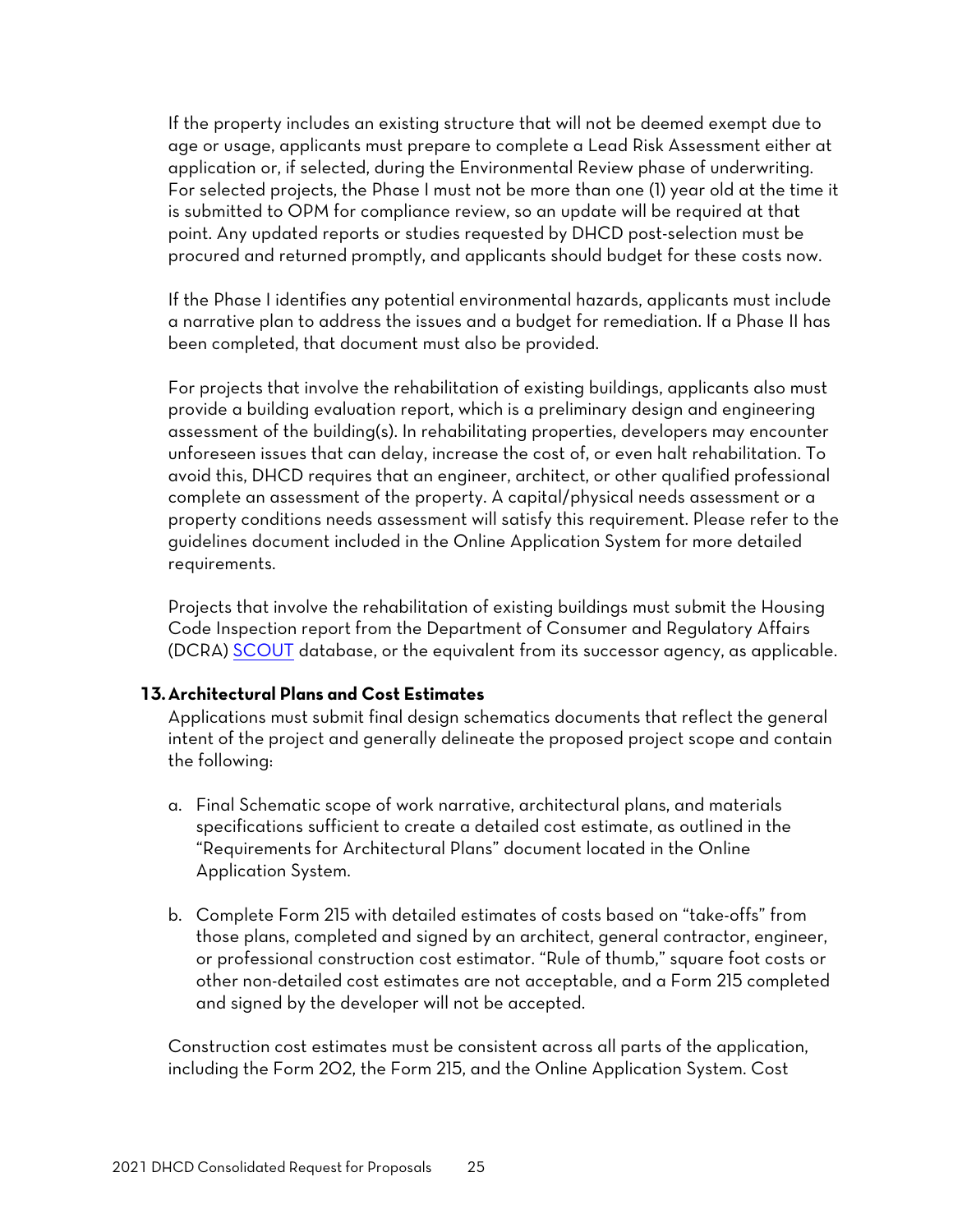estimates must adhere to DHCD's construction cost guidelines identified herein or follow the waiver request requirements if the costs exceed the allowable limits.

#### <span id="page-27-0"></span>*Compliance Criteria*

#### **14.Green Design and Building**

All applications must meet the following standards relative to green design and building, which apply to all projects for which public financing constitutes 15 percent or more of total project costs. Public financing includes the private equity raised through the syndication of LIHTCs. Per DHCD requirements, all projects must implement the following green building requirements for new construction, substantial rehabilitation, or moderate rehabilitation.

**New construction projects with buildings with at least 50,000 square feet of** 

**Gross Floor Area** must be certified by Enterprise Community Partners using the 2020 [Enterprise Green](https://www.greencommunitiesonline.org/introduction) Communities (EGC) Criteria, at the new, more stringent EGC Plus level. Projects also may pursue a "substantially similar standard." If a Project team would like touse another standard, it must request a waiver from DHCD and/or DCHFA, as applicable, prior to application submission in order to provide time to consult with DOEE. This includes projects that wish to utilize a [LEED Zero](https://www.usgbc.org/programs/leed-zero)  [Energy](https://www.usgbc.org/programs/leed-zero) standard. LEED is not a pre-approved standard, and use of LEED Zero Energy will require a commitment from the developer to modify the standard to count only on-site or in-District renewable energy when determining a project's source energy use.

#### **Rehabilitation projects with buildings of at least 50,000 square feet of Gross**

**Floor Area** must be certified by Enterprise Community Partners using the base-level 2020 Enterprise Green Communities Criteria. Projects also may pursue a "substantially similar standard." Currently, certification with the U.S. Green Building Council using LEED for Homes and LEED for Homes Multifamily Midrise rating systems at the Silver level or above are pre-approved "substantially similar standards." If a project team would like to use another standard, it must request a waiver from DHCD and/or DCHFA, as applicable, in their submission. In addition, the Project must pursue at least a Level 1 Accelerated Savings Recognition Alternative Compliance Pathway (ACP) Option for compliance with DOEE's Building Energy Performance Standards (BEPS). The intent of this requirement is to ensure that projects are in compliance with the BEPS throughout the initial LIHTC compliance period. Projects that are currently in compliance may submit a waiver to this requirement with the agreement of DOEE. The waiver request should include an explanation as to how the project intends to be in compliance with BEPS throughout the initial compliance period. Compliance requirements for the Accelerated Savings Recognition Option and other guidance and forms are available on the DOEE website[: https://doee.dc.gov/node/1537071.](https://doee.dc.gov/node/1537071)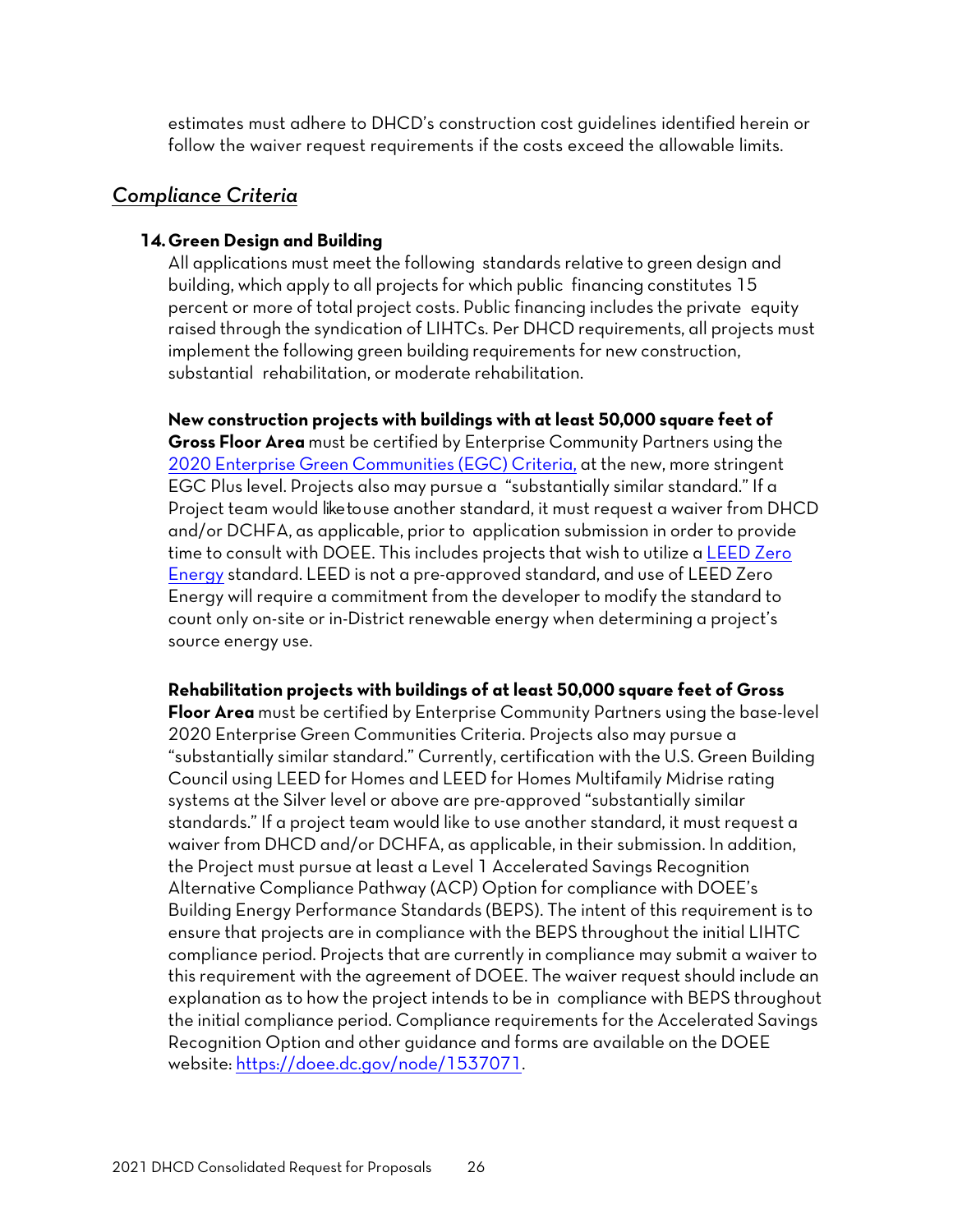**New construction and rehabilitation projects with buildings between 10,000 square feet and 49,999 square feet of Gross Floor Area** must be certified by Enterprise Community Partners using the base-level 2020 Enterprise Green Communities Criteria. Projects also may pursue a "substantially similar standard." Currently, certification with the U.S. Green Building Council using LEED for Homes and LEED for Homes Multifamily Midrise rating systems at the Silver level or above are preapproved "substantially similar standards." If a Project team would like to use another standard, it must request a waiver from DHCD or DCHFA, as applicable, as part of its submission.

For projects pursuing either base-level or Plus-level Enterprise Green Communities Criteria certification, Project teams must hold a Goal Setting and Integrated Design Charrette prior to application to consider the most cost-effective ways to integrate required green design elements. The findings of this charrette must be documented and submitted along with confirmation of Enterprise Green Communities Criteria registration on the online certification portal and an intended methods checklist. As a condition precedent to tax credit/loan closing, project teams must submit proof of Enterprise Green Communities Step 1 Pre-Build certification. Once construction is complete, projects must demonstrate that they have achieved Step 2 Post-Build certification.

Projects pursuing LEED certification (LEED for Homes, LEED for Homes Multifamily Midrise, LEED Zero Energy) must be certified by the US Green Building Council. At the time of application submission, the appropriate completed LEED checklist must be submitted, demonstrating compliance with all prerequisites and sufficient points to achieve LEED Silver or above. Please note that submission of evidence of an integrated design charrette is not mandatory for LEED projects, but is strongly encouraged. If selected for financing, as a condition precedent to loan closing, project teams must be registered with LEED Online and add the DC Government account [\(green.building@dc.gov\)](mailto:green.building@dc.gov) to the LEED Online project team. Once construction is complete, projects must demonstrate that they have achieved the appropriate certification.

#### Solar Ready Requirement

All projects must either include solar panels, or qualify as a Solar Ready Building as defined by the US Department of Energy at [https://www.nrel.gov/docs/fy10osti/46078.pdf.](https://www.nrel.gov/docs/fy10osti/46078.pdf)

Projects should include specifications for the system in the schematic plans, and any related funding sources should be evident in the Form 202. The solar system should be owned by the project or enrolled in the Solar for All program. The project should receive any benefits provided by the solar system, including from the sale of any credits or power generated by the system (e.g. federal Solar Investment Tax Credits (ITC), DC Solar Renewable Energy Certificates (SRECs), proceeds from a Power Purchase Agreement (PPA)). Projects not required to utilize EGC+ can request a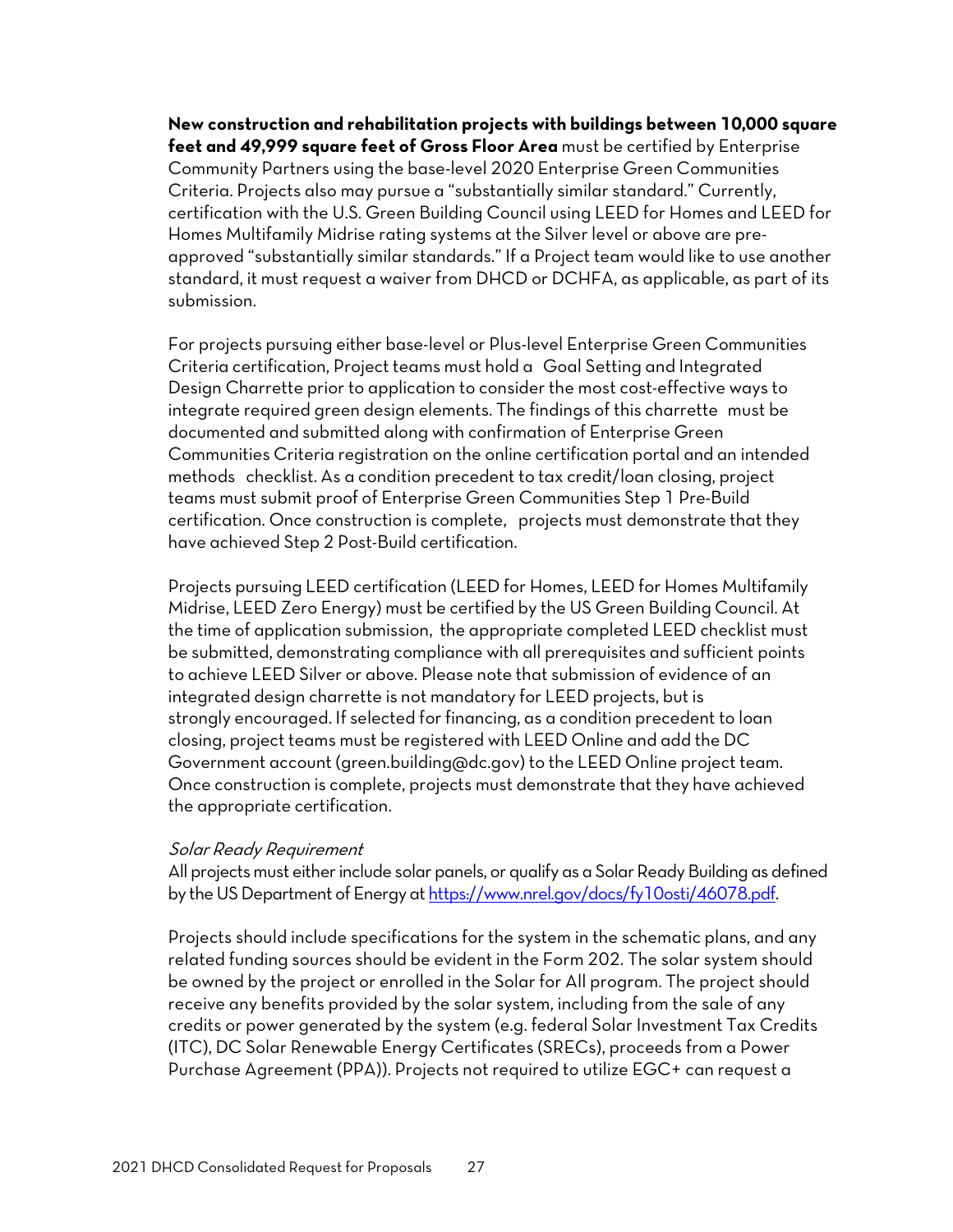waiver to this provision. Technical assistance for complying with this section is available from th[e District of Columbia Sustainable Energy Utility \(DCSEU\).](https://www.dcseu.com/)

### **15.Relocation and Anti-Displacement Strategy**

For **existing and occupied** buildings/properties that result in the temporary or permanent displacement of current occupants, including commercial tenants, the applicant must submit a Relocation and Anti-Displacement Strategy. This strategy (due with the application) provides the groundwork for the Relocation and Anti-Displacement Plan (due before the issuance of a Letter of Commitment for financing). All projects financed through this RFP will be held to the standards of the Uniform Relocation Act and the District's Rental Housing Act.

Instances where a strategy and plan are required include the following, regardless of funding source:

- Tenants will be required to move to facilitate the building's rehabilitation, even if they are moved to other units within the same building or complex;
- Demolition of existing dwelling or commercial units or buildings that are occupied at the time of acquisition or at the time the applicant executes a legal instrument that demonstrates site control; or
- Tenants will be displaced because the proposed rents are not affordable.

# <span id="page-29-0"></span>**B. Evaluation Criteria**

All projects that meet the Threshold Eligibility Requirements will be competitively evaluated and rated based on the following selection criteria, established in accordance with federal and District law and the District's housing priorities and needs.

Evaluation criteria will be grouped into categories with maximum possible totals, such that a maximum score per category may be achieved without receiving the maximum score for each criteria in the category.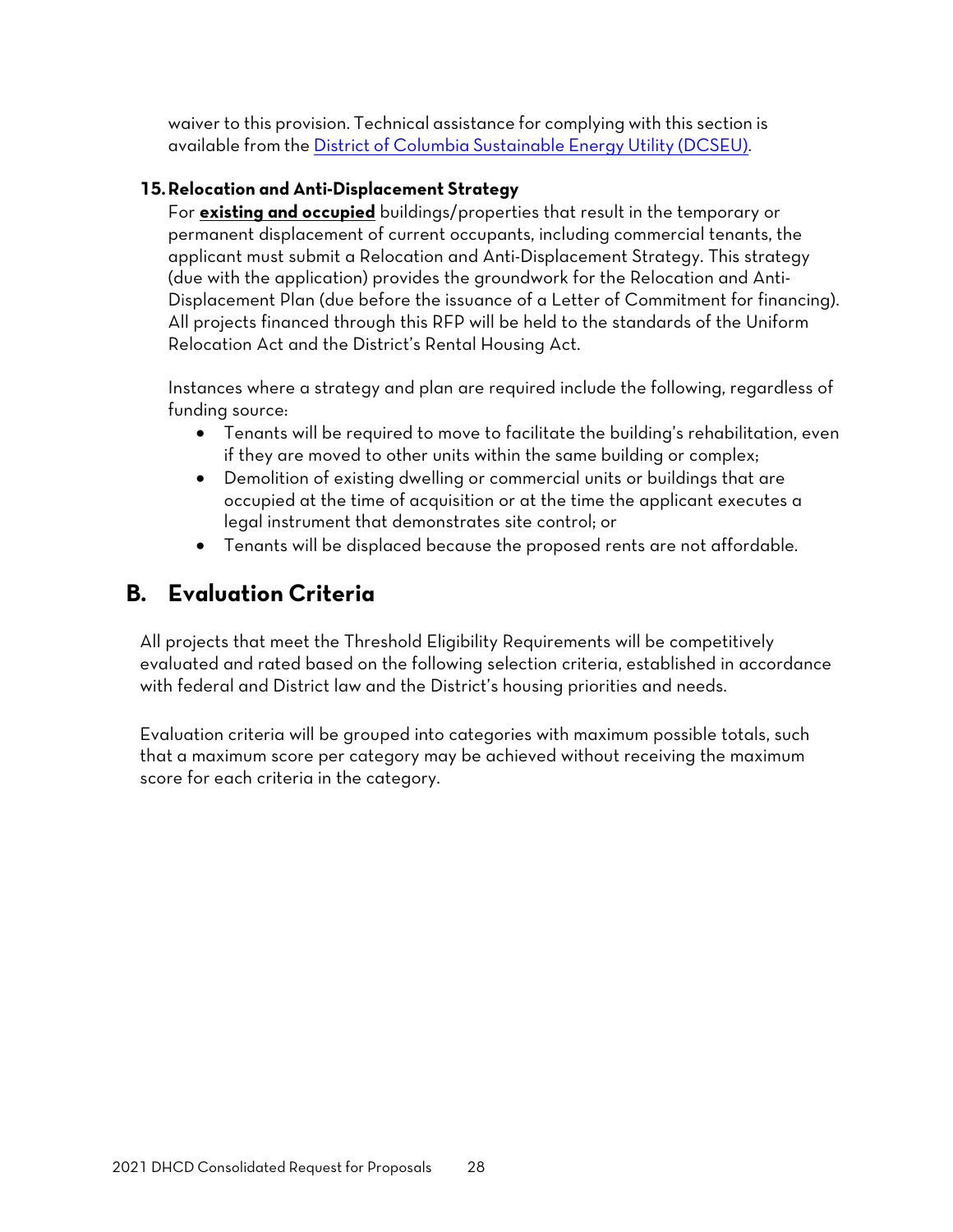| <b>EVALUATION CRITERIA</b>                                               |                         |
|--------------------------------------------------------------------------|-------------------------|
|                                                                          | <b>Potential Weight</b> |
| <b>Project Readiness and Past Performance</b>                            | $-25$                   |
| Error-Free Submission                                                    | $-10$                   |
| Readiness to Proceed                                                     | $-4$                    |
| Compliance with DHCD Cost and Funding Guidelines                         | -5                      |
| Past Performance                                                         | -6                      |
| Inclusive and Equitable Housing                                          | <b>Max 25</b>           |
| Permanent Supportive Housing                                             | 10                      |
| Family-Oriented Units                                                    | 10                      |
| Programs to Address Additional Barriers to Housing                       | 5                       |
| Housing for Seniors and People with Disabilities                         | 5                       |
| Provision of Wealth-Building Opportunities                               | 5                       |
| Income Levels Served                                                     | 7                       |
| Section 8 and Public Housing Waiting Lists                               | $\mathbb{I}$            |
| <b>Place-Based Priorities</b>                                            | <b>Max 25</b>           |
| Affordable Housing Opportunities Across Planning Areas                   | 25                      |
| Proximity to Transit and Neighborhood Amenities                          | 15                      |
| Preference for Projects with District Land                               | 10                      |
| Maximizing the Impact of DHCD Resources                                  | <b>Max 25</b>           |
| TOPA, DOPA, Housing Preservation Fund, and/or SAFI                       | 5                       |
| Risk of Loss of Affordability in the Near Term (NOAH or<br>Covenanted)   | 5                       |
| Mixed-Income                                                             | 10                      |
| Affordability Period Restriction                                         | 10                      |
| Non-Profit Participation and Right of First Refusal                      | 5                       |
| Maximizing Density                                                       | 5                       |
| Leverage                                                                 | 12                      |
| Innovative and Community-Oriented Features or Programming                | <b>Max 25</b>           |
| Resilient Buildings and Innovative Design                                | 15                      |
| Resident Services and Community-Oriented Amenities                       | 25                      |
| Workforce Development and Certified Business Enterprise<br>Participation | 10                      |

In the case when project funding requests exceed available resources, viable projects will be placed on a waiting list. In order for a project to be placed on the waiting list, the application must: (1) receive an Evaluation Criteria total score that is at least 50 percent of the average score for all projects selected for further underwriting and; (2) receive no more than -2 points in the Readiness to Proceed Evaluation Criteria.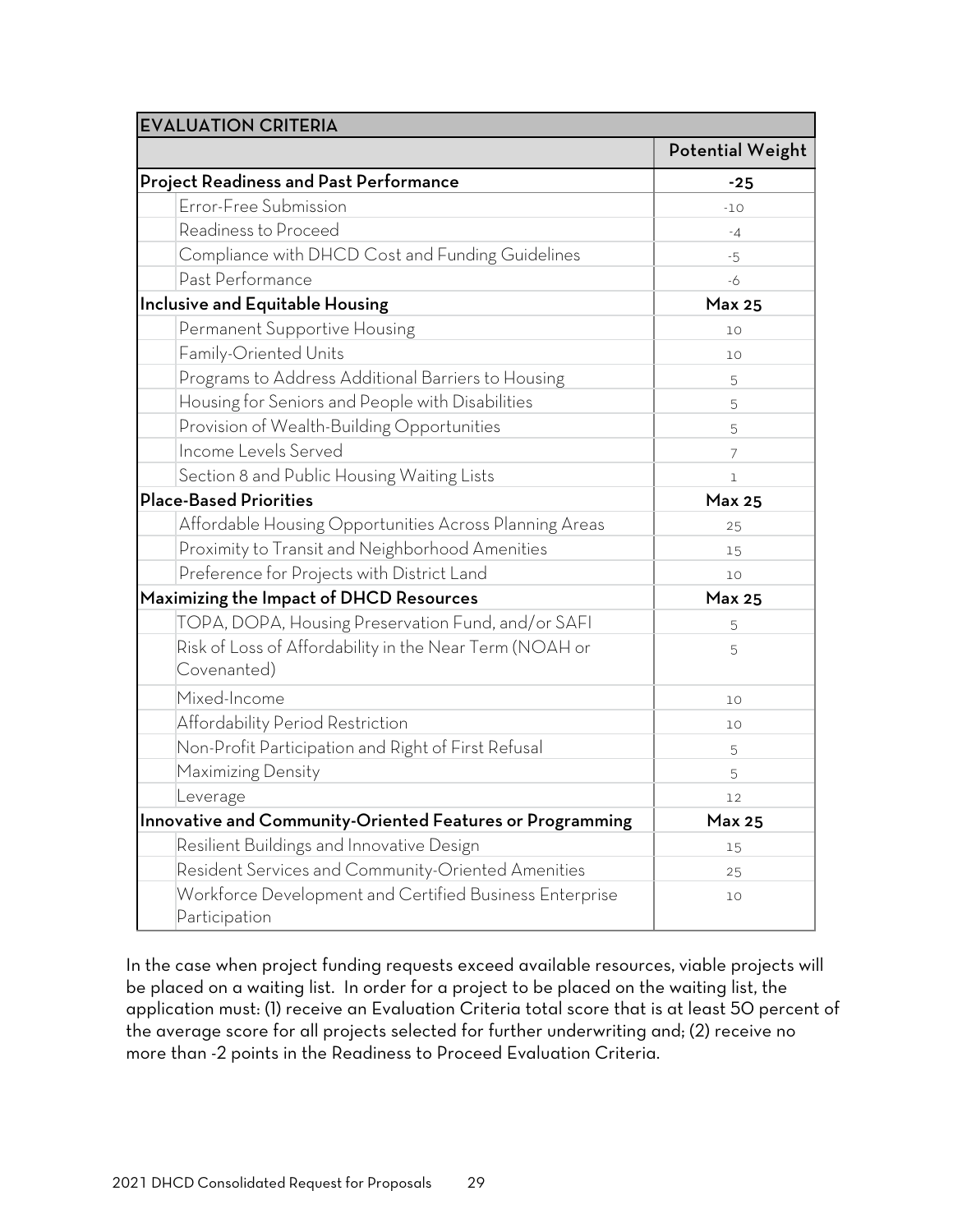## <span id="page-31-0"></span>*Project Readiness and Past Performance*

#### **Error-Free Submission** *(Up to -10)*

Proposals with inconsistent information between the project narrative, application, and back-up documentation, including the Form 202, will receive negative points. Projects with assumptions outside of the DHCD guidelines as stated in this RFP or other published guidance will receive negative points. Projects that have proposed uses that are associated with dedicated third-party funding sources that are not included in the Form 202 will receive negative points. For example, all viable green financing/funding sources must be included.

#### **Readiness to Proceed** *(Up to -4)*

Applicants that certify a closing timeline greater than 12 months from being selected for further underwriting by DHCD, based on application timeline, narrative, and supporting documentation, will receive negative points.

### **Compliance with DHCD Cost and Funding Guidelines** *(Up to -5)*

Projects that exceed DHCD's construction cost or operating cost guidelines will receive negative points. The purpose of these requirements is to ensure efficient use of DHCD funds and thus enable DHCD to produce more units and serve more households with its finite amount of subsidy funds.

#### Maximum Construction Cost Guidelines

Each application for DHCD funding must conform to the maximum construction and rehabilitation cost guidelines outlined below, unless exceptions are requested and justified by the applicant in the Online Application System. Construction cost waiver requests are reviewed during the Priority or General Evaluation review and will be considered in more detail during underwriting if the project is selected.

| <b>Type of Building</b>                                                                                                       | <b>New</b>   | Substantial    |
|-------------------------------------------------------------------------------------------------------------------------------|--------------|----------------|
|                                                                                                                               | Construction | Rehabilitation |
| Less than Five (5) Stories                                                                                                    | \$343        | \$292          |
| Equal to or Greater than Five (5) Stories<br>- Wood Frame (including concrete<br>podium) or Light Gauge Steel<br>Construction | \$351        | \$298          |
| Equal to or Greater than Five (5) Stories<br>- Concrete Construction                                                          | \$378        | \$318          |

#### **Maximum Construction Costs Per Square Foot**

Construction cost waiver requests must include a detailed explanation of the reasons why construction costs are outside of established ranges. The request should (1) quantify the impact of the various project features and requirements that contribute to the cost (e.g., quantify the percentage premium and/or the cost per square foot added by each unique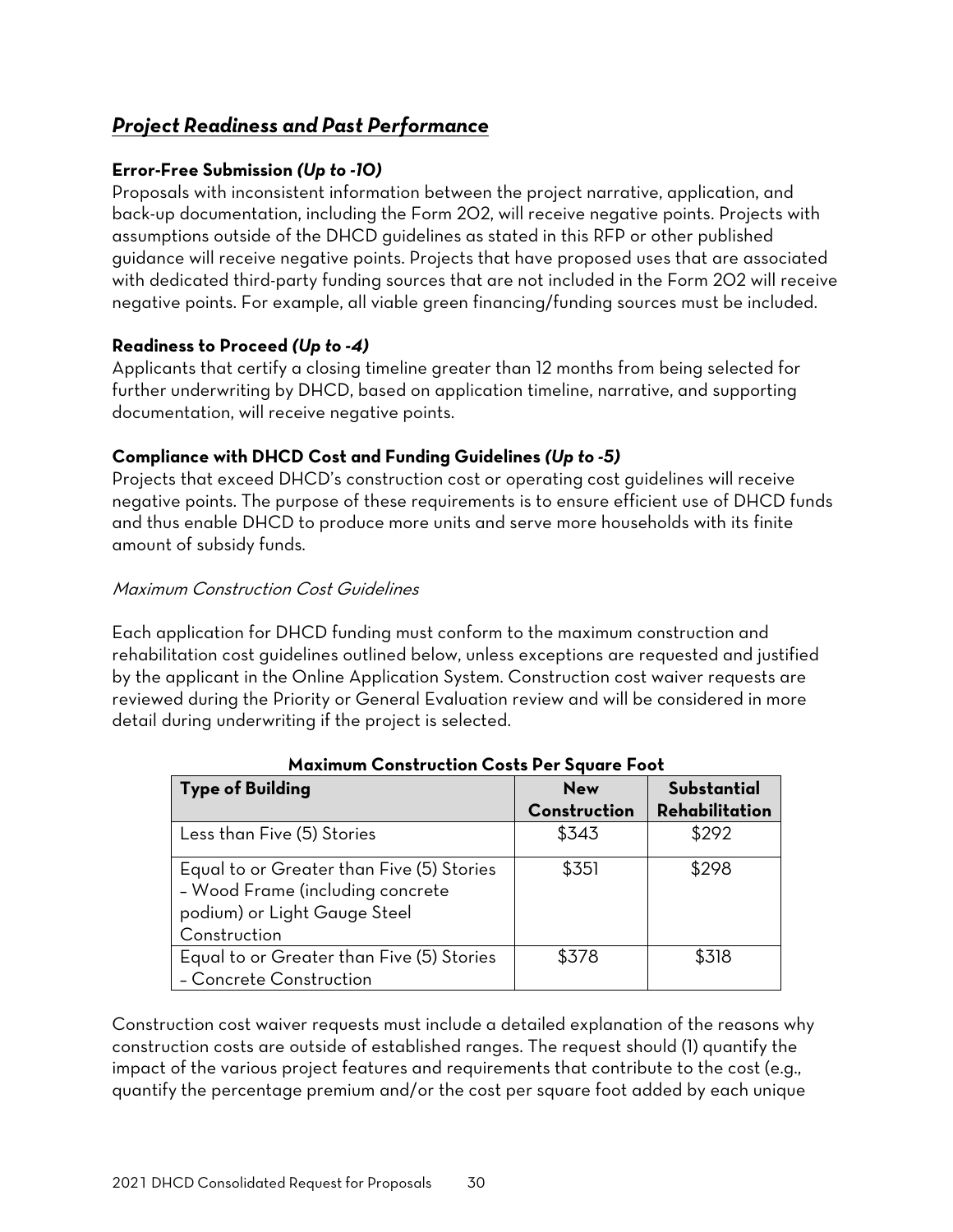project feature; (2) describe any other unique sources of below market funding (other than first trust debt, federal or DC LIHTC equity, and deferred developer fee, which are reasonably expected of all affordable housing developments) that the applicant is providing to offset the excess construction costs; and (3) describe the other actions the applicant has taken to reduce costs (e.g., value engineering, competitive bidding, additional operating cost savings from green building).

Regardless of whether a project's construction costs are within the maximum limits and a waiver is not required, DHCD will critically evaluate construction costs during underwriting and compare them to other similar projects in DHCD's portfolio to confirm reasonableness.

#### Maximum Operating Cost Guidelines

Project operating expenses, as modeled in the Form 202 – Application for Financing and in the Online Application System, should be **no more than \$9,100 per unit per year**. For the purposes of this calculation, any in-unit utilities paid by the owner will be deducted from the per-unit operating expenses. Common area utility expenses are included in the per unit per year limit. DHCD will critically evaluate per unit operating expenses during underwriting and compare them to other similar projects in DHCD's portfolio to confirm reasonableness.

Expenses for case management and supportive services for PSH should not be included in the Operating Expenses tab of the Form 202. These expenses should be funded outside of the real estate budget (that is, not from operating income) through a separate contract between the supportive services provider and DHS. General resident services (for example, job training, day care, etc.) are encouraged, but must have a dedicated funding source such as an operating contract, grant, or cash developer fee if their cost causes the per unit operating expenses to exceed DHCD's guideline.

### **Past Performance** *(Up to -6)*

The past performance of existing projects in the development team's portfolio will be critically evaluated with consideration for any legal or noncompliance matters. Applications for which members of the development team participated in prior projects that were in DHCD's underwriting pipeline for longer than three (3) years, were unable to close within the expected fiscal year for which funds were initially requisitioned, had a U.S. Department of Labor (DOL) wage rate complaint and subsequent investigation, and/or did not submit annual reporting to DHCD's Portfolio and Asset Management Division (PAMD) will receive negative points. The development team for this criteria is defined to include the Sponsor/Developer/Owner and managing members of the ownership entity and any related parties/affiliates.

## <span id="page-32-0"></span>*Inclusive and Equitable Housing*

#### **Permanent Supportive Housing** *(Up to +10)*

(Does not apply to Homeownership Projects including Limited Equity Cooperatives)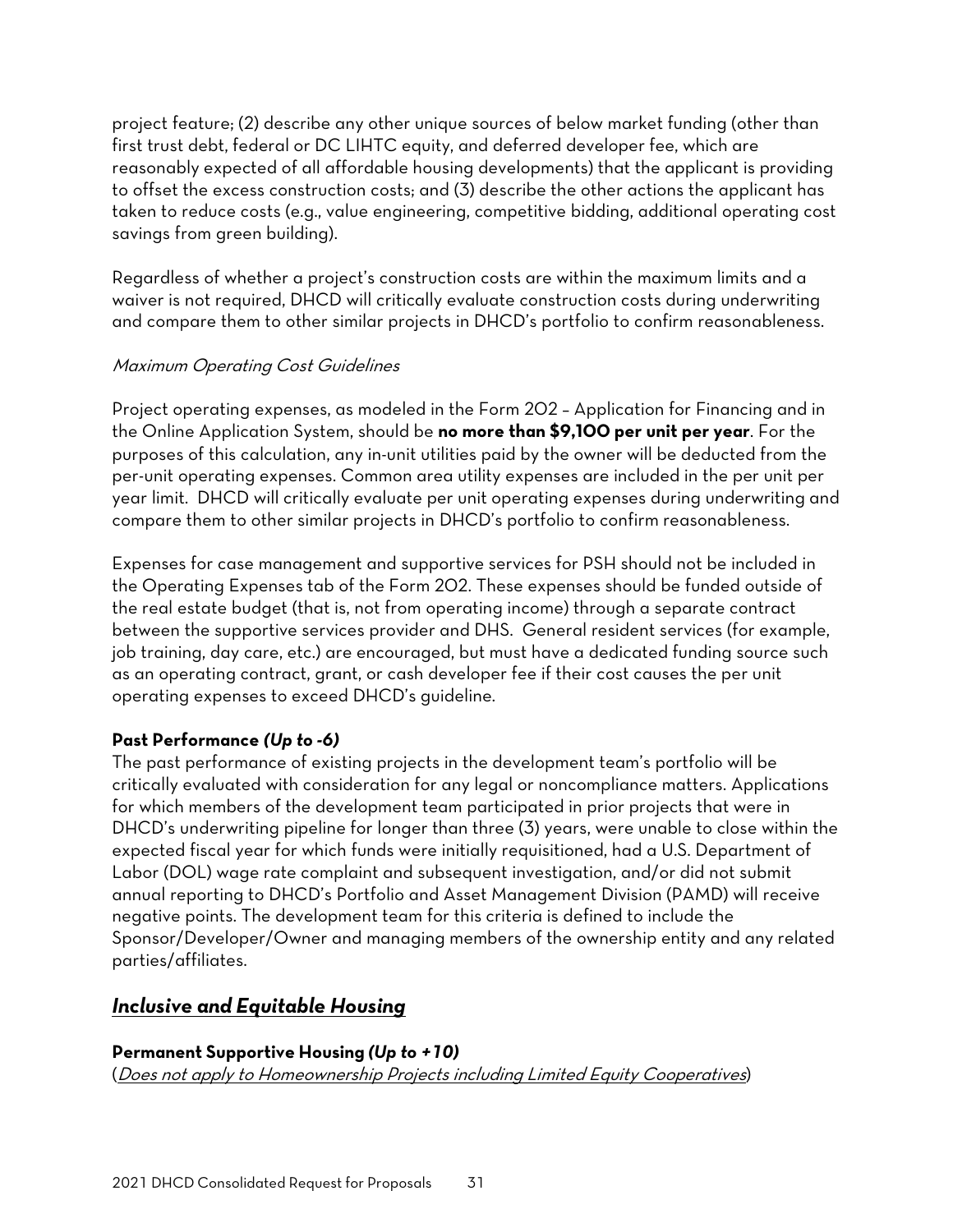The 5-percent PSH set-aside is a Threshold Eligibility Requirement for all non-Preservation projects, but projects also may earn points by creating additional PSH units, as defined in this RFP, beyond the minimum number required. Units reserved for DBH consumers are considered PSH under this criterion. These points are available to both Production and Preservation projects. There is no limit on the number or percentage of PSH units that an applicant can propose, however, applicants should take into consideration that the District has limited LRSP Operating Subsidy resources.

Applicants can achieve maximum points if 20 percent of units (including the required 5 percent PSH set-aside) are reserved as PSH units that follow the Housing First model and fill vacancies through the Coordinated Entry system.

The scoring preference for PSH units is guided by Chapter 4 of the ICH's 2021-2025 strategic plan, titled [Homeward DC](http://ich.dc.gov/sites/default/files/dc/sites/ich/page_content/attachments/ICH-StratPlan2.7-Web.pdf) 2.0, available [here](https://ich.dc.gov/page/homeward-dc-20-ich-strategic-plan-fy2021-fy2025). https://ich.dc.gov/page/homewarddc-20-ich-strategic-plan-fy2021-fy2025.

#### **Family-Oriented Units** *(Up to +10)*

This criteria is evaluated based on the percentage of two and three-bedroom units proposed for a project. Applicants can achieve maximum points if at least 30% of the affordable units have three or more bedrooms. The evaluation will be based on the unit mix provided in the Online Application System and in the Form 202 – Application for Financing.

#### **Programs to Address Additional Barriers to Housing** *(Up to +5)*

Preference will be awarded to projects that include programming AND permanent affordable housing units marketed/reserved for underserved populations who face barriers to securing affordable housing. DHCD has identified the following categories for the 2021 Affordable Housing RFP:

- Returning citizens
- Households of unknown immigration status
- Residents with developmental or intellectual disabilities
- Residents with diverse language needs
- Youth aging out of foster care
- Housing for Persons With AIDS

To qualify for this category, projects must provide a marketing and resident selection plan that addresses leasing to the underserved population(s) and a detailed supportive services plan that explains the programming and how it will be funded long-term. Programs serving other populations with barriers to affordable housing identified in the District's Consolidated Plan may request a waiver to receive points under this section.

#### **Housing for Seniors and People with Disabilities** *(Up to +5)*

Preference will be awarded for projects that include units designed and reserved for seniors (55+) and people with disabilities, including assisted living, independent living, and intergenerational housing units. Applicants can achieve maximum points under this criteria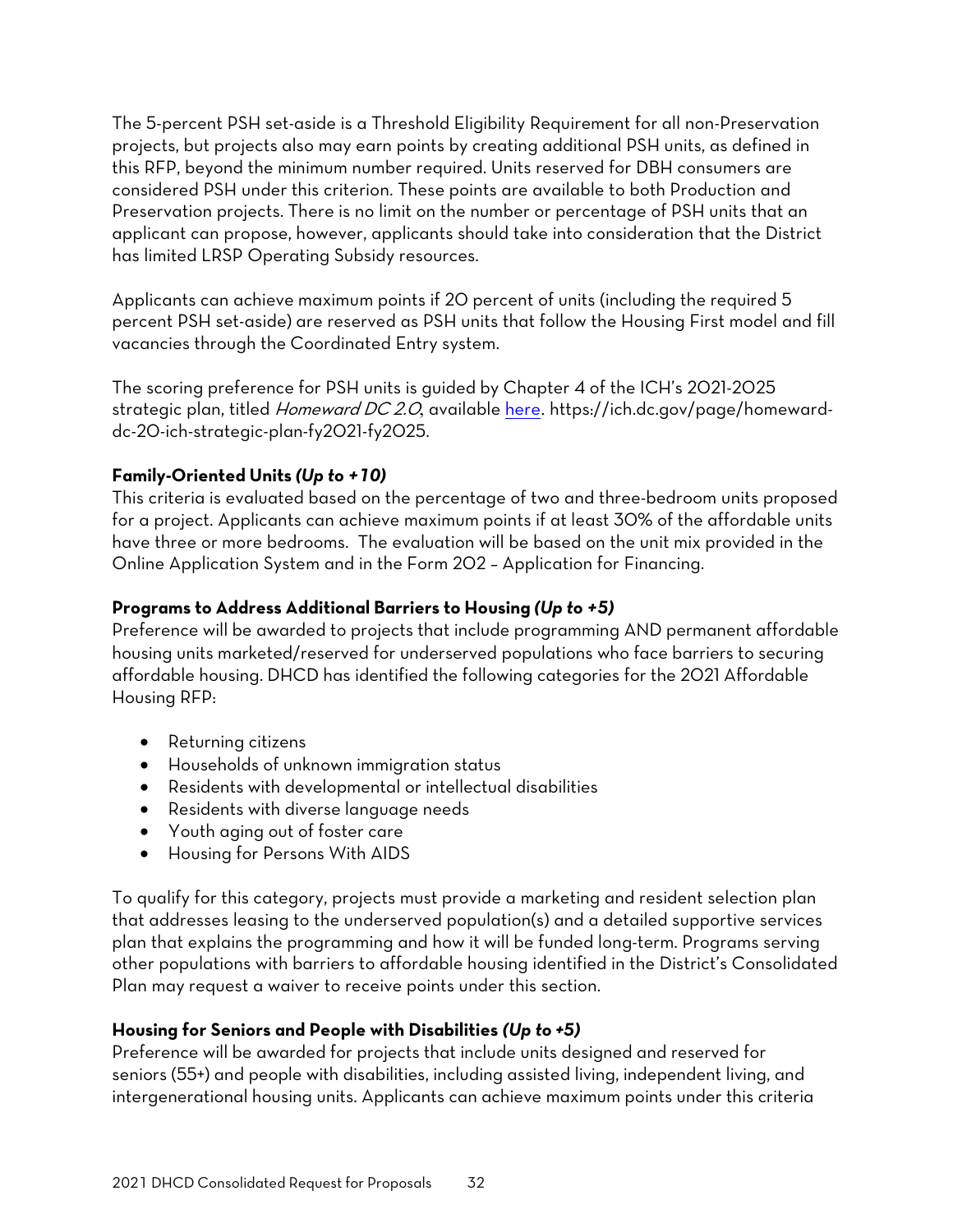for producing assisted living units and partial points for independent living, 55+ housing, or doubling the accessible units required by Section 504.

If the proposed project includes assisted living, independent living, or 55+ housing, all units must be accessible utilizing either the Uniform Federal Accessibility Standards (UFAS) or the American National Standards Institute (ANSI) Type A accessibility standards. Type A units are adaptable units that can allow seniors and people with mobility issues to age in place. Type A units must meet the requirements as defined in Chapter 11 of the 2013 District of Columbia Building Code: [https://codes.iccsafe.org/content/chapter/9182/.](https://codes.iccsafe.org/content/DCBC2013/chapter-11-accessibility)

#### **Provision of Wealth-Building Opportunities and Advancing Racial Equity** *(Up to +5)*

Preference will be awarded for projects that incorporate wealth-building opportunities for project owners or development team participants who are designated as a Disadvantaged Business Enterprise (DBE) or Resident-Owned Businesses (ROB) by the D.C. Department of Small and Local Business Development (DSLBD), or who are led or controlled by individuals designated as socially disadvantaged under the Small Business Administration (SBA) definition.

Preference will also be awarded for Projects providing wealth-building opportunities for current or future residents, either through near-term or longer-term homeownership opportunities.

Applicants can achieve maximum points by providing homeownership opportunities for a project's residents immediately upon completion of construction or rehabilitation. This includes fee simple ownership, condominiums, Limited Equity Cooperatives, and shared equity models such as community land trust-supported projects. Partial points will be awarded for projects where development partners are designated as DBE, ROB, or led or controlled by individuals designated as socially disadvantaged under the Small Business Administration (SBA) definition; or for projects structured to transfer to tenant ownership after the initial compliance period, through the Right of First Refusal provided for in Section 42(i)(7) of the Internal Revenue Code.

### **Income Levels Served** *(Up to +7)*

This criteria evaluates the weighted average of the income levels served for units proposed to be funded by the District, with a preference for projects serving lower incomes. This criterion applies to both Preservation and Production projects. Any units in the building that will not have District funds (HPTF, NHTF, HOME, CDBG, HOPWA, DBH, 9% LIHTC etc.) allocated to them directly or indirectly, such as market rate units or other units ineligible for funding through this RFP, will be excluded from the calculation. This includes units in Production projects that exceed 50% MFI and are eligible for 4% LIHTCs but are not requesting gap financing. To the extent that existing rents and resident incomes allow, Preservation projects may propose to lower the rent and income limits on certain units (for example, convert a 60 percent MFI unit to a 50 percent MFI unit).

Applicants can achieve maximum points if the project's weighted average MFI is less than or equal to 40%. For example, a project with an equal mix of 30% MFI and 50% MFI units funded by DHCD.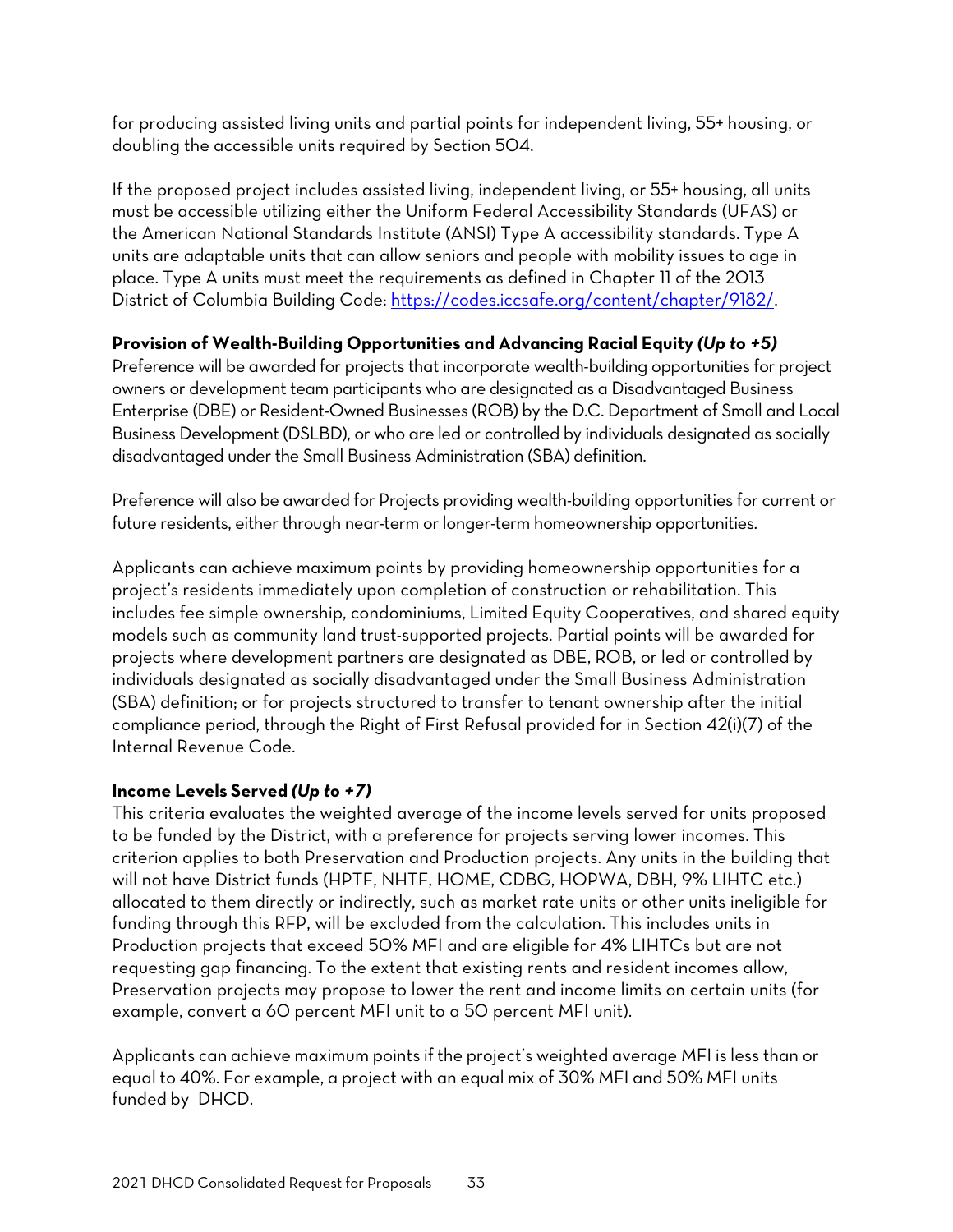#### **Section 8 and Public Housing Waiting Lists** *(+1)*

Projects are evaluated on whether leasing or sales preference is given to households on the public housing or Section 8 waiting list maintained by DCHA.

### <span id="page-35-0"></span>*Place-Based Priorities*

#### **Affordable Housing Opportunities Across Planning Areas** *(Up to +25)*

DHCD seeks to create more affordable housing across Planning Areas, especially in neighborhoods with characteristics such as low-crime, low-poverty, and access to high quality schools and jobs. Another goal of this criterion is to disperse the District's affordable housing supply more equitably across neighborhoods and Wards, and to counter the systemically racist housing policy of the past which has concentrated affordable housing in neighborhoods east of Rock Creek Park, particularly in Wards 7 and 8. Points will be assigned to each Planning Area identified in the District's October 2019 Housing Equity Report that charts a pathway to achieve the goal of 12,000 new affordable units by 2025 in a more equitable and inclusive manner.

Applicants can achieve maximum points for projects located in those areas of the city that have the largest deficit of existing affordable housing. Applicants should use the interactive map provided in the Online Application System to determine in which Planning Area their project is located.

#### **Proximity to Transit and Neighborhood Amenities** *(Up to +15)*

This criterion evaluates a proposed project's proximity to a Metrorail station or a DC Streetcar stop, and/or neighborhood amenities such as full-service grocery stores, public libraries, public or charter schools, aging services, recreation facilities, or primary care providers.

#### a. **Transit Proximity** *(Up to +5)*

Applicants can achieve maximum points for projects that are within  $\cdot$  mile of a Metrorail station or DC Streetcar stop. Partial points will be awarded to projects within at least  $\cdot$  mile of a Metrorail station or DC Streetcar stop.

#### b. **Neighborhood Amenities** *(Up to +10)*

Applicants can achieve maximum points for projects that are within  $\cdot$  mile of fullservice grocery stores, public libraries, public or charter schools, aging services, recreation facilities, or primary care providers. Partial points will be awarded to projects within at least  $\cdot$  mile of the same amenities.

#### **Preference for Projects with District Land** *(Up to +10)*

Applicants can achieve maximum points if: (1) the proposed project is part of the redevelopment of a site that is or was owned by the District of Columbia; (2) the site was awarded to the applicant through a competitive disposition process; and (3) the project is being developed on the site that was awarded. This includes dispositions managed by DHCD's Property Acquisition and Disposition Division (PADD), the Deputy Mayor for Planning and Economic Development (DMPED), and DCHA, among others.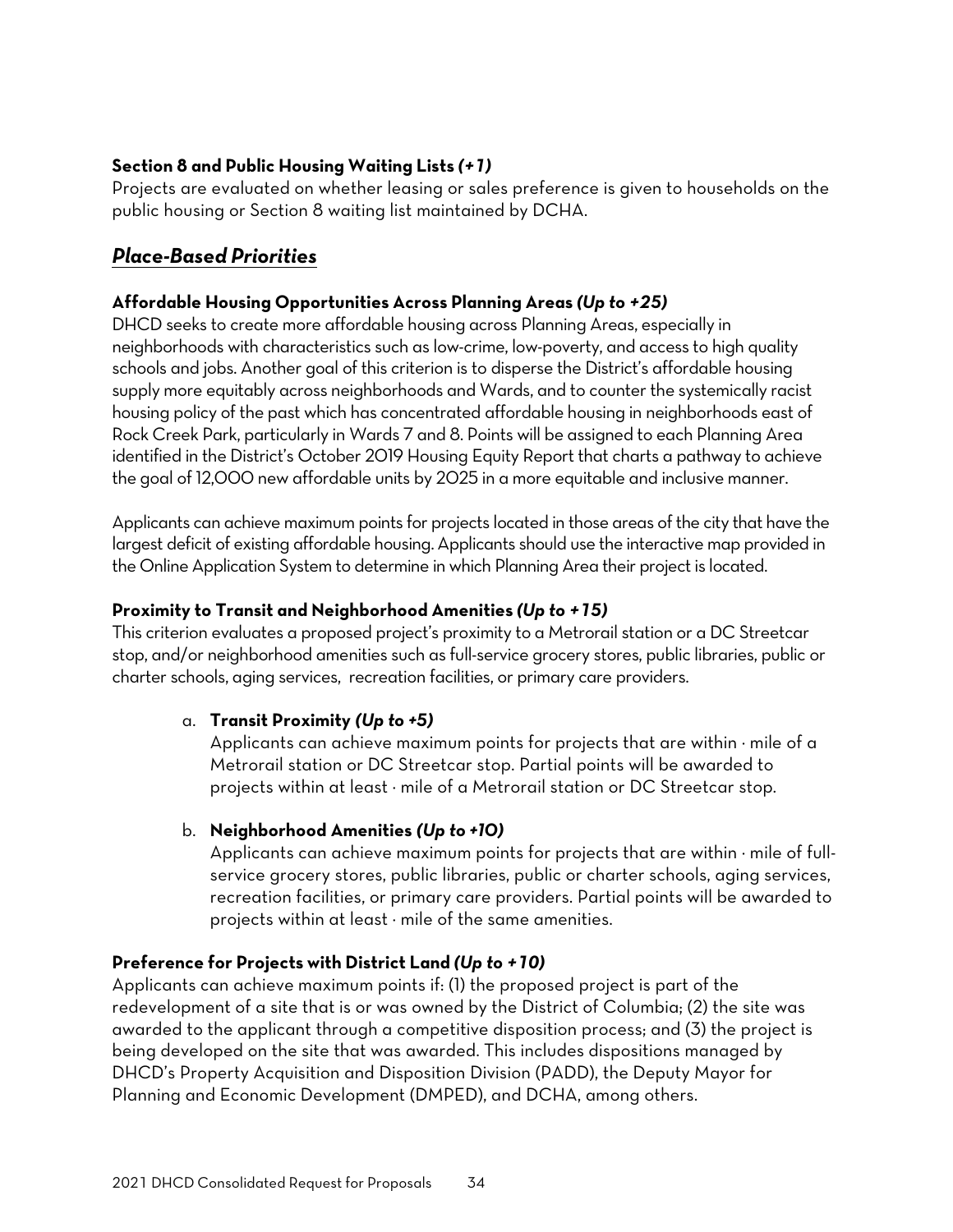Projects that received or will receive discounted land or property through a District land or property disposition (LDA or PDA) must reflect the value of the write-down in their budget. The budgeted acquisition price for these projects must either be zero/minimal or, if the budget reflects the full appraised value of the property, offset by a seller's note or other similar instrument.

### <span id="page-36-0"></span>*Maximizing the Impact of DHCD Resources*

#### **TOPA, DOPA, Preservation Fund, and/or SAFI Preference** *(Up to +5)*

Projects proposed by or in partnership with tenant groups that exercised their TOPA rights to purchase their building will receive preference under this criterion, as will projects acquired through the District Opportunity to Purchase Act (DOPA); and/or those with existing DHCD loans or funding through programs including the Site Acquisition Funding Initiative (SAFI) and the Housing Preservation Fund; and projects acquired through foreclosure or bankruptcy, for which a developer can demonstrate clear title, and that they have negotiated in good faith with a tenant organization, having signed either a development agreement or a memorandum of understanding memorializing their commitments. If the proposed development increases the number of units originally acquired by the tenants or their assignee, partial points may be awarded.

Applicants can achieve maximum points if a tenant group exercised their TOPA rights (either through a direct purchase or assignment) and received direct DHCD financing to acquire the property.

### **Risk of Loss of Affordability in the Near Term (NOAH or Covenanted)** *(Up to +5)*

Maximum preference will be awarded to preservation projects that are either considered Naturally Occurring Affordable Housing (NOAH) and not currently encumbered by an affordability covenant, or those with existing affordability covenants that will expire within two to five years from the due date of the application.

Applicants can achieve maximum points if the property is not currently protected by an affordability covenant or for projects that are within two years of the expiration of an existing affordability covenant.

#### **Mixed-Income** *(Up to +10)*

Applicants can achieve maximum points for projects that include both market-rate units and affordable units serving a variety of household income levels in the same project as defined below. The affordable and market rate units must be equitably distributed within the development in order to comply with federal fair housing regulations and the mix must be achieved within a single building with a shared entrance. None of DHCD's gap financing sources can be used to subsidize market rate units (directly or indirectly). Therefore, applicants must demonstrate that there is sufficient interest from market-rate lenders and investors to fully finance any market rate units.

#### a. **Inclusion of market-rate units** *(Up to +5)*

Preference will be awarded to projects that integrate affordable units with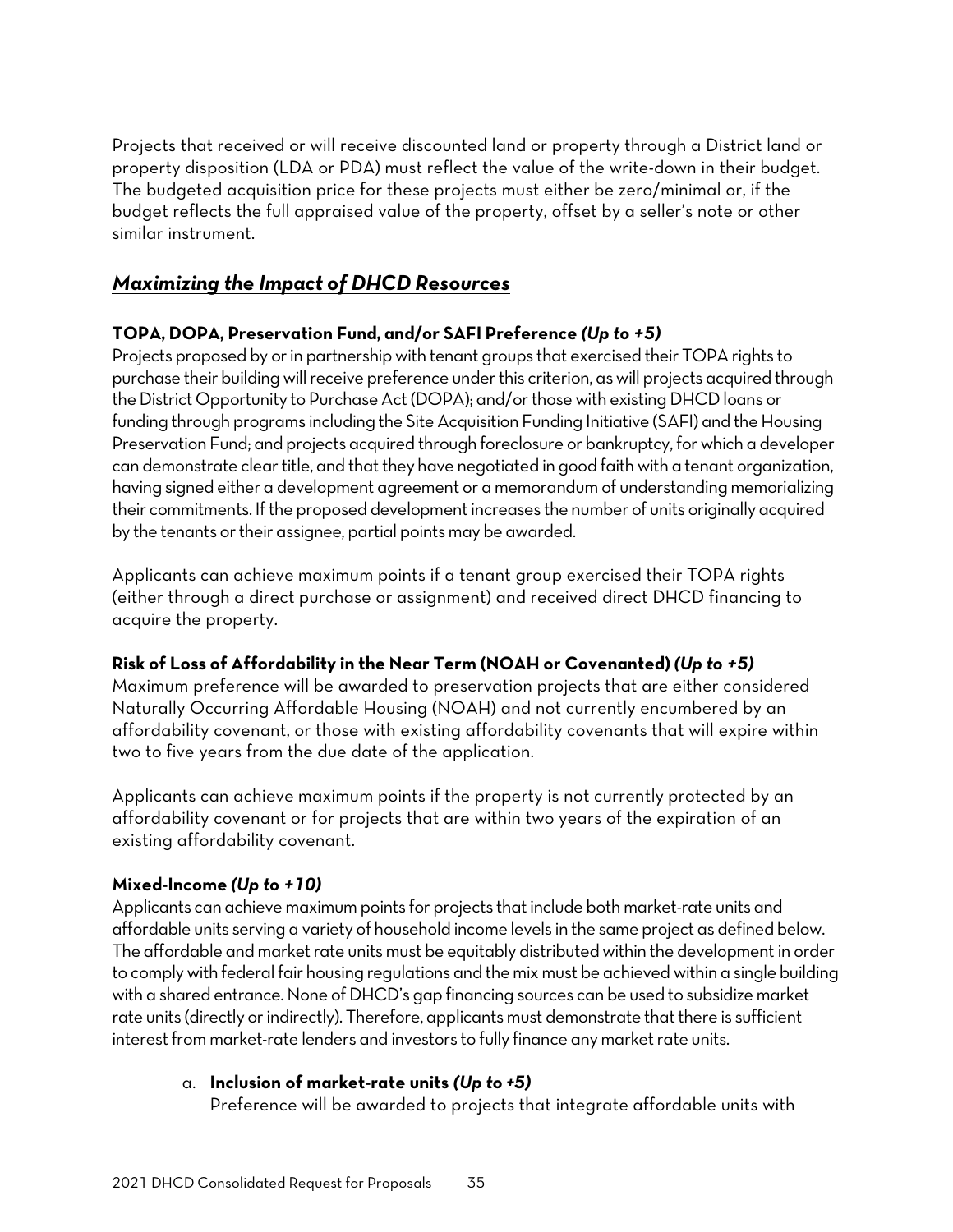market rate units within the same project. For the purposes of this section, market rate units developed in a separate condominium ownership or tax lot structure will count as created within the same project. The percent of market rate units must be between 20 percent to 80 percent of the total units, and the affordable and market rate units must be equitably distributed within the development in compliance with federal fair housing rules.

This section relates only to a mix of affordable and market-rate (unrestricted) units within a proposed building. For example, a 100 percent affordable building that is part of a larger mixed-income redevelopment would not qualify for this preference.

#### b. **Providing units for a range of MFI levels** *(Up to +5)*

Preference will be awarded to projects that propose a mix of affordable units serving varying MFI levels and market rate units within the same project. A minimum of 10 percent of units must be proposed in three of the following income categories:

- 0 percent to 30 percent MFI
- 31 percent to 50 percent MFI
- 51 percent to 80 percent MFI
- Market-rate (unrestricted, unsubsidized)

Applicants proposing units that exceed DHCD's MFI eligibility limit for the type of unit (Production or Preservation) and requested funding source must demonstrate sufficient financing to make the development of those units feasible without DHCD subsidy.

### **Affordability Period Restriction** *(Up to +10)*

Applications documenting that the owner will maintain the low-income units in compliance for a designated period beyond the minimum affordability period of 40 years required by the requested funding source will be awarded preference.

Applicants can achieve maximum points if they commit to the project remaining affordable in perpetuity and if the project utilizes a long-term ground lease or similar structure that allows a project to effectively remove the cost of the land from any future recapitalization, helping maintain property affordability and further maximizing the impact of DHCD resources.

### **Non-Profit Participation and Right of First Refusal** *(Up to +5)*

Applicants can achieve maximum points for a project in which a 501(c)(3) Qualified Non-profit Organization materially participates (that is, has an ownership interest and decision-making role) in the development and operation of the project and meets all associated requirements below.

For LIHTC projects, preference will be awarded for projects in which a Qualified Non-profit Organization is the managing member of the general partner, the Qualified Non-profit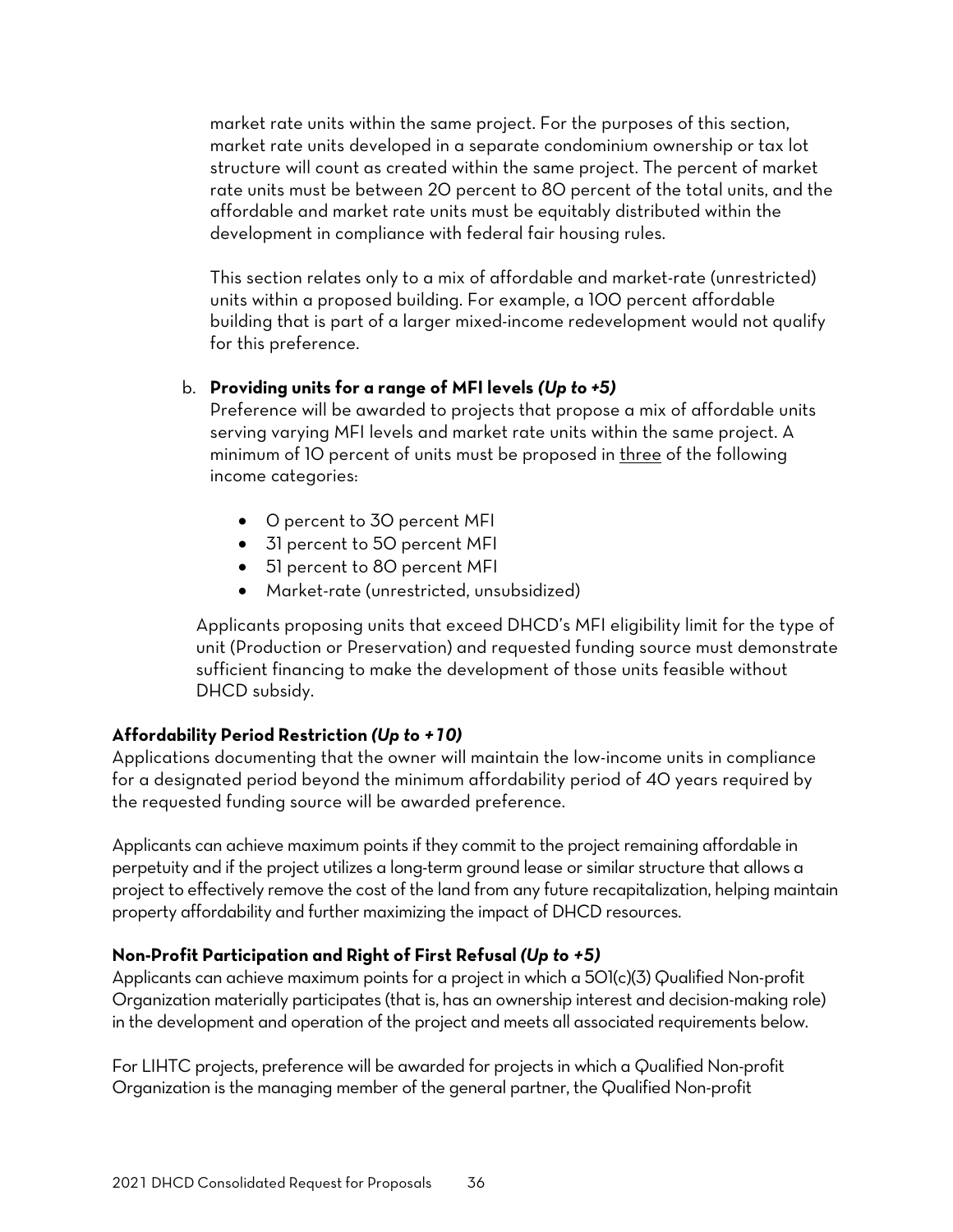Organization holds an ownership interest of 51 percent or more of the general partner or managing member of the ownership entity, and will have a right of first refusal to purchase the project at the end of the Compliance Period based on IRC Section 42(i)(7), as may be amended from time to time. The applicant must sign or intend to sign a right of first refusal Agreement between the owner, non-managing members and Qualified Non-Profit organization before the project's financial closing.

The non-managing members shall certify to DHCD that they have not sought to undermine the exercise of a right of first refusal or option to purchase in prior transactions. Examples of undermining include but are not limited to, engaging in litigation or otherwise seeking to prevent a Qualified Non-profit Organization from exercising their right of first refusal or option to purchase a project without just cause, or seeking to remove a general partner or managing member without clear evidence of fraud or mismanagement of a project. The right of first refusal must meet the related requirements outlined in Threshold Eligibility Requirements section and will be recorded with the land records as an attachment to the Indenture of Restrictive Covenants. All rights of first refusal granted to Qualified Non-profit Organizations under this preference are subject to the requirements of the Tenant Opportunity to Purchase Act (TOPA) and the District's Opportunity to Purchase Amendment Act of 2008, DC Law 17-286 (DC Official Code Section 42-3404.31 et seq.), as either law may be amended from time to time.

For non-LIHTC projects, preference will be awarded for projects in which a Qualified Non-profit Organization holds an ownership interest of 51 percent or more in the project ownership entity.

All eligible projects under nonprofit control are required to apply to participate in the Nonprofit Affordable Housing Developer Tax Relief Program under DC Code section 47-1005.02. The real property tax and recordation exemption offered through this program should be reflected in the Form 202 for projects receiving preference in this category.

#### **Maximizing Density** *(Up to +5)*

Projects that maximize the allowable density on the project site under current zoning laws will receive preference under this criterion. Applicants can achieve maximum points if project density is increased through a Planned Unit Development (PUD), Map Amendment, or some other official mechanism.

#### **Leverage** *(Up to +12)*

This criterion evaluates the project's overall leverage ratio, ability to leverage other non-DHCD subsidies or below market rate funding sources, and ability to contain soft costs.

#### a. **Overall Leverage** *(Up to +5)*

Measures the extent to which DHCD loan funds are leveraged with other public and private resources by calculating the percentage of the total development cost that is funded by DHCD ("DHCD Participation"). DHCD participation includes all development subsidy sources made available through this RFP, including DBH grant funds and 9% LIHTC equity. This calculation will only consider the portion of the building that is eligible for DHCD funding, and the denominator will be the total development costs (total sources)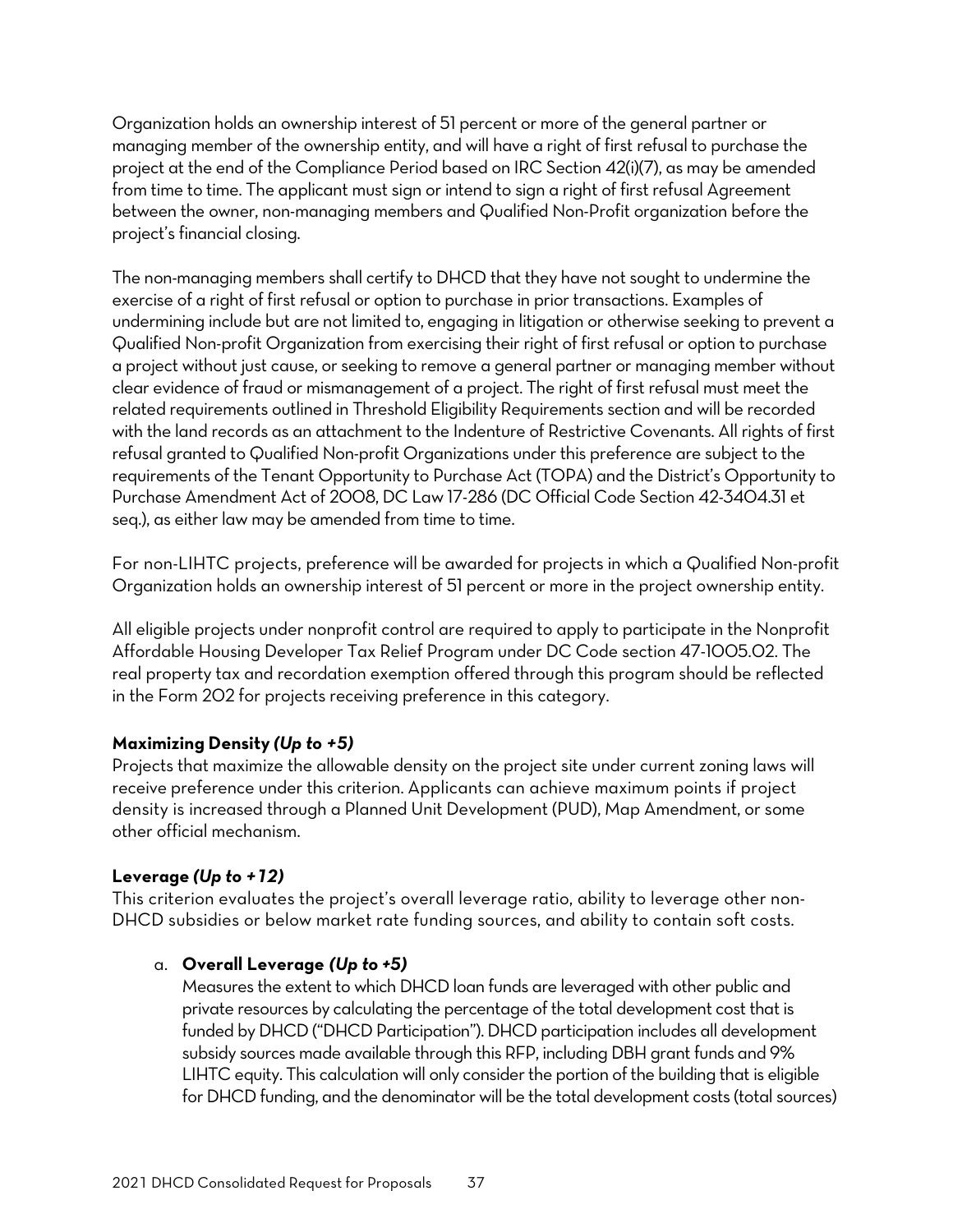attributable to that portion. Applicants should pursue alternative financing sources that reduce DHCD's investment in the project, such as tax-exempt bond and 4% LIHTC financing, private grants or soft debt, PACE financing, Housing Assistance Payment (HAP) contracts, etc. In mixed income buildings, applicants may use surplus cash flow from the market rate units to cross subsidize the affordable units and improve their leverage ratio.

Applications will receive maximum points for having less than 30 percent DHCD participation.

#### **b. Subsidy Leverage** *(Up to +5)*

Projects that have non-RFP grants/subsidies or subordinate funding sources (in addition to private debt and equity) that decrease the project's funding gap and decrease the amount of DHCD assistance requested will receive preference. Examples of sources that count toward this section are:

- Increments of additional debt leveraged by non-RFP sources or savings (e.g., existing HAP contracts, property tax abatements or exemptions, operating expense savings due to green improvements, income from solar revenue or credits, and/or other related operational efficiencies)
- Grants (Foundation, Federal Home Loan Bank, etc.)
- Deferred developer fees
- Sponsor equity (in addition to Tax Credit equity)
- Subordinate Seller's note
- Land value write-down
- Surplus cash flow from market-rate units or non-residential uses
- Opportunity Zone investments
- Non-DHCD or District agency resources
- Other sources used to finance the project in addition to the private debt and equity DHCD can reasonably assume the project can raise given current market conditions

Subsidies or grants requested through this RFP (for example, LRSP operating subsidies, DBH grants) are not counted as leverage.

Applications will receive maximum points for leveraging subsidies or subordinate funding equal to 25 percent of the project's total sources or greater.

#### **c. Soft Cost Containment** *(Up to +2)*

DHCD seeks to incentivize the containment of variable soft costs to reasonable amounts. Projects will be ranked based on the amount of soft costs (inclusive of developer fee) on a per square foot basis and placed into percentiles with 100 percent being the highest soft costs per square foot. Costs associated with tax exempt bonds and syndication costs will not be included in the ranking of projects.

Applications below the  $25<sup>th</sup>$  percentile will receive maximum points and partial points will be available for projects below the 50<sup>th</sup> percentile.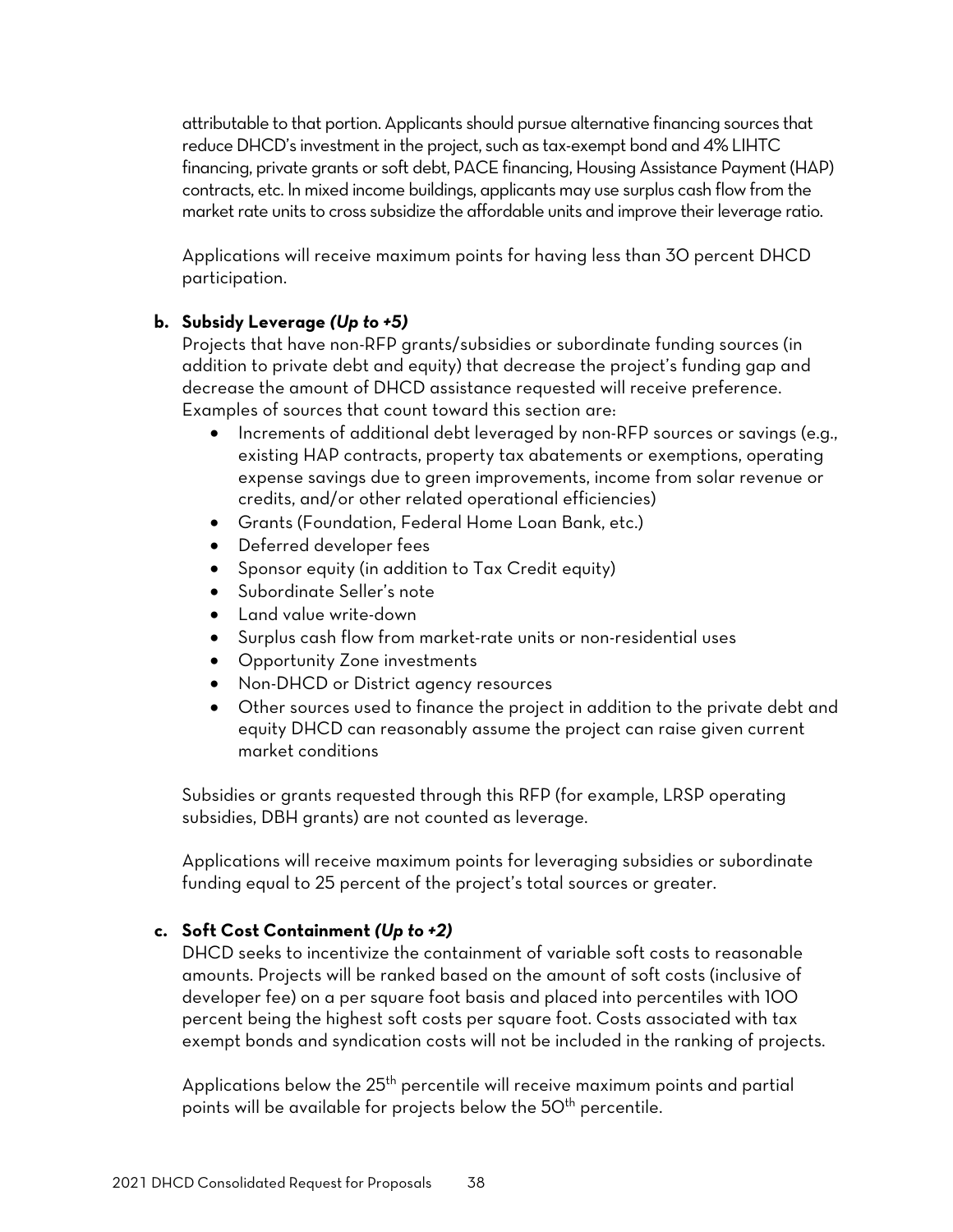# *Innovative or Community-Oriented Features or Programming*

#### **Resilient Buildings and Innovative Design** *(Up to +15)*

Projects that exceed the minimum Green Building Design and Construction Threshold Requirements and commit to achieving one of the specific certifications defined below will receive preference under this criterion:

Maximum points will be awarded to projects that meet the following:

• Enterprise Green Communities Plus including Criterion 5.4 Achieving Zero Energy.

Partial points will be awarded to projects that meet one or more of the following criteria:

- Enterprise Green Communities Plus (rehabilitation projects of any size and new construction buildings less than 50,000 sf)
- TRUE Zero Waste Certification
- Building Electrification (no on-site combustion)
- 1.7-inch stormwater retention
- Whole Building Life-Cycle Assessment (LCA) Supported Low-Embodied Carbon Design (see guidance from LEED v4.1 [Building Life-Cycle Impact Reduction](https://www.usgbc.org/credits/new-construction-core-and-shell-schools-new-construction-retail-new-construction-data-27) credit)
- Enterprise Green Communities Criterion 5.10 Resilient Energy Systems: Critical Loads
- Mass-Timber Construction
- Universal Design Standard (e.g. DeafSpace Architecture)
- Modular Construction

Any project claiming points in this criterion category must demonstrate the capacity and experience to achieve certification, and to incorporate the innovative features specified. The architectural plans and project budgets (development and operating) submitted in the application must reflect the commitment to certification and the features described.

#### **Resident Services and Community-Oriented Amenities** *(Up to +25)*

Preference will be awarded to projects proposing high-quality, comprehensive, property-wide resident services designed to improve the quality of life of residents, empower residents, and support broader community-building goals. Such services are in addition to the PSH case management services or other supportive services targeted to underserved demographics that serve limited resident population(s) with more intensive needs. Preference will be awarded to projects that will provide specific, targeted resident services that tie into proposed project amenities including, but not limited to, the following categories:

• Training and Educational Programming – Academic and Economic Empowerment (e.g. job/vocational training, skill-building activities, tutoring/educational assistance for youth or adults, financial literacy training, credit counseling, homeownership/wealth-building education)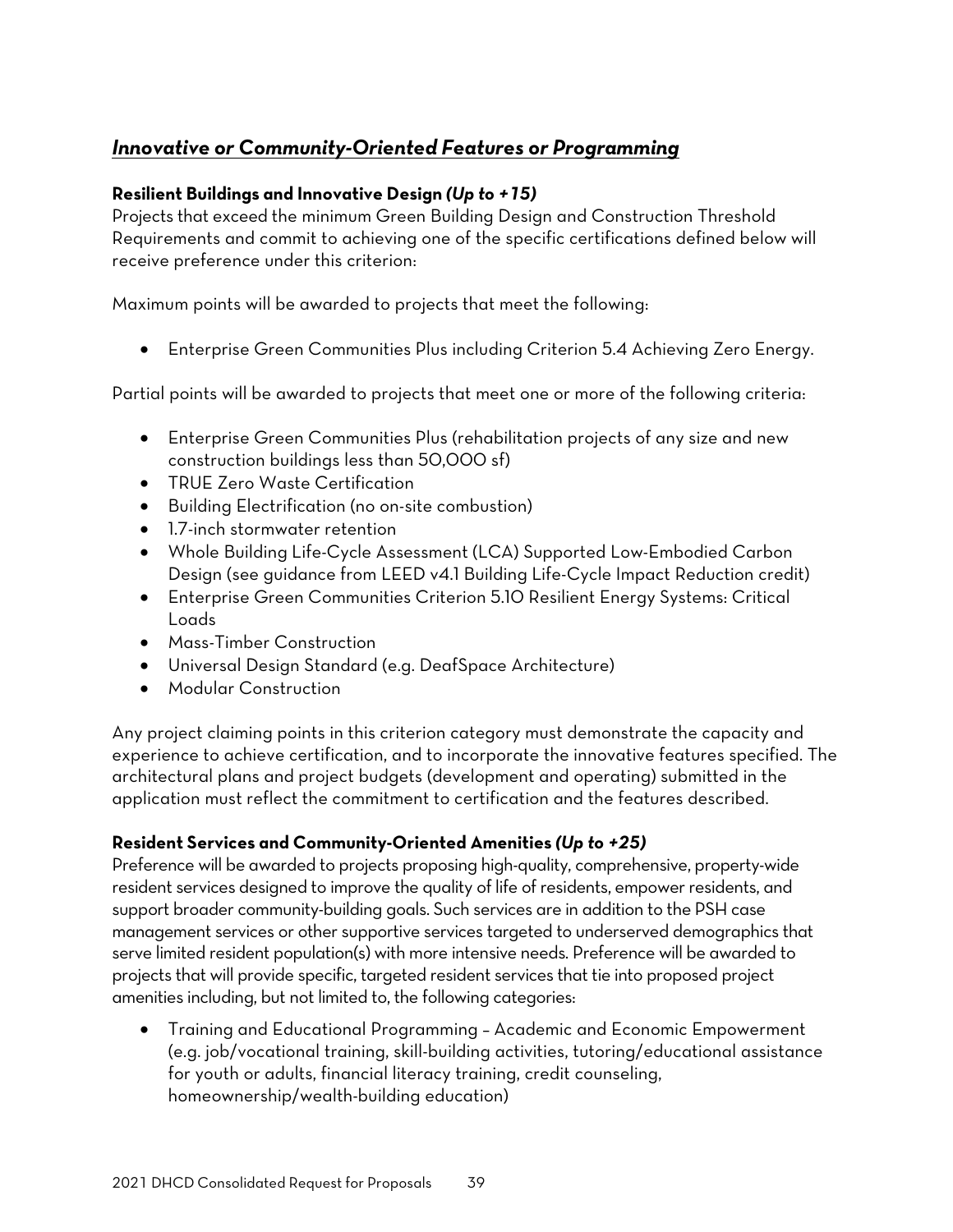- Training and Educational Programming –Environment, Health and Wellness (e.g. health initiatives, nutrition workshops, wellness/recreational activities, art and cultural activities, green living education, counseling services)
- Resident Involvement and Organizational Capacity-Building (e.g. cooperative board training program, tenant association participatory role/ownership interest, legal and financial services, other enrichment/community-building activities)
- Onsite Daycare Services (e.g. before/after school care, early childhood care)

Community amenities should be integrated into the resident services plan, the architectural plans, and be consistent with the services proposed for the site. Preference will be awarded to projects that contain amenities including, but not limited to, the following:

- High Speed Internet (At least 5 years at no charge to the resident)
- Playground
- Daycare/Preschool
- Community/Multi-purpose Room
- Fitness Center
- On-site Grocery/Farmers Market/Food Provision/Garden
- Health Facility On-Site

Applicants can achieve maximum points by proposing a comprehensive and financially sustainable resident services plan that is specifically tailored to the needs of the project and its resident population, and thoughtfully integrates complementary project amenities. In addition, maximum preference is given to projects that utilize sources of funding outside the project (e.g. fundraising) or reserve a portion of developer fee to pay for proposed services. The plan requirements are further detailed in the Online Application System.

#### **Workforce Development and CBE Participation** *(Up to +10)*

Preference will be awarded to projects that commit to exceeding the minimum workforce development and Certified Business Enterprise (CBE) requirements. Projects must submit a detailed plan as to how they will comply with the additional commitment. Points will be awarded for projects that commit to one or more of the following:

- a local apprenticeship program in accordance with D.C. Official Code §§ 32-1401, et seq that exceeds the minimum apprenticeship hours worked by DC residents by 10% or more;
- exceeding the District's First Source Hiring requirement by 10% or more; or
- Certified Business Enterprise (CBE) participation of 50% or more.

Applicants can receive maximum points in this section by committing to all three of the above options and providing sufficient evidence of exceeding minimum requirements in one or more cross-cutting programs (i.e., CBE, Section 3, First Source) in at least one project completed within the last three years.

Applicants that were developers for projects with problematic past performance across any cross-cutting hiring and contracting-related programs (i.e., CBE, Section 3, or First Source) are not eligible for these points.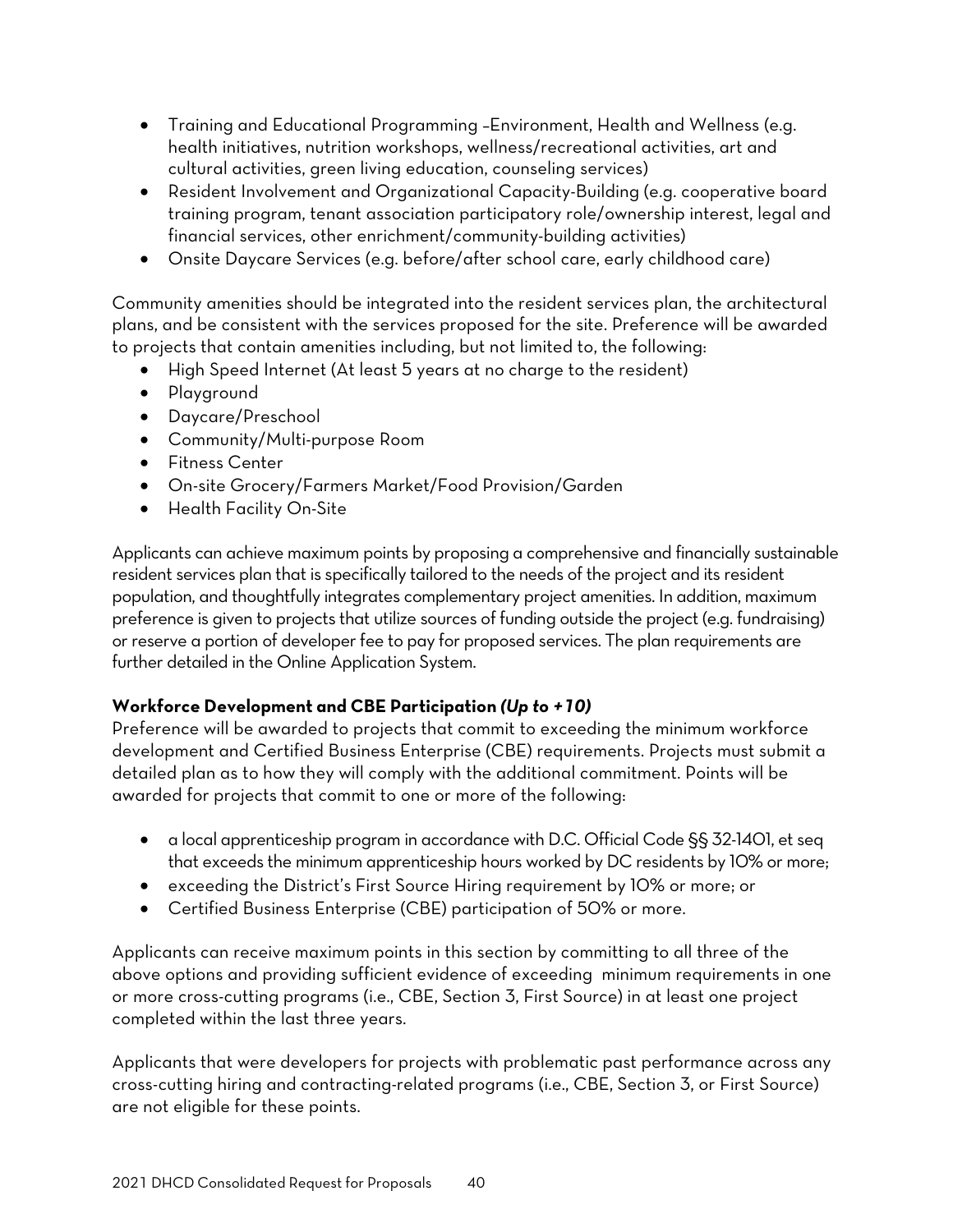# <span id="page-42-0"></span>VI. AVAILABLE FUNDING SOURCES

Through this Consolidated RFP, the participating agencies offer the following types of funding, from the sources listed below:

| Available Funding Sources                                                 |             |                                |                                                                        |  |  |
|---------------------------------------------------------------------------|-------------|--------------------------------|------------------------------------------------------------------------|--|--|
| <b>Available To</b>                                                       | Agency      | <b>Assistance</b><br>Type      | <b>Source</b>                                                          |  |  |
|                                                                           | <b>DHCD</b> |                                | Housing Production Trust Fund<br>(HPTF)                                |  |  |
|                                                                           |             | Development                    | <b>HOME</b> Investment Partnership<br>Program (HOME)                   |  |  |
| All Eligible<br>Projects                                                  |             | Subsidy<br>(Cash Flow<br>Loan) | <b>Community Development Block</b><br>Grant (CDBG)                     |  |  |
|                                                                           |             |                                | Housing Opportunities for<br>Persons with AIDS (HOPWA)                 |  |  |
|                                                                           |             |                                | <b>DOEE/DHCD BEPS</b><br><b>Compliance Funding</b>                     |  |  |
| All Eligible<br>Projects                                                  | <b>DHCD</b> | <b>Tax Credit</b>              | 9% Low Income Housing Tax<br>Credit (LIHTC)                            |  |  |
| All Eligible<br>Projects                                                  | <b>DCHA</b> | Operating<br>Subsidy           | Local Rent Supplement<br>Program (LRSP)<br>(Prioritized for PSH Units) |  |  |
|                                                                           |             |                                | <b>Annual Contributions Contracts</b><br>(ACC)                         |  |  |
| <b>All Eligible</b><br>Projects                                           | <b>DHCD</b> | Operating<br>Subsidy           | <b>Reentry Housing and Services</b><br>Program                         |  |  |
| New                                                                       |             | Development                    |                                                                        |  |  |
| Construction,<br><b>Extremely Low</b><br>Income (O-30%<br>MFI) Units Only | <b>DHCD</b> | Subsidy<br>(Cash Flow<br>Loan) | <b>National Housing Trust Fund</b><br>(NHTF)                           |  |  |

### **Available Funding Sources**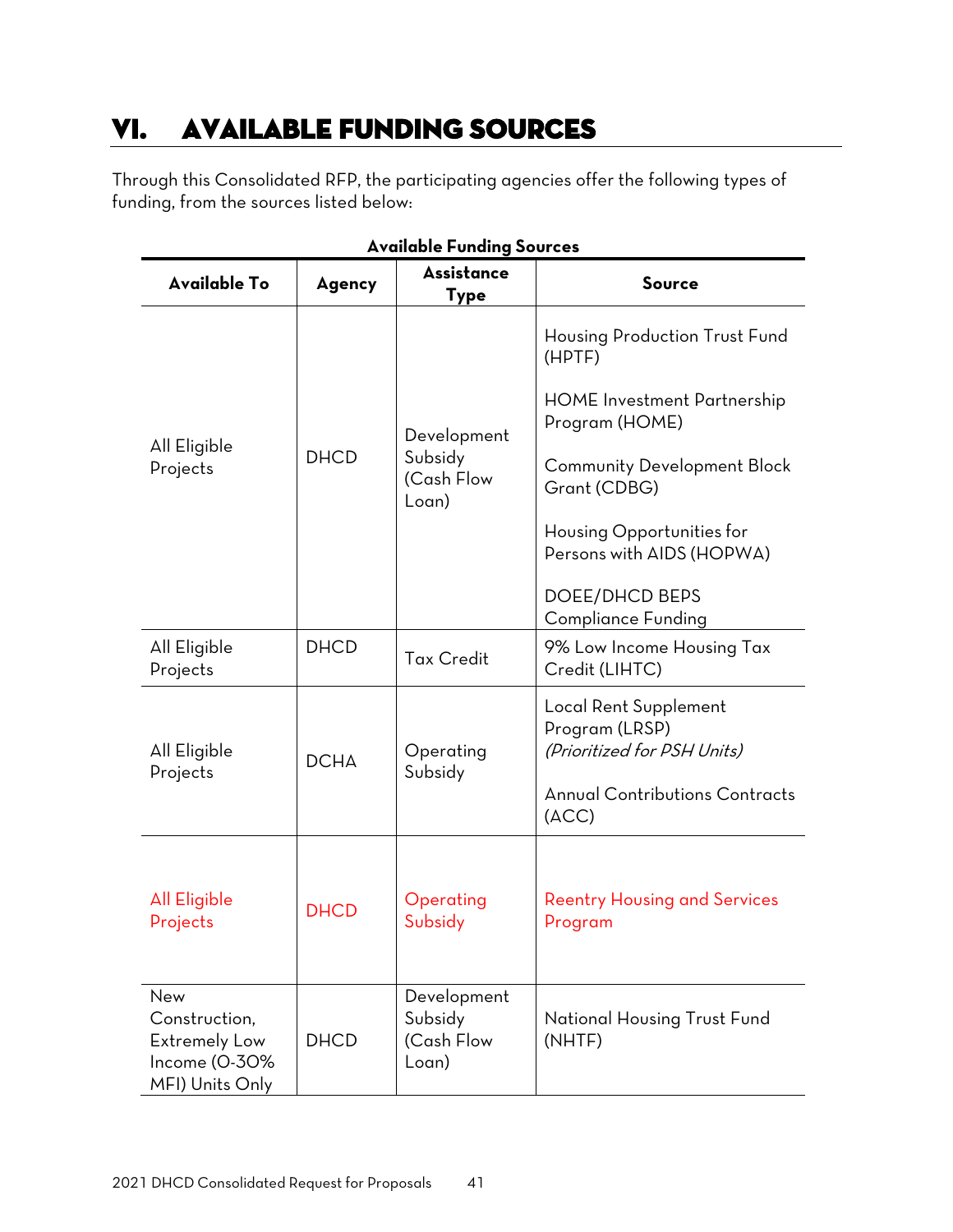| <b>A</b> , where I chaing cool cas |            |                                   |                                                |  |
|------------------------------------|------------|-----------------------------------|------------------------------------------------|--|
| Available To                       | Agency     | Assistance<br>Type                | Source                                         |  |
|                                    | <b>DBH</b> | Development<br>Subsidy<br>(Grant) | Department of Behavioral<br>Health (DBH) funds |  |
| <b>PSH Units Only</b>              | <b>DHS</b> | Supportive<br>Services<br>Subsidy | Supportive Services funds<br>(DHS)             |  |

#### **Available Funding Sources**

Each funding source operates under separate federal or local laws and regulations. All laws and regulations include restrictions on the incomes of families served, and maximum allowable rents, but such restrictions vary among the funding sources.

A brief summary of income restrictions, rent limits and definitions related to income for each funding source is outlined below. Projects must meet the specific income limits in effect at the time of funding, and must subsequently adjust income and rent limits to maintain ongoing compliance with program laws and regulations as new limits are published.

All projects funded through this RFP will be required to execute a long-term affordability covenant recorded against the property's deed.

| <u>Minimum Affordability Terms by Funding Source</u> |                                                                                                                                                    |                                             |  |  |
|------------------------------------------------------|----------------------------------------------------------------------------------------------------------------------------------------------------|---------------------------------------------|--|--|
| <b>Funding Source</b>                                | Rental                                                                                                                                             | Homeownership                               |  |  |
| <b>HPTF</b>                                          | 40 years                                                                                                                                           | 15 years                                    |  |  |
| <b>HOME</b>                                          | 20 years for new<br>construction<br>5-15 years<br>(depending on per-unit<br>5-15 years for<br>subsidy)<br>rehab (depending on<br>per-unit subsidy) |                                             |  |  |
| <b>CDBG</b>                                          | Determined on a<br>project-by-project basis                                                                                                        | Determined on a<br>project-by-project basis |  |  |
| <b>NHTF</b>                                          | 30 years                                                                                                                                           | N/A                                         |  |  |
| <b>HOPWA</b>                                         | 10 years for new<br>construction<br>3-10 years for<br>rehab <i>(depending</i><br>on per unit subsidy)                                              | N/A                                         |  |  |
| LIHTC                                                | 40 years                                                                                                                                           | N/A                                         |  |  |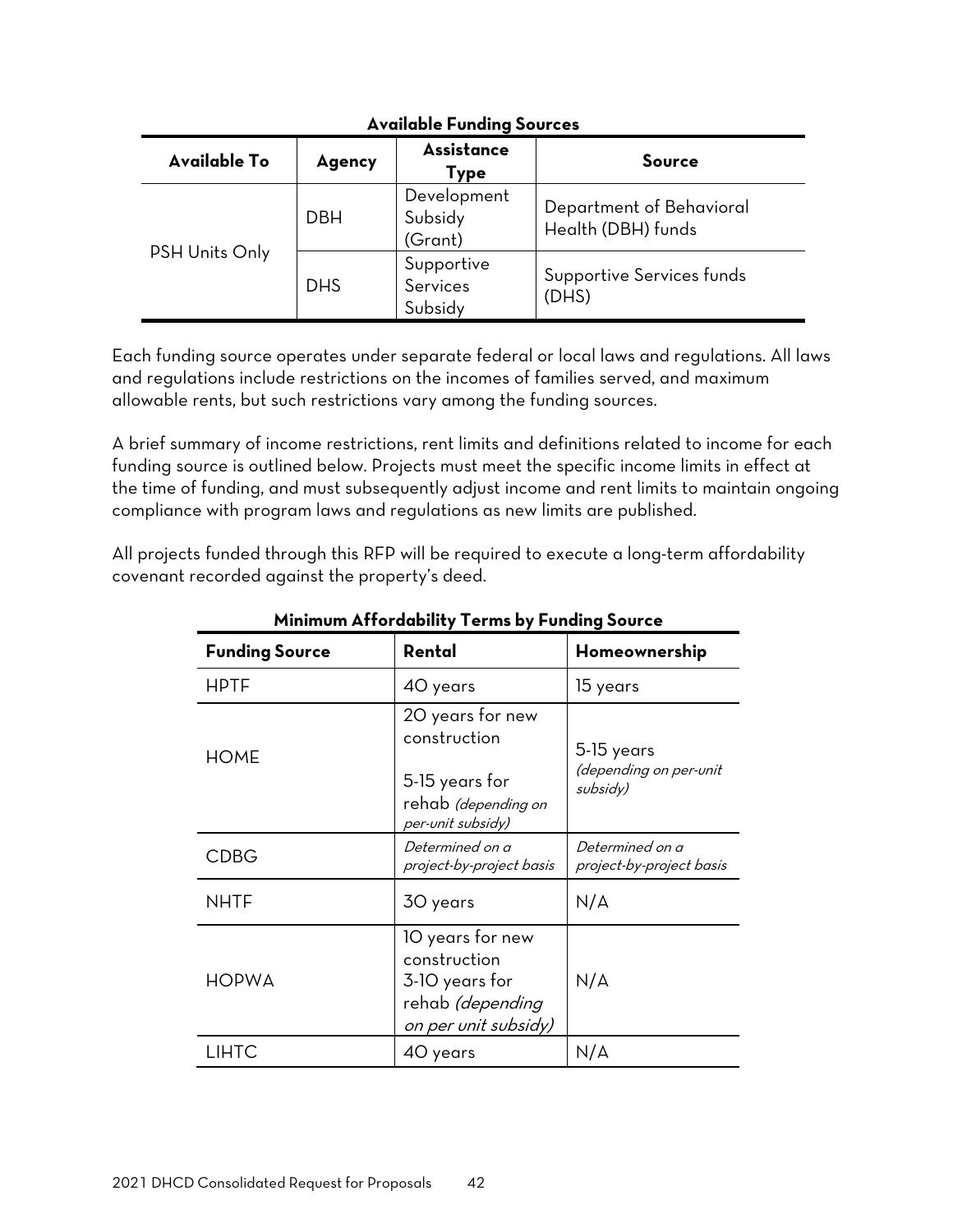| <b>Funding Source</b> | Rental                                             | Homeownership |
|-----------------------|----------------------------------------------------|---------------|
| DRH                   | 5-25 years<br>(depending on total<br>grant amount) | N/A           |

#### **Minimum Affordability Terms by Funding Source**

Davis Bacon prevailing wage rates apply to all development subsidy sources offered through this RFP except for 9% percent LIHTCs. Prevailing wage rates also apply to projects that request LRSP and ACC operating subsidy through DCHA.

# <span id="page-44-0"></span>**A. Tax Credits**

Through this RFP, DHCD will award a portion of its annual allocation of 9 percent LIHTC. Projects that present a financing scenario in which 9% LIHTCs are not pursued are strongly encouraged to apply for 4 percent LIHTCs by applying separately to DCHFA [\(http://www.dchfa.org/\)](http://www.dchfa.org/) if the size of the project makes it financially feasible and beneficial to do so.

As permitted by the Consolidated Appropriations Act of 2018, the 2021 Qualified Allocation Plan (2021) includes provisions that allow eligible projects the option of electing a third minimum setaside in which 40 percent of the units in the project or more are rent-and-income-restricted to families with incomes at 80 percent or less of the MFI, as long as the average does not exceed 60 percent of MFI (known as the "Average Income" minimum set-aside, or "Income Averaging"). Projects that elect to implement the Income Averaging minimum set-aside must meet the following standards as documented in the District's 2021 QAP:

- 100 percent of the units are LIHTC-eligible, except for preservation projects with current tenants with documented income above 80 percent MFI.
- Income and rent levels shall be limited to the four following income bands: 30 percent of MFI, 50 percent of MFI, 60 percent of MFI, and 80 percent of MFI.
- The average income of the units shall be limited to 59 percent MFI.
- At least 10 percent of the units must be restricted at 30 percent MFI.
- Applicants must provide reasonable parity between unit size and buildings, as applicable, at each income band.
- All buildings in the project shall be included as one multiple building project, as referenced on line 8b of IRS Form 8609, except on a case-by-case basis.
- 4% Tax Credit projects that elect the Income Averaging minimum set-aside will still be required to meet either the 20/50 or 40/60 minimum applicable to tax-exempt bond financing.

# <span id="page-44-1"></span>**9% Low-Income Housing Tax Credits (9% LIHTC)**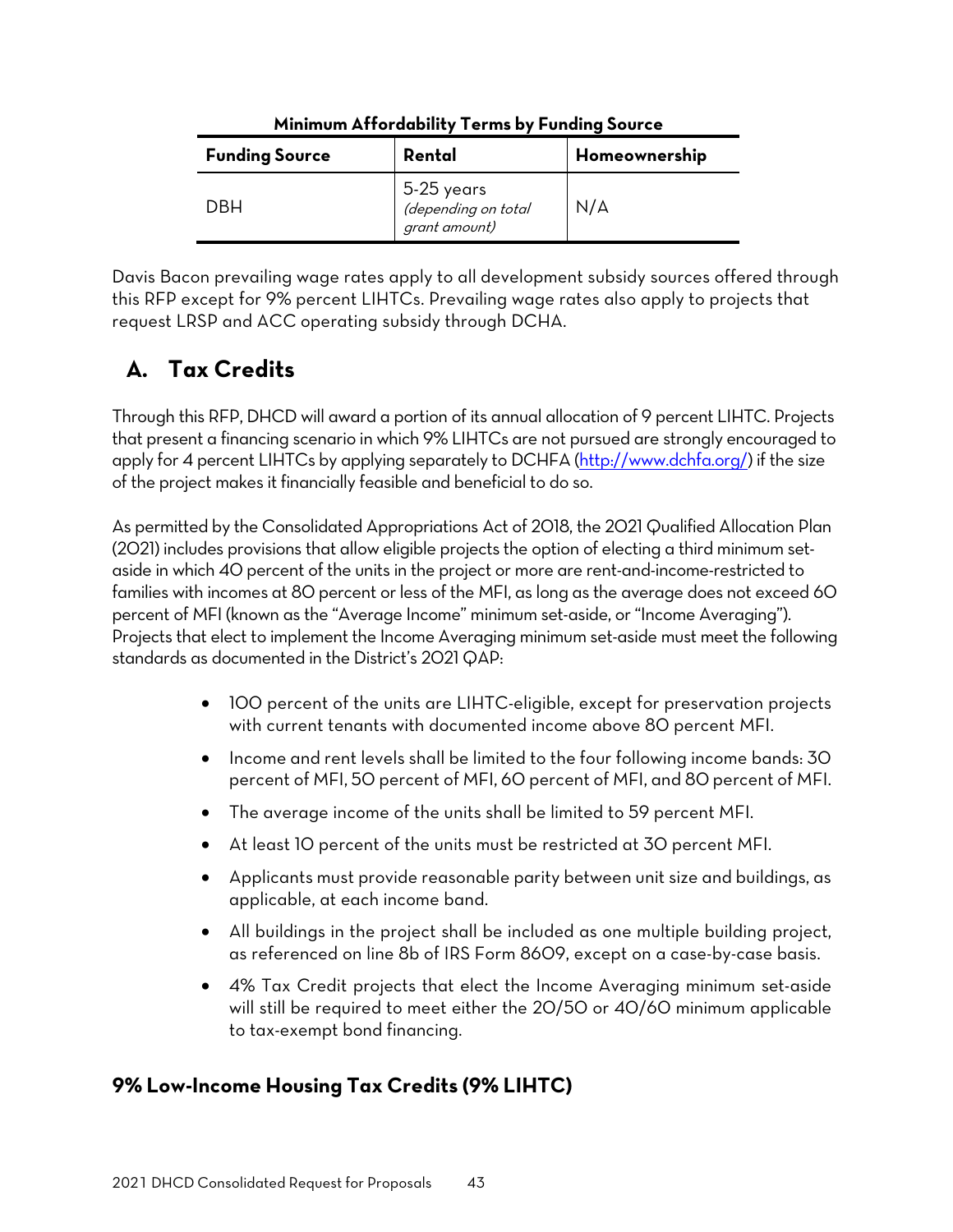Section 42 of the IRS Code of 1986: [www.irs.gov](http://www.irs.gov/)

The Tax Reform Act of 1986 established the Federal Low-Income Housing Tax Credit (LIHTC) Program. The LIHTC Program was subsequently made permanent by the Revenue Reconciliation Act of 1993 as further amended by The Community Renewal Tax Relief Act of 2000. The LIHTC Program was created to encourage private sector investment in the construction and rehabilitation of housing for low- and moderate-income individuals and families. Project owner/investors can claim the LIHTC on their federal income tax return each year for a period of 10 years. However, projects generally must meet certain requirements for low-income use for 40 years.

Federal law requires The District of Columbia to adopt a plan to allocate the LIHTC to projects based on federally mandated requirements and priority needs determined by the District. The District's LIHTC Qualified Allocation Plan (QAP) is intended to ensure the selection of only those projects that comply with federal law and address, on a priority basis, the housing needs of the District.

The current QAP for the District was published in 2021 and can be found online: www.dhcd.dc.gov.

The District of Columbia 2021 Qualified Allocation Plan (QAP) is an attachment to this RFP.

**Mandatory Application Fee**: 9 percent LIHTC applications MUST include the Application Fee with the application. (For-profits: \$750; non-profits: \$500). There is no application fee for projects that are not applying for 9% LIHTC.

The check for the LIHTC application fee (only for projects that are applying for 9 percent LIHTC through this RFP) should be sent to the following address:

#### **Development Finance Division DC Department of Housing and Community Development 1800 Martin Luther King Avenue SE, 2nd Floor Washington DC 20020**

Checks should be made payable to the Treasurer, District of Columbia. Reference "Low Income Housing Tax Credit Fund - Application Fee" and include the project name on the check. The project name must match what is submitted to DHCD through the Online Application System.

### <span id="page-45-0"></span>**4% Low-Income Housing Tax Credits (4% LIHTC)**

Administration of the 4 percent LIHTC program is delegated to DCHFA. There is a separate application process for 4 percent LIHTC allocations. If a project proposed through this RFP relies on tax exempt bond financing and 4 percent LIHTCs, the applicant must request a preliminary debt sizing memorandum from DCHFA. To obtain this memo, borrowers shall submit one copy of DCHFA's (the "Agency") Stage I application to the Agency no later than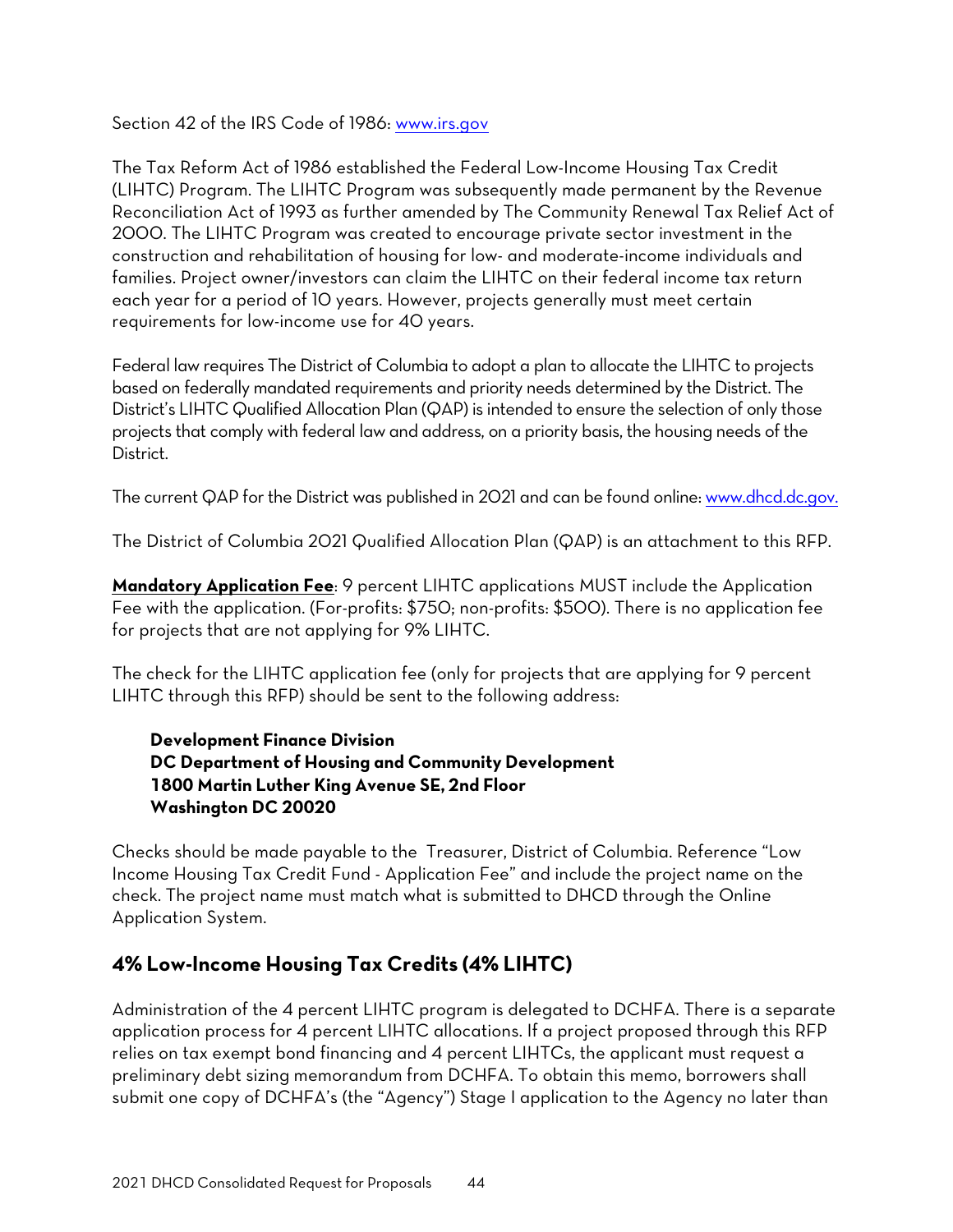the date specified in the schedule provided earlier in this document. The application fee is not required at this time. DCHFA will return a debt sizing memo to the applicant and DHCD during DHCD's Threshold Review process.

To facilitate timely underwriting and closing, project proposals submitted to DCHFA must match the proposals submitted to DHCD through this RFP. For example, if your project includes 100 units total, with 75 at 50 percent of MFI and 25 at 30 percent MFI, including five PSH units, your application to DCHFA should represent that same unit mix so that the Agency can properly underwrite the deal and size the debt.

The Stage I application submitted to obtain the debt sizing memo required by this RFP does not double as the official application required per the Agency's Allocation and Application Guidelines. A formal application as prescribed in the guidelines, with the associated fee, must be submitted in order for the Agency to begin officially underwriting the application.

# **District of Columbia Low-Income Housing Tax Credits (DC LIHTC)**

Effective October 1, 2021 all projects awarded 4% or 9% LIHTC are eligible for DC LIHTC in an amount up to 25% of the Federal LIHTC. The equity raised from the sale of the DC LIHTC must be greater than \$.70 or 80% of the Federal LIHTC equity pricing, whichever is lower.

DHCD has included the DC LIHTC in the Form 202 and anticipates that projects requesting HPTF or 9% LIHTC as a gap source will utilize the maximum amount of DC LIHTC available in their application.

The DC LIHTC authorizing language in the Code of the District of Columbia is available [here.](https://code.dccouncil.us/dc/council/code/titles/47/chapters/48/)

# <span id="page-46-0"></span>**B. Development Subsidies (Gap Financing)**

Through this RFP, DHCD will accept requests for locally funded (HPTF, DBH) and federally funded (CDBG, HOME, NHTF, HOPWA) development subsidies. Rather than request one specific funding source, applicants will be asked to indicate which funding source(s) they would like to be considered for. By default, each applicant will be considered for all eligible funding sources, but if there are conditions associated with any program that the applicant would be unwilling to accept, they should indicate that they do not wish to be considered for funding from that program.

Development subsidies from DHCD are structured as Cash Flow Loans. During the life of the loan, owners will be required to pay 75 percent of annual project cash flow to DHCD (after any approved deferred developer fee is repaid) until the loan is paid off. Loan terms are 40 years, with 3 percent interest rates (0 percent for Limited Equity Cooperatives).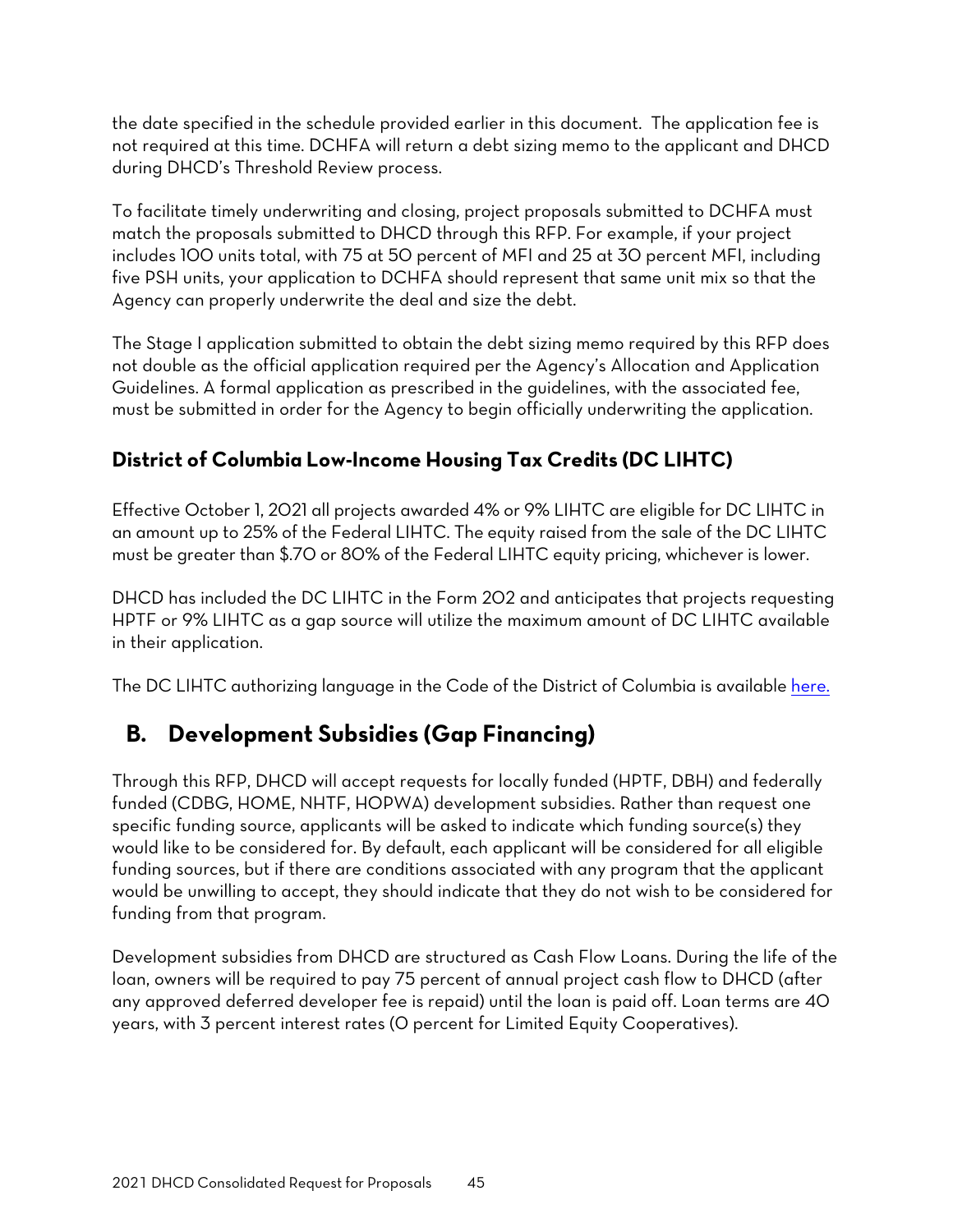Provided that the costs are attributable to a use eligible for DHCD funding, development financing from any of these sources may be used for most development finance purposes including, but not limited to:

- Acquisition costs
- Soft costs
- Financing costs
- Predevelopment costs
- Hard costs new construction and rehabilitation

Financing from the available Development Subsidy sources may not be used for:

- tenant based rental assistance to tenants;
- capacity building;
- down payment assistance;
- security or utility deposits;
- capitalized reserves;
- operating and maintenance expenses;
- any costs attributable to an ineligible use, such as retail space or market-rate units; or
- emergency or transitional housing.

Information specific to each funding source is provided below.

## <span id="page-47-0"></span>**Housing Production Trust Fund (HPTF)**

The HPTF is a local fund established under the authority of the Housing Production Trust Fund Act of 1988, D.C. Law 7-202 (the Act). Detailed information about the fund is available in the statute (D.C. Code § 42-2801 *et seq.*) and regulations (DCMR 10-B41). Rental units financed through the HPTF are subject to a minimum 40-year affordability covenant that restricts the maximum allowable rent (varying by unit size and income level served) and establishes maximum income eligibility limits (varying by household size and income level served).

Davis Bacon prevailing wage rates apply to any project that uses HPTF.

# <span id="page-47-1"></span>**HOME Investment Partnerships Program (HOME)**

Through HUD, HOME is the largest federal block grant to state and local governments designed exclusively to create affordable housing for low-and moderate- income households. HOME provides formula grants to states and localities that communities use in partnership with local non-profit groups to fund a wide range of activities that build, buy, and/or rehabilitate affordable housing for rent or homeownership. Detailed information on the HOME program can be found at: [www.hud.gov.](http://www.hud.gov/) Go to "Resources/Handbooks-forms/HUD handbooks, etc./HUDCLIPS/Shortcuts/Code of Federal Regulations.; HOME is Title 24, Part 92. DHCD's use of HOME funds is guided by the FY2022-FY2026 District of Columbia Consolidated Plan [\(https://dhcd.dc.gov/node/1549461\)](https://dhcd.dc.gov/node/1549461).

Davis Bacon prevailing wage rates apply to any project that uses HOME.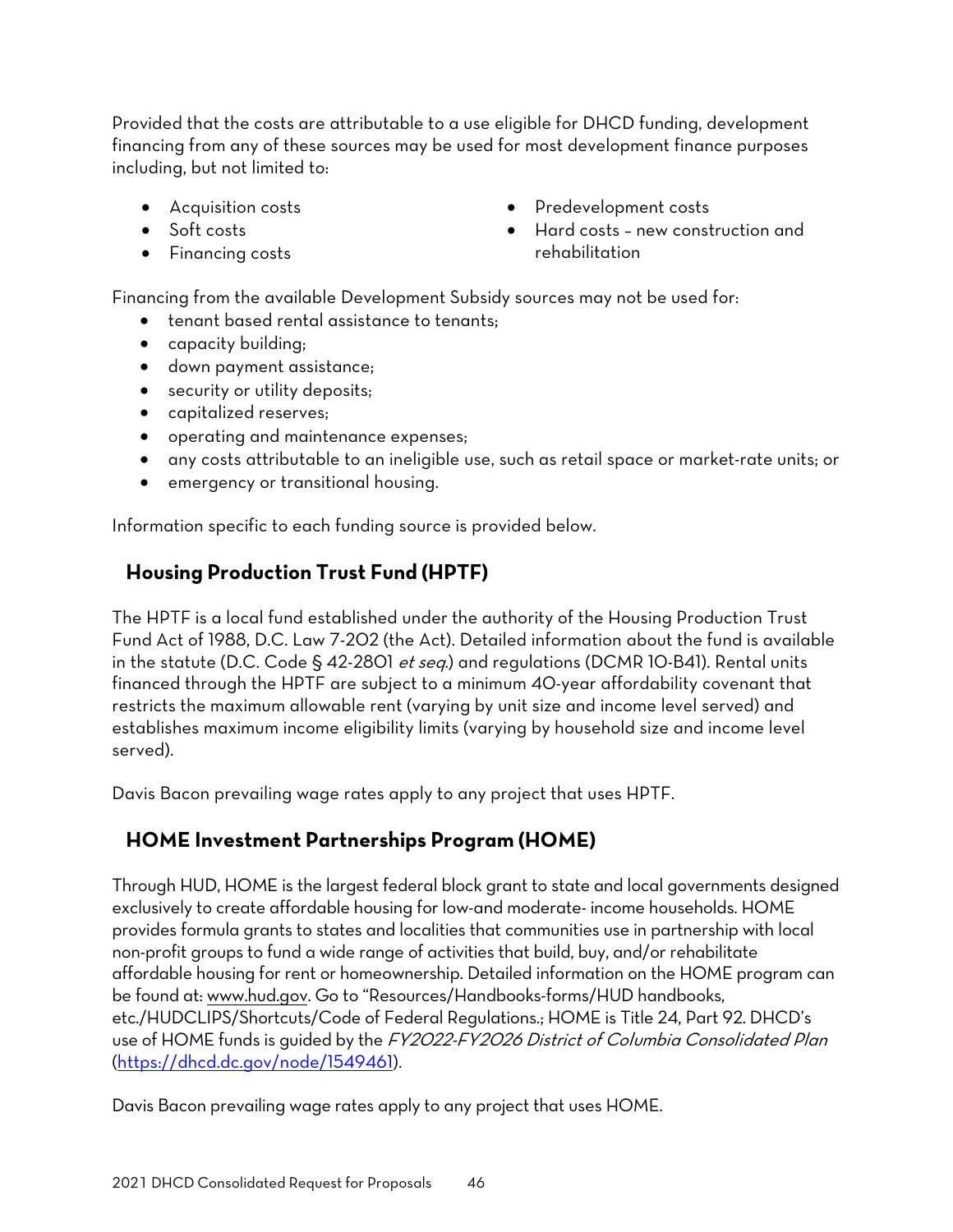# <span id="page-48-0"></span>**Community Development Block Grant (CDBG)**

CDBG are federal funds provided and regulated by HUD. Detailed information on CDBG can be found at [www.hud.gov;](http://www.hud.gov/) go to "Resources/Handbooks-forms/HUD handbooks, etc./HUDCLIPS/Shortcuts/Code of Federal Regulations; CDBG is Title 24, Part 570; Alternatively, call the Superintendent of Documents Office, Government Printing Office, 202-512-1800 to request regulations in hard copy. DHCD uses CDBG funds for a variety of uses, one of which is to produce and preserve affordable housing through this Consolidated RFP. DHCD's use of CDBG funds is guided by the FY2022-FY2026 District of Columbia Consolidated Plan [\(https://dhcd.dc.gov/node/1549461\)](https://dhcd.dc.gov/node/1549461).

Davis Bacon prevailing wage rates apply to any project that uses CDBG.

## <span id="page-48-1"></span>**National Housing Trust Fund (NHTF)**

The NHTF was established under Title I of the Housing and Economic Recovery Act of 2008 (HERA), Section 1131 (Public Law 110-289). Section 1131 of HERA amended the Federal Housing Enterprises Financial Safety and Soundness Act of 1992 (12 U.S.C. 4501 et seq.) (Act) to add a new section 1337, entitled "Affordable Housing Allocation" and a new section 1338, entitled "Housing Trust Fund."

DHCD's use of NHTF funds is guided by the FY2022-FY2026 District of Columbia Consolidated Plan [\(https://dhcd.dc.gov/node/1549461\)](https://dhcd.dc.gov/node/1549461) and the National Housing Trust Fund Allocation Plan [\(https://dhcd.dc.gov/node/154945\)](https://dhcd.dc.gov/node/154945). In accordance with the Allocation Plan, NHTF funds are only available to support units for Extremely Low Income Households (0-30 percent MFI) in new construction projects.

Davis Bacon prevailing wage rates do not apply to any project that uses NHTF.

# <span id="page-48-2"></span>**Housing Opportunities for People with AIDS (HOPWA)**

HOPWA funds are allocated to state and local governments on a formula basis to create and operate service-enriched affordable housing for low-income persons living with HIV/AIDS (PLWHAs) and their families.

**Funding Available:** The per unit HOPWA funding will be capped at \$100,000 per unit, with higher funding available at Department of Health's discretion based on an explanation of the need.

**Income Eligibility:** HUD restricts all HOPWA funding to households with incomes at or below 80 percent of area median. The District of Columbia further restricts eligibility for HOPWAfunded activities to very low- and extremely low-income households, i.e. those with incomes at or below 50% AMI and 30% AMI respectively.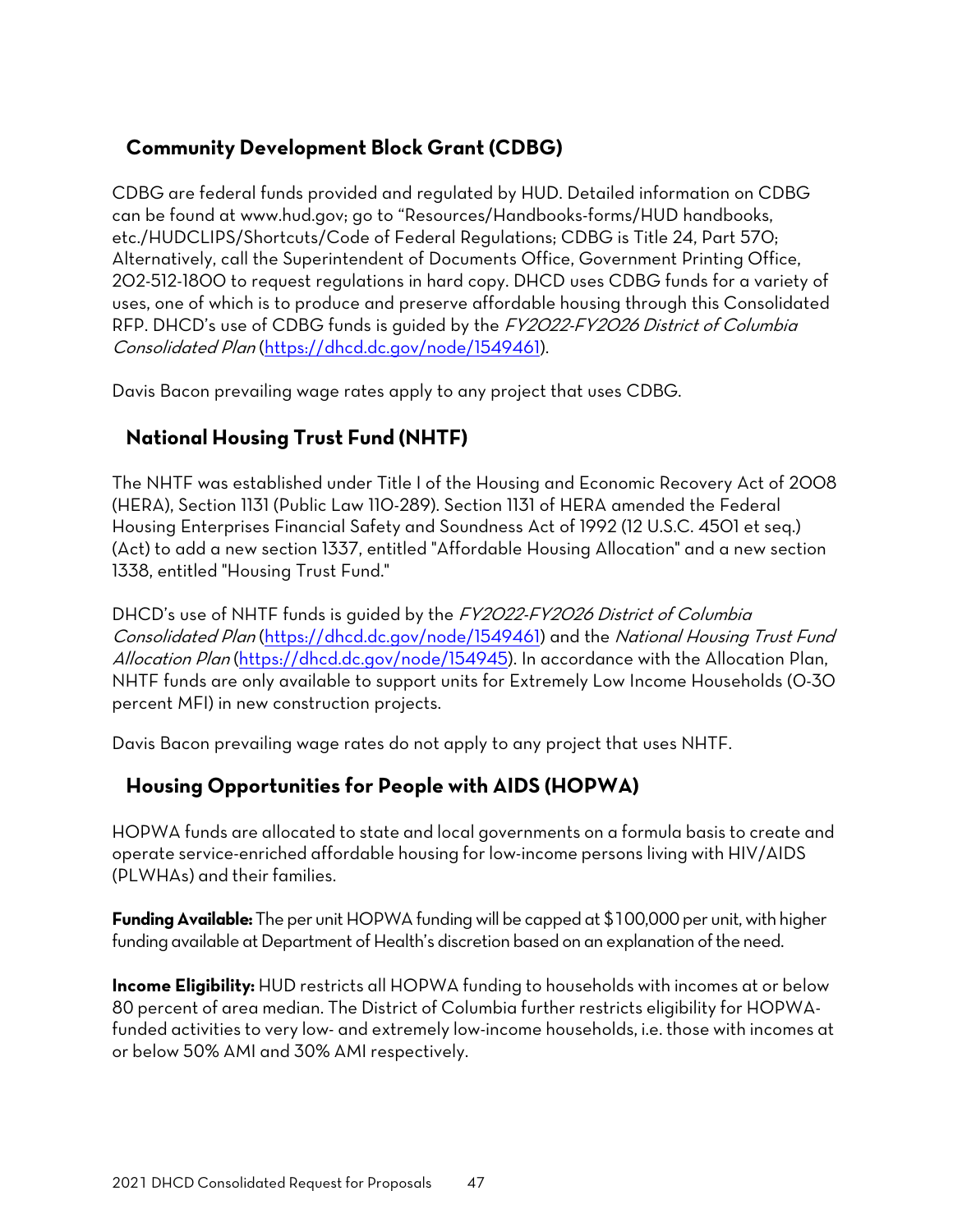**Eligible Expenditures and Priority Project Design:** HOPWA funding may be used for acquisition, rehabilitation, conversion, and repair of facilities to provide housing. Priority projects will provide permanent housing (no predetermined time limit on residency) in a mixed-population project. The primary need is for efficiency and one bedroom units.

In this round, HOPWA funds will only be available for capital expenses; there is no additional HOPWA funding for operating subsidy or supportive services to residents of HOPWA units. HOPWA referred residents will be capable of independent living without need for supportive services. Therefore, HOPWA units will not meet the definition of Permanent Supportive Housing and will not contribute to the 5% PSH Threshold for new construction projects.

**Affordability:** Projects applying for HOPWA capital funding must demonstrate that the monthly rent charged for the HOPWA unit will be affordable to the extremely low income resident. Applicants should assume the HOPWA residents will not have a tenant based operating subsidy. If other sources of subsidy are not sufficient to cover the operating expenses of the unit, applicants should plan to request project-based operating subsidy assistance through this RFP.

**Restricted Use Period:** HOPWA-funded housing units must remain affordable over the long term. The required Federal minimum affordability period is enforced through a restrictive covenant deed on the property. The Federal minimum affordability period is based on the type of project and the total amount of HOPWA assistance (574.3 – Definitions).

# <span id="page-49-0"></span>**Department of Behavioral Health Grant Funds (DBH)**

The DBH in collaboration with DHCD will fund proposals to finance the acquisition, construction, or rehabilitation of long-term PSH units for the exclusive use of DBH consumers. The per-unit DBH funding will be capped at \$42,000 per unit, with higher funding available at DBH's discretion, based on an explanation of need. Situations that would justify a higher funding level might include UFAS compliant units or larger, family sized units. DBH supports projects that provide housing for extremely low-income individuals and families (less than 30 percent MFI). DBH units follow the HPTF rent and income limits.

DBH shall hold a restrictive use covenant for no less than a five-year period on all projects developed that receive total DBH funding of less than \$100,000. DBH shall hold a restrictive use covenant for a 25-year period on all projects that receive total DBH funding of more than \$100,000. For applicants also receiving HPTF financing, there will be an additional affordability period, for a total restricted use period of 40 years.

Units proposed for development should be permanent housing of the following types: singlefamily housing, condominium or cooperative units, multifamily building, mixed-use building serving low and moderate-income populations, single room occupancy units (SROs) or buildings, or transitional housing if approved by DBH in writing. Projects that integrate DBH consumers with the general public are desired. No more than 30 percent of the units at any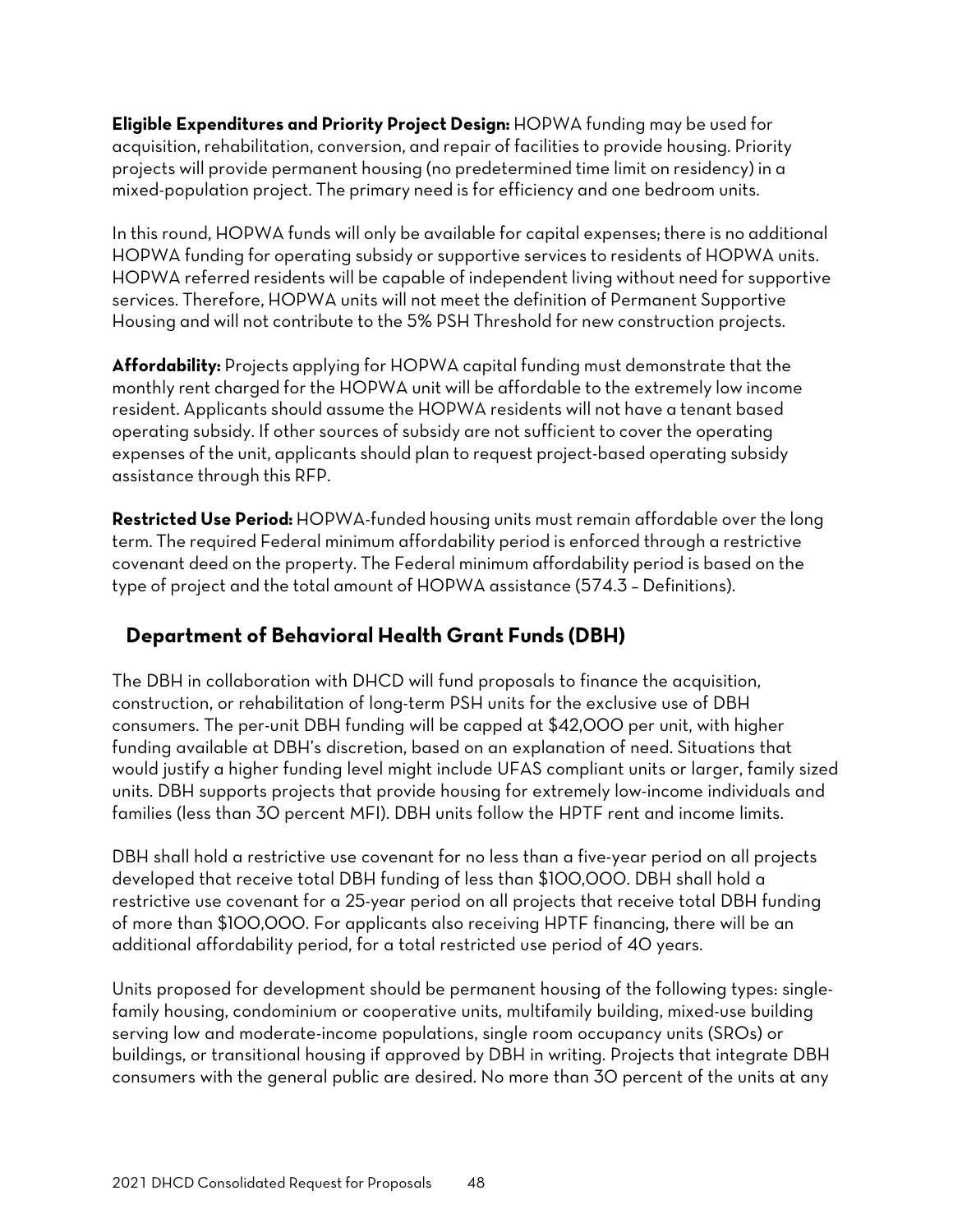multi-family property may be set aside for DBH consumers, unless an exception is granted by DBH.

Projects that maximize the use of the funds by reducing the cost of housing development by entering into agreements with for-profit and non-profit organizations, government agencies and other entities, as necessary, to leverage funds are desired.

Projects applying for DBH grant funds must demonstrate that the monthly rent charged for the DBH unit will be affordable to the extremely low-income resident. Applicants should not assume the DBH residents will have a tenant-based operating subsidy. Applicants must: (1) request project based operating subsidy/voucher assistance from DCHA in conjunction with their RFP proposal; or (2) provide documentation of other sources of subsidy sufficient to cover the operating expenses of the unit.

DBH will refer eligible DBH consumers to fill vacancies in the use-restricted housing created through this RFP. Senior-housing developments will receive referrals for age-eligible residents. Priority populations will be: (1) homeless; (2) consumers discharged from St. Elizabeth's Hospital; and (3) consumers moving from a more restrictive setting. DBH provides a project liaison to ensure timely planning for resident occupancy and ongoing monitoring.

DBH residents will receive community supportive services from DBH provider agencies. Applicants requesting DBH grant funds do not need to request DHS supportive services for DBH residents and do not need to secure additional funding for supportive services for DBH residents.

In addition to standard DHCD underwriting criteria, specific considerations for applicants for DBH funding include:

- project's size (number of units);
- adequacy of bedroom space;
- adequacy of common areas;
- overall condition of property;
- neighborhood amenities/services;
- safety from fire;
- security;
- access to public transportation;
- absence of drug activities; and
- suitability of the location for promoting community integration.

Funds granted to prospective developers for Licensed Mental Health Community Residential Facilities (MHCRF) projects are not required to leverage funds, and are not limited to 30 percent of the units as set-aside for DBH consumers.

Davis Bacon prevailing wage rates apply to any project that uses DBH funds.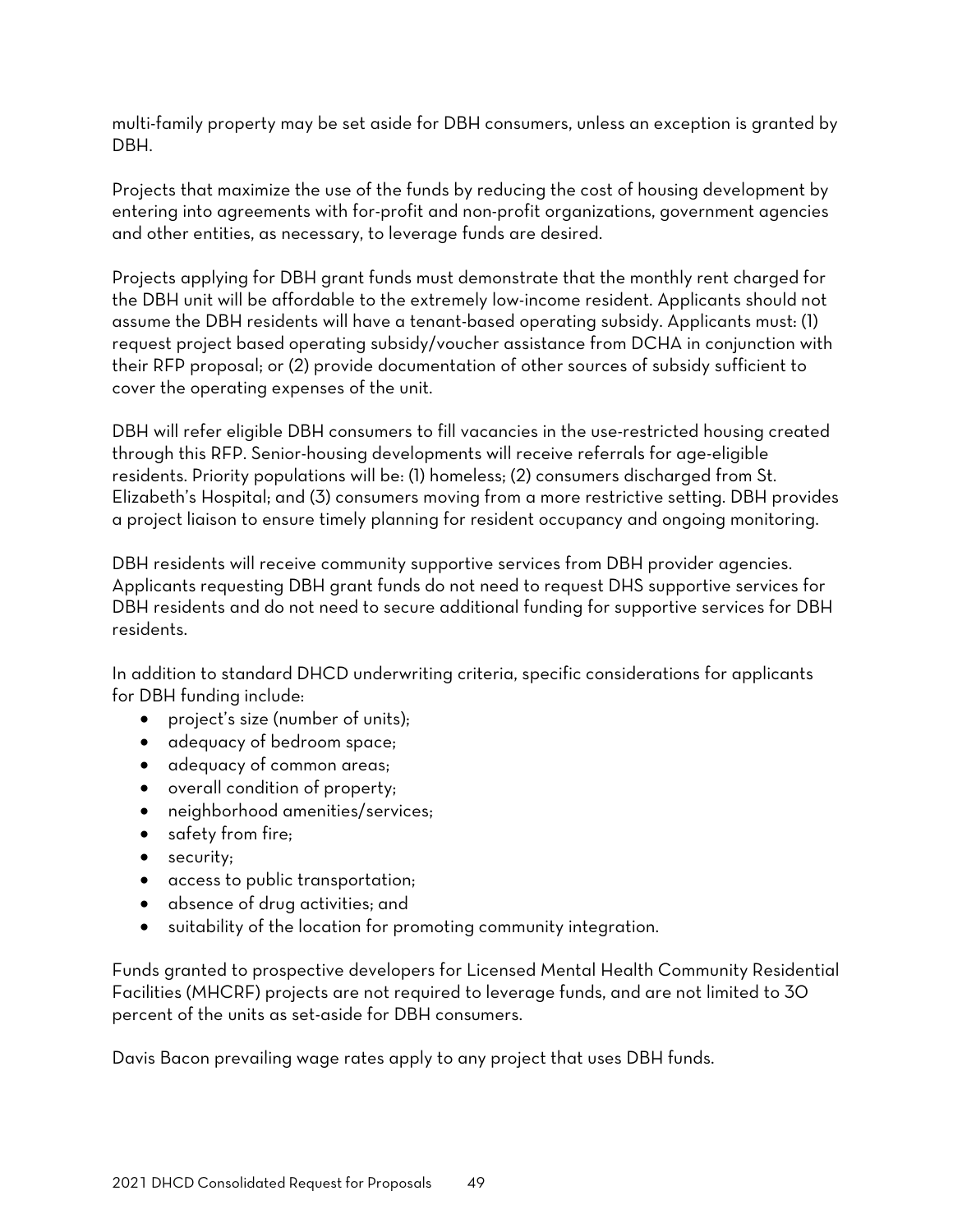# <span id="page-51-0"></span>**DOEE/DHCD BEPS Compliance Fund (DOEE)**

DOEE, in collaboration with DHCD, has established a BEPS Compliance fund that can be used by projects where the cost of complying with the green building requirements of the RFP causes the amount of gap financing required to exceed the 49% maximum.

Groups requesting this funding should provide an itemized budget (beyond the Form 215) for the green building features of the project. DHCD anticipates that both new construction projects seeking to comply with Enterprise Green Communities 2020 Plus and Rehabilitation projects seeking to comply with the ADR requirements can apply for these funds, if available.

DOEE is also delivering supplementary technical assistance through its new Retrofit Accelerator (coming online Fall 2021) to help buildings subject to BEPS navigate and meet the program's compliance requirements. The Accelerator streamlines compliance requirements and brings financial and technical support to building owners through the BEPS Online Portal. Buildings subject to BEPS can access Retrofit Accelerator support by registering on the BEPS Portal. More details will be available [here](https://doee.dc.gov/service/building-energy-performance-benchmarking) once the Accelerator goes live. Any additional questions regarding BEPS compliance and support needs can be asked through the BEPS Online Portal.

# <span id="page-51-1"></span>**C. Operating Subsidies**

A limited amount of rent subsidy will be available to housing projects receiving funding from DCHA in this round. For each type of rent subsidy, DCHA prioritizes: (1) the integration of subsidized units into mixed income housing; and (2) owner/operator successful prior experience operating units with DCHA rental subsidies.

# <span id="page-51-2"></span>**Local Rent Supplement Program (LRSP)**

This District of Columbia government funded rental assistance program serves extremely low income families (0-30 percent of MFI). The majority of these operating subsidies will be prioritized for PSH units receiving funding from DHCD, DBH, and/or DHS, but a portion will be available for non-PSH 30 percent MFI units. The amount available will be based on a perunit subsidy. The term of funding is 15 years with possible extensions. All subsidies are subject to funding availability. Maximum rents are set based on project location and number of bedrooms; current subsidy standards for each neighborhood can be found at dchousing.org. Projects that receive funding awards will be held to the rental subsidy requested in project application. Rental subsidies will not be increased in response to applicant requests prior to the financial closing, regardless of the time elapsed, change in market conditions, or errors on the part of the applicant. Unless otherwise provided, LRSP is administered in accordance with federal and District of Columbia Housing Choice Voucher Program (HCVP) rules and regulations (24 CFR Chapters 982 and 983) (14 DCMR Chapters 49,41,53,54,56,59,61, 93 and 95) as administered by DCHA.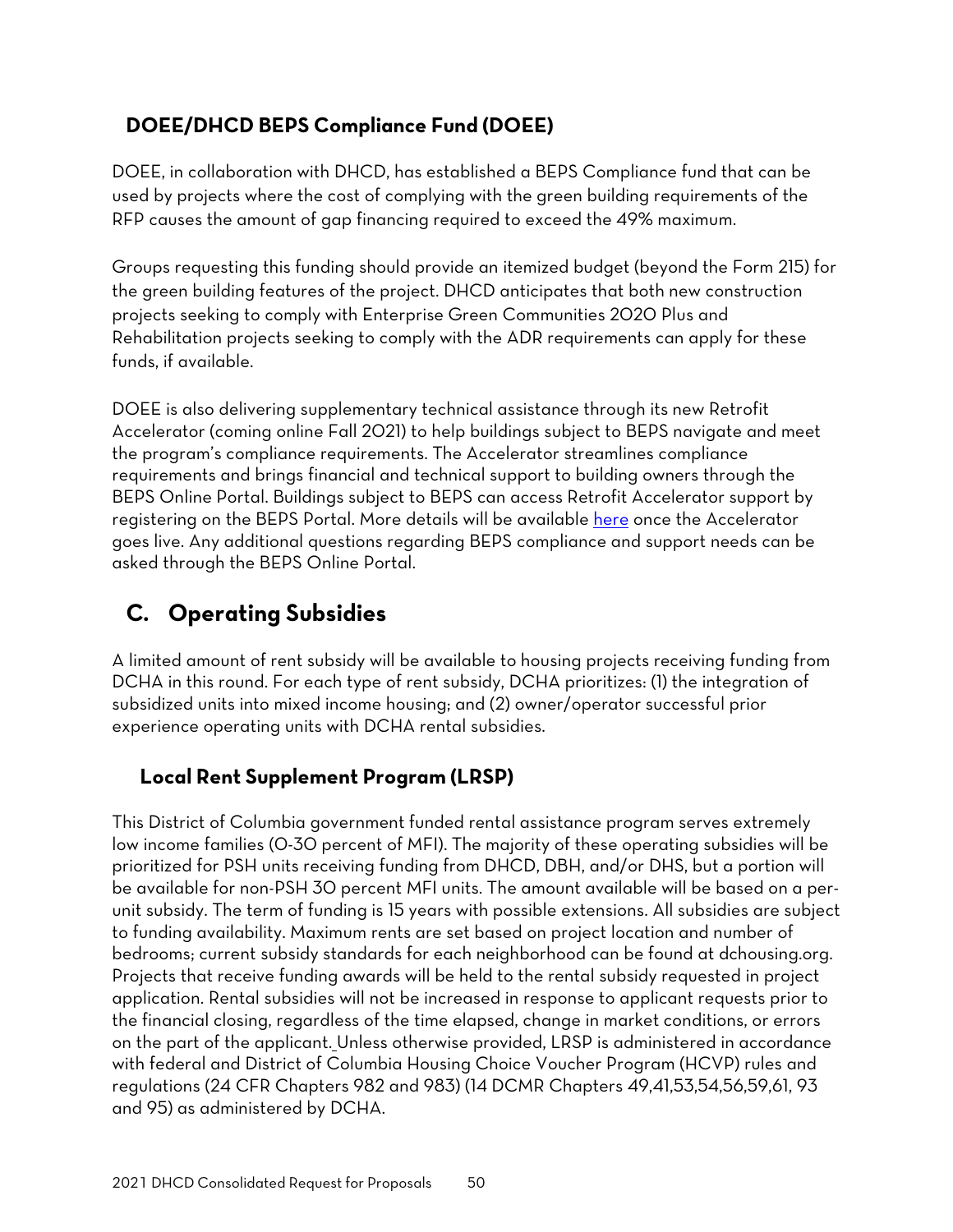Rental units must meet minimum standards of health and safety, as determined by HUD's Housing Quality Standards (HQS), or applicable HUD inspection standard. A housing subsidy is paid to the landlord directly by the public housing authority on behalf of the participating family. The family then pays the difference between the actual rent charged by the landlord and the amount subsidized by the program.

Davis Bacon prevailing wage rates apply to any project that uses LRSP.

## <span id="page-52-0"></span>**Annual Contributions Contract (ACC) Authority**

The ACC is a contract between HUD and a Public Housing Authority whereby HUD agrees to provide financial assistance and the Public Housing Authority agrees to comply with HUD requirements (including long-term (usually 40 years) low-income use restrictions).

The Annual Contributions Contract (ACC) available under this RFP will provide rental assistance for housing developments that receive funding from DHCD, DHS or DBH in this round. These funds can serve households earning up to 80 percent MFI. The term is up to 40 years. All subsidies are subject to funding availability. ACC operating subsidy is based on a number of factors; however developers should use \$400 per month per unit for the operating subsidy or Project Expense Level (PEL); and \$200 per unit per month for the Utility Expense Level (UEL). DCHA will calculate the actual ACC subsidy and provide to DHCD prior to award. The ACC subsidy cannot be used to cover debt service. If a project anticipates layering ACC with any other project-based subsidy, the maximum rent cannot not exceed subsidy standards set based on project location and number of bedrooms.

Davis Bacon prevailing wage rates apply to any project that uses ACC.

## **Reentry Housing and Services Program[4](#page-52-1)**

The Reentry Housing and Services Program provides sponsor-based operating subsidy to subsidize the cost of monthly rent and on-site services in a housing project that meets the following requirements:

- 1. No fewer than 60 units of housing are provided in the project, which may include single room occupancy units;
- 2. Onsite services must be provided for the target population; and
- 3. The project must have a preference for Returning Citizens.

Returning Citizen means a District resident who was previously incarcerated.

The operating subsidy must produce and maintain new affordable housing units and subsidize the cost of monthly rent and on-site services for the target population at a qualifying housing project.

<span id="page-52-1"></span><sup>4</sup> Reentry Housing and Services Program Act of 2021, D.C. Law 24-45, eff. November 13, 2021, D.C. Official Code § 42-2231 *et seq.*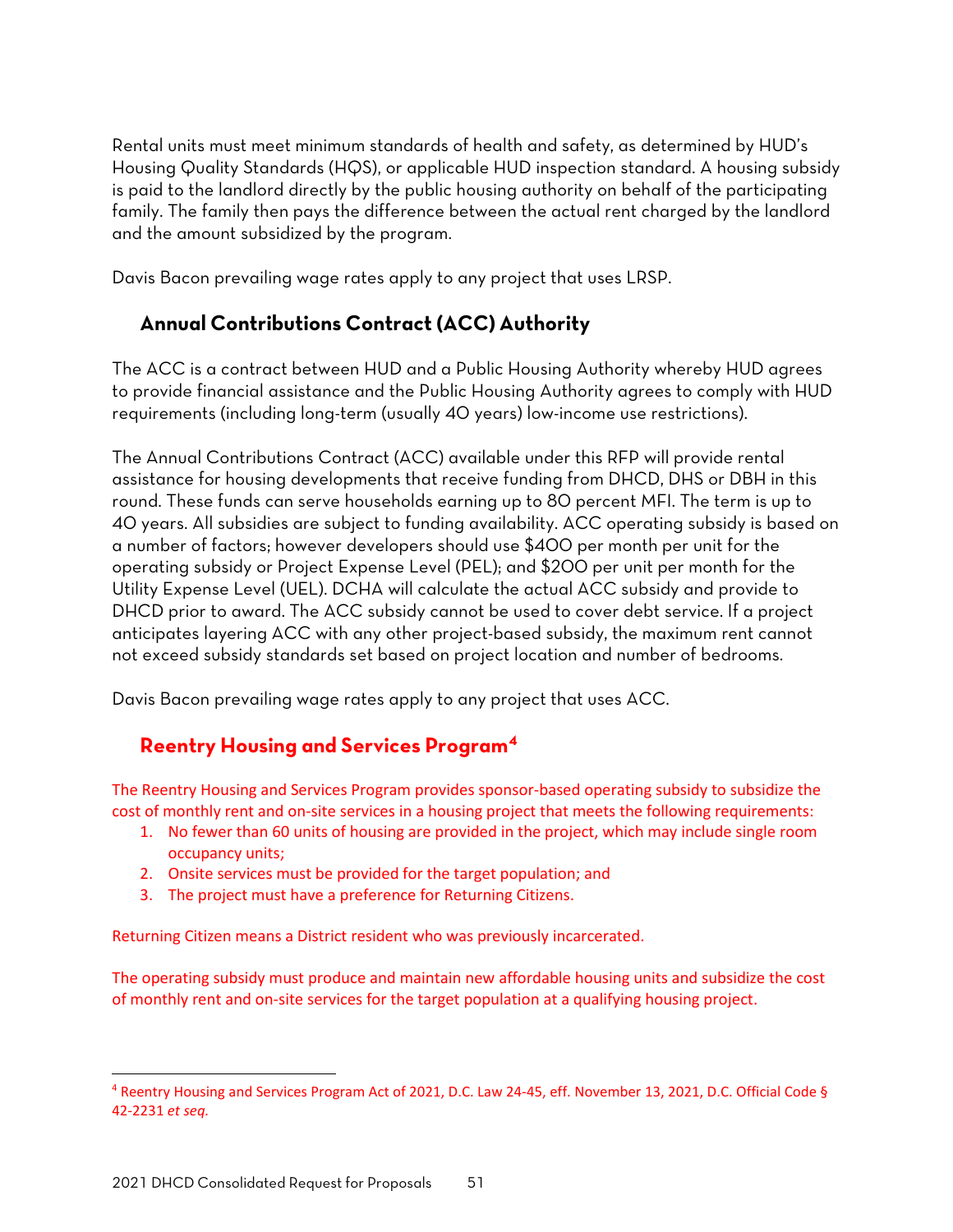# <span id="page-53-0"></span>**D. Tax Exemptions**

### **Non-Profit Affordable Housing Developer Tax Relief Program**

<span id="page-53-1"></span>Non-profit developers applying for financing through this RFP, both LIHTC and non-LIHTC, are eligible for tax relief under the Non-Profit Affordable Housing Developer Tax Relief Program.

Applicants need to submit a tax relief certification application to DHCD's Office of the General Counsel. DHCD will provide a tax relief certificate to the project prior to closing that can be presented to the DC Office of Tax and Revenue which grants the applicable tax relief.

The required forms for applying for the tax relief certification are available [here.](https://dhcd.dc.gov/page/tax-relief-certification-forms-nonprofit-affordable-housing-developers)

### **Contractor's Exempt Purchase Certificate (OTR-553)**

<span id="page-53-2"></span>Contractor's completing work for a non-profit entity are eligible for a sales tax exemption through DC's Office of Tax and Revenue (OTR). Purchases made by the non-profit entity will need to request a separate exemption certificate from OTR.

OTR has provided a guide for requesting the exemption [here.](https://otr.cfo.dc.gov/sites/default/files/dc/sites/otr/publication/attachments/How_to_Request_a_Contractors_Exempt_Purchase_Certificate_OTR-553_1220.pdf)

# **E. Case Management-Supportive Services**

## <span id="page-53-3"></span>**Supportive Services Funds**

DHS will provide funding for the provision of case management services to single adults and families who reside in PSH units developed through this RFP. The priority for DHS funding is projects that expand the total pool of available PSH resources. Existing PSH (and other forms of existing service enriched housing) and occupied units are not a priority for DHS subsidy in this RFP. The initial term of the subsidy is one year, which may be renewed subject to funding availability.

Projects selected for funding through this RFP must follow a Housing First model. Residents of DHS-funded units will be selected through the District's Coordinated Entry Assessment and Housing Placement (CAHP) system. Senior housing developments will be referred age eligible applicants. Single adults and families who are provided case management services through this RFP using DHS funding must meet DHS eligibility criteria. These criteria include:

- the completion and submission to DHS of the required assessment tool (either the Vulnerability Survey OR Service Prioritization Decision Assistance Tool (SPDAT);
- the individual or family meets or exceeds the threshold criteria on the PSH assessment tool; and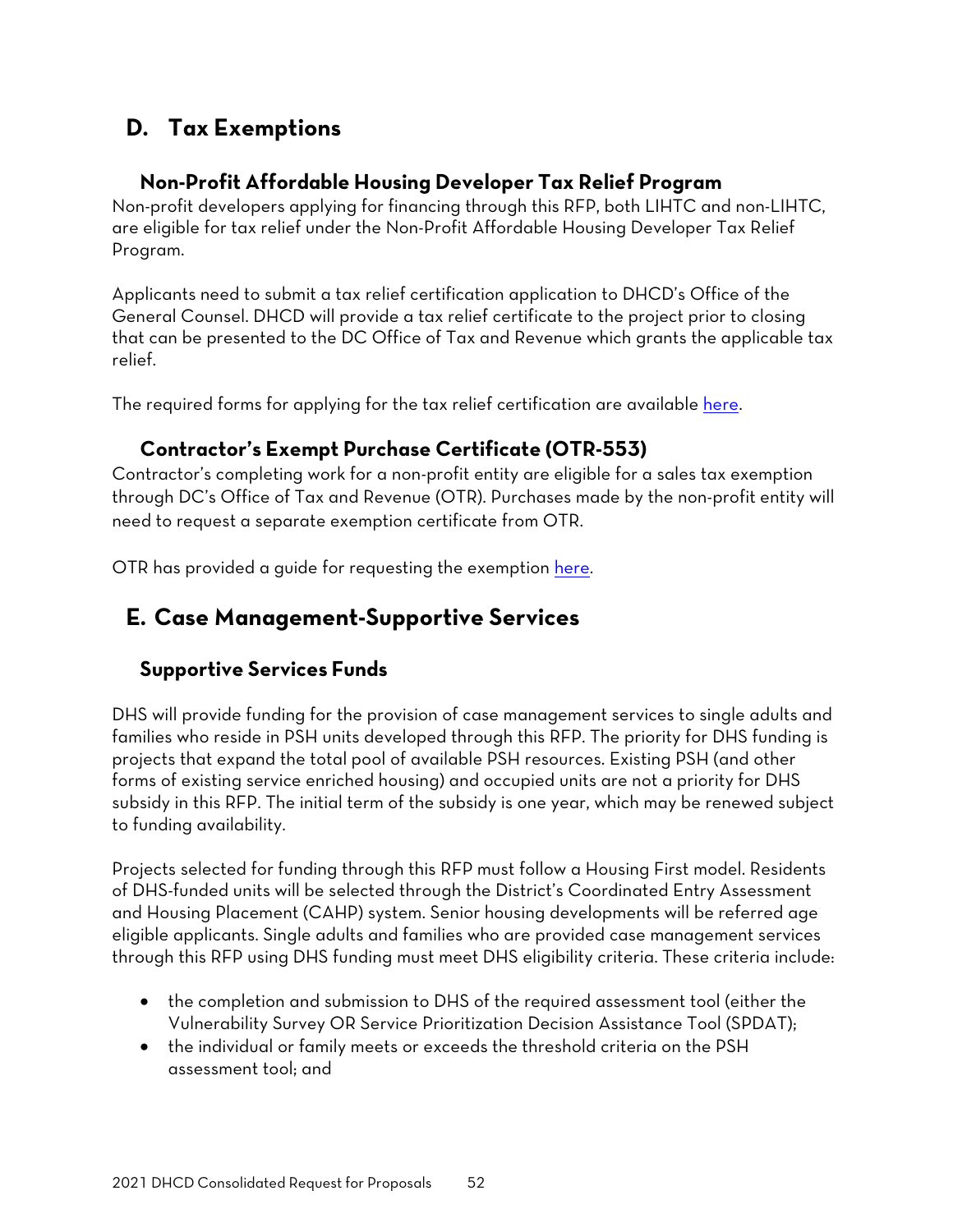• the individual or family is chronically homeless as defined by the Homeless Services and Reform Act of 2015 (HSRA).

Projects applying for DHS case management services funding must demonstrate that the monthly rent charged for the DHS unit will be affordable to the resident. Applicants should not assume the DHS resident will have a tenant-based operating subsidy. If other sources of subsidy are not sufficient to cover the operating expenses of the unit, applicants should plan to request project based operating subsidy/voucher assistance through this RFP.

Applicants will identify the PSH Program Type being proposed and acknowledge the PSH requirements with which they will be required to comply. When the project construction is 50 percent complete, DHS will assign a Services Provider that has an active Human Care Agreement (HCA) in place and is qualified to serve the target population (e.g., families, individuals, site-based programs).

### PSH Program Types

PSH Program Types are categorized based on the number of PSH units proposed in a development project as follows:

- Site-Based PSH Projects are those that propose 100 percent of units as PSH.
- Limited Site-Based PSH Projects are those that propose 12 or more PSH units for families or 17 or more PSH units for individuals (or equivalent composition of both family and individual units), but not 100% of units as PSH.
- Scattered-Site PSH Projects are those that propose 11 or fewer PSH units for families or 16 or fewer PSH units for individuals (or equivalent composition of both family and individual units).

In order to provide adequate case management supports to PSH households, Site-Based and Limited-Site Based PSH Projects must provide the following at the project:

- A minimum of one office space for the Services Provider with the following characteristics/services:
	- o Minimum size of 120 square feet
	- o Provides adequate privacy the office must not be open and must have a door that shuts and locks
	- o The property must provide Wi-Fi for the use of the Services Provider
	- o The building must be accessible to the designated Services Provider staff 24 hours per day
- Limited Site-Based PSH Projects must provide 24-hour front desk/security presence, including weekends and holidays, in the form of either a front desk assistant or security guard, or a 24-hour monitoring/call system.
- Site-Based PSH Projects must provide 24-hour front desk/security presence, including weekends and holidays, in the form of either a front desk assistant or security guard.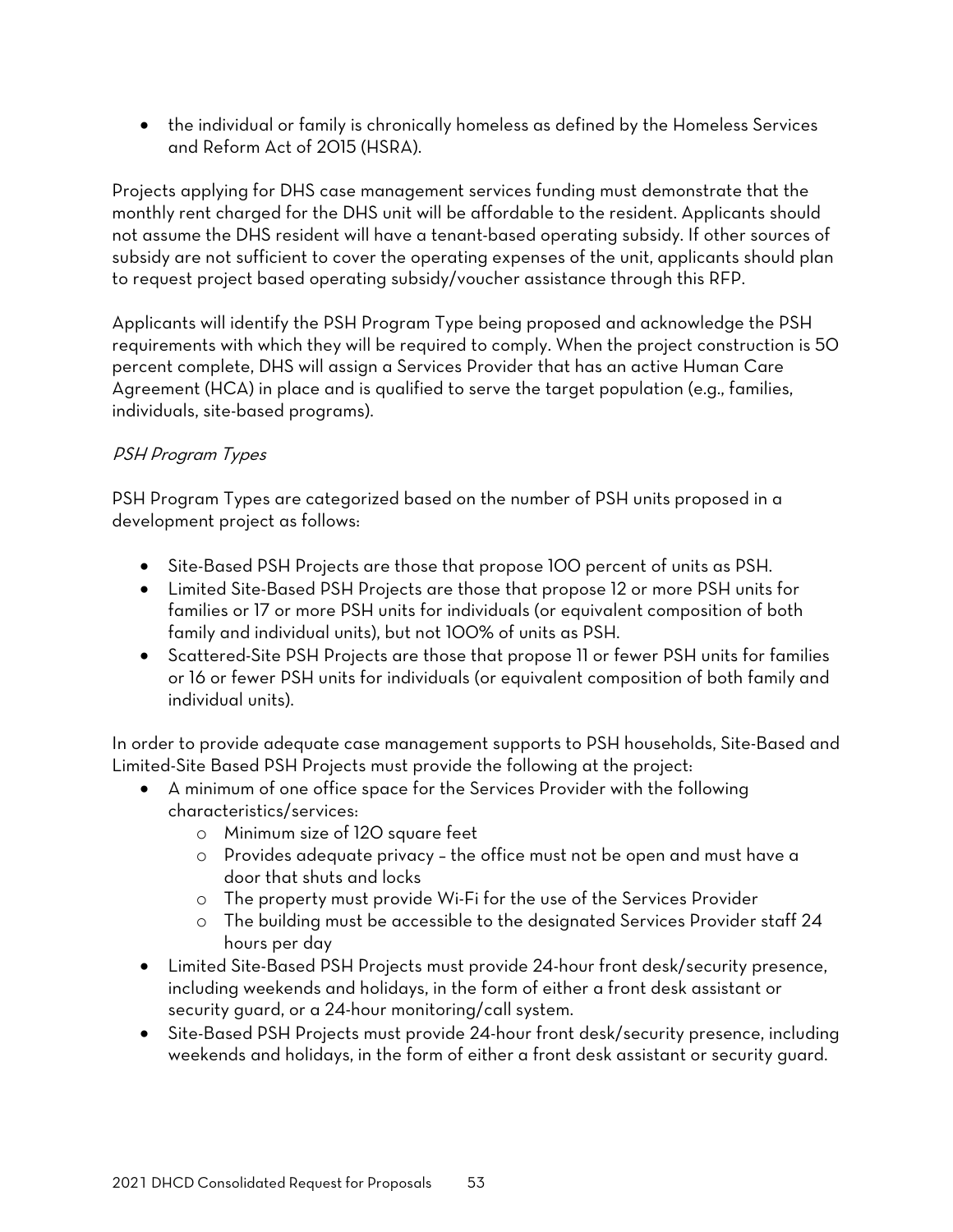The Applicant will select the project's Program Type and certify agreement to providing the above accommodations for the Service Provider in the PSH Acknowledgement Form provided in the Online Application.

#### Assignment of Service Providers

DHS will select and assign Service Providers from a pre-approved list of currently contracted Service Providers with active HCAs. Applicants can identify their preferred Services Provider for Site-Based and Limited Site-Based PSH projects within the Online Application. All proposed providers must be qualified by DHS to provide case management services through a PSH Human Care Agreement with DHS. DHS will review the request during the evaluation of RFP proposals and passively approve the assignment during the application and selection process. Eligibility of the preferred Service Provider will be reconfirmed when project construction is 50 percent complete. At this time, the contracting process will begin between DHS and the Services Provider to incorporate the new project. RFP Applicants with a Scattered-Site PSH Project may identify a preferred Services Provider in the RFP application. DHS will assign the Service Provider for Scattered-Site PSH Projects and begin the contracting process when project construction is 50 percent complete.

### Acknowledgement of Housing First Model and Coordinated Entry Requirements

The Applicant must also certify compliance with the Housing First model in the PSH Acknowledgement Form provided in the Online Application. The form outlines the obligations of the RFP Applicant in relation to PSH units and provides a description of case management services funded by the District for PSH units. The form includes the requirement that owners waive credit score and rental/eviction history requirements when evaluating PSH tenant applications, in addition to abiding by the DC Human Rights Act of 1977/Fair Housing Law (see [https://ohr.dc.gov/sites/default/files/dc/sites/ohr/publication/attachments/FairHousingoster\\_2016.pdf](https://ohr.dc.gov/sites/default/files/dc/sites/ohr/publication/attachments/FairHousingoster_2016.pdf) for a summary of protected classes and categories) and the Fair Criminal Screening for Housing Act of 2016 (se[e https://ohr.dc.gov/page/returningcitizens/housing\)](https://ohr.dc.gov/page/returningcitizens/housing).

#### Case Management Standards

Providers of case management services who receive DHS funding through this RFP to provide case management services also must meet DHS provider eligibility criteria. These criteria include:

- the capacity to offer high-quality, intensive, comprehensive case management services for individuals and families participating in the PSH Program, and being an existing qualified PSH service provider with DHS;
- a documented good track record of similar services provided by positive evaluations for contracts or grants with federal government, District government, foundations and nonprofit organizations;
- Incorporated and licensed organization in the District of Columbia in good standing with DCRA;
- a clean track record for managing funds;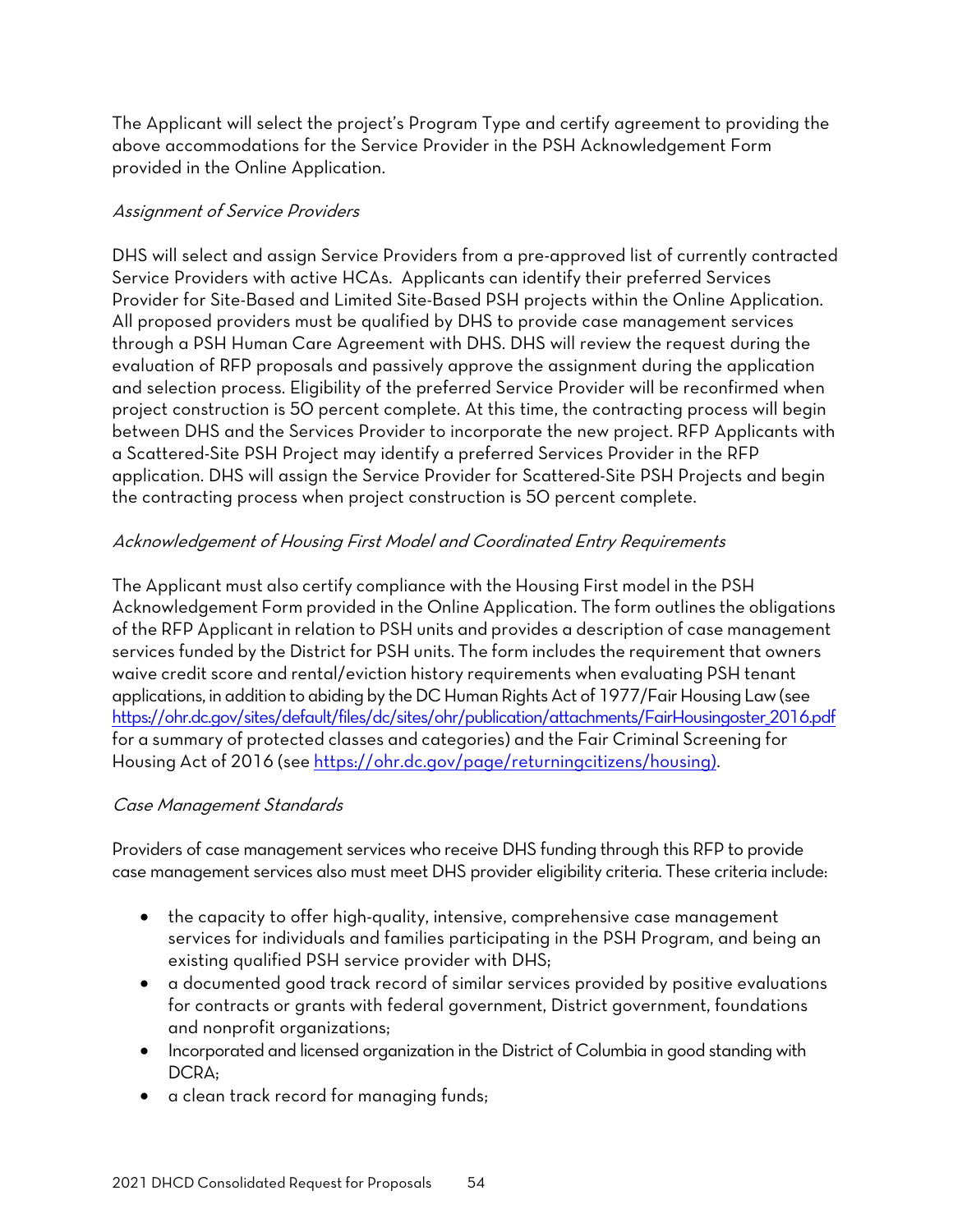- submitting a staffing plan that meets the case manager qualifications requirements and maximum case load standards. (as indicated below); and
- adherence to all service standards and requirements that are described in "DHS PSH Supportive Services (Case Management) Standards/Requirements," as provided in the PSH page within the Online Application System.
- The capacity to become a qualified Medicaid provider.

#### Case Load Standards:

Caseloads for case managers serving single adults shall not exceed 17 participants in the first period of performance and up to 25 participants in the subsequent option years of the contract. Caseloads for case managers serving families shall not exceed 12 families in the first period of performance and up to 15 families in the subsequent option years.

#### Client Contact Standards:

Providers shall engage with each of their PSH participants, minimally, at the required frequency of the PSH case management service contact requirement, however, the majority of participants will likely need contacts above the minimum threshold. During the Housing Navigation Phase, Case Managers shall have a minimum of four monthly face-to-face client contacts a month, consisting of one face-to-face client contact per week during the period spent conducting services and activities to find client housing. Once the clients are housed, Case Managers shall have a minimum of four total client contacts a month. Two of these must be face-to-face client contacts, of which one shall be conducted in the home. The other two client contacts may be made by telephone or via email. The District may require increased contacts above minimum threshold for a length of time at the District's discretion in instances of Provider unsatisfactory performance, or if a participant is identified as being in crisis, based on needs assessments, or for other high level client concerns. If Housing Providers are experiencing any high-level concerns with a PSH Participant they can report those concerns using the escalation process.

#### Case Rate Caps:

The rates at which DHS will fund these PSH case management services are NOT TO EXCEED rates established in the assigned Service Provider's HCA with DHS.

### Note on mixing "Designated Unit" Funding:

DBH and DHS units each are restricted solely to residents selected by the specific funding agency. It is not possible to blend these funding sources in a single unit. However, applicants are encouraged to blend sources within a project and are encouraged to consider requesting funding from multiple agencies. This would result in designated units with more than one agency. For instance, a single 100-unit development might have three DBH units and three DHS units, which together would exceed the minimum 5-percent PSH requirement.

# <span id="page-56-0"></span>VII. UNDERWRITING GUIDELINES

Applicants to this RFP must follow DHCD's most recent Underwriting Guidelines.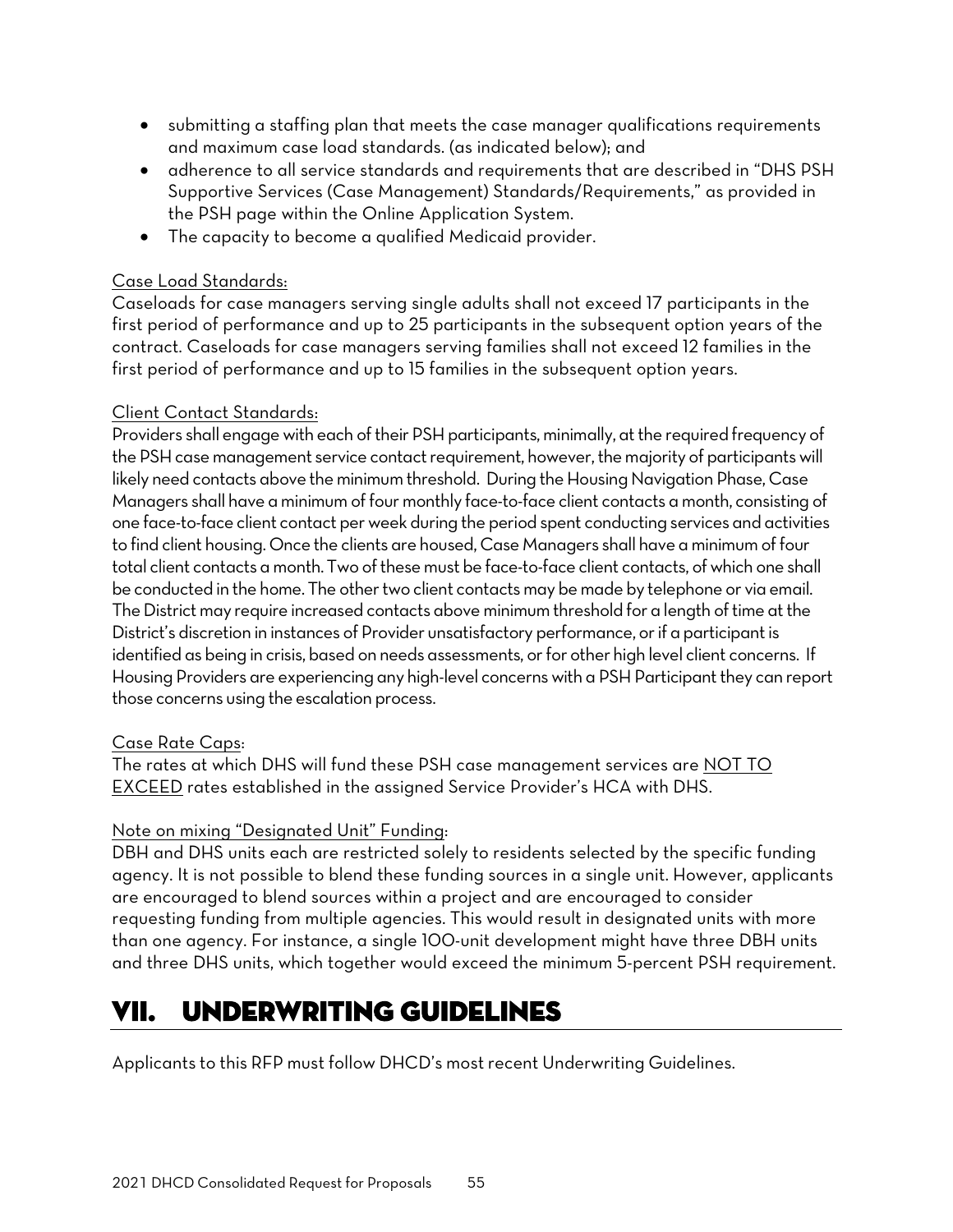# <span id="page-57-0"></span>VIII. COMPLIANCE & MONITORING REQUIREMENTS

In accordance with federal and District laws and regulations, DHCD is required to monitor the use of the funds distributed under this RFP. There are compliance and monitoring requirements associated with every phase of the project once an application is received. Some of these requirements are related to a specific funding source, while others apply to all projects. At the time of proposal submission, applicants will be prompted and required to present documents that allow DHCD to conduct the following phases of the review process:

- Threshold Review
- Evaluation
- Underwriting

Some of these documents must be final versions. Two examples of documents for which a final version is required are the Phase I Environmental Site Assessment and the Appraisal. Others, namely the Compliance and Monitoring Documents requested in the application, may be preliminary draft submissions that will be further developed with agency input if the project is selected.

All of the information and instructions that an applicant needs to build a responsive, high quality application are contained in this RFP document or in the Online Application System. All instructions included within the Online Application System are considered part of this RFP.

Prospective applicants may also be interested in learning about the rules, regulations, and processes that will guide the relationship between DHCD and the project team once a Letter of Commitment is issued. This information is contained in the Compliance and Monitoring Reference Guide that is included as an appendix to this RFP. The Guide contains vital information related to the following project phases:

- Pre-Closing Due Diligence;
- Construction;
- Lease-Up/Sale; and
- Operations

As part of the application, DHCD requires each applicant to sign a Monitoring Certification Form indicating agreement to comply with the rules and regulations that govern DHCD and the projects it funds, to be subject to DHCD monitoring for compliance, and to accept any applicable penalties for noncompliance. The applicant is responsible for any and all costs associated with implementing and maintaining records to comply with and allow for DHCD monitoring.

#### **For detailed information, please refer to the current Compliance and Monitoring Reference Guide.**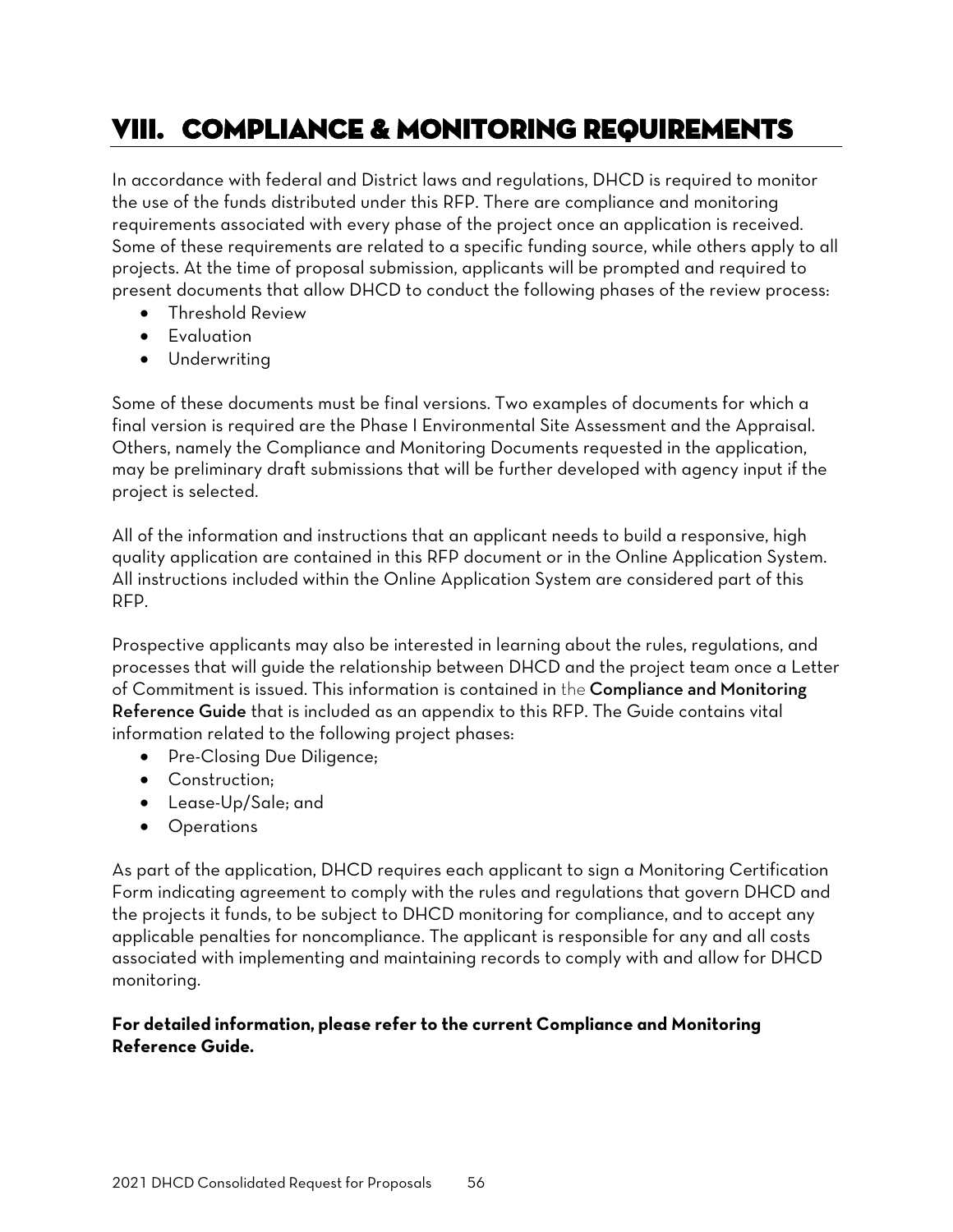# <span id="page-58-0"></span>IX. DEFINITIONS

For the purpose of this RFP and any projects funded pursuant to this RFP, the following definitions will apply:

**Affordable Housing**: Housing that legally restricts the housing costs and occupancy based on household incomes for the purpose of limiting housing costs for low income occupants below what is generally available in the market for a similar home. In most cases, the limits on housing costs and household incomes used for affordable housing are based on the HUD standard that households that pay more than 30 percent of income for housing may have difficulty affording other necessities such as food, clothing, transportation and medical care.

**Case Coordination:** The active implementation of the goals on the case (service) plan to meet the identified needs and services of the individuals and/or families. The scope and intensity of care coordination depends on the psychosocial assessment of the functionality, needs, strengths and barriers to achievement of cases plan goals. Consideration of the need for intensive wrap around services for individuals and/or families should be integral to the case coordination process.

**Case Management:** A service that engages individuals and families, and provides assistance in: identifying barriers, needs and strengths; developing goals; identifying resources and support; and connecting individuals and/or families residing in a shelter, temporary housing or permanent housing the needed resources, housing and/or economic security supports and supportive services to achieve identified goals.

**Chronically Homeless**: As defined in HUD's Continuum of Care (CoC) Program interim rule at 24 CFR 578.3, a chronically homeless person is:

- An individual who: 1) Is homeless and lives in a place not meant for human habitation, a safe haven, or in an emergency shelter; 2) Has been homeless and living or residing in a place not meant for human habitation, a safe haven, or in an emergency shelter continuously for at least one year or on at least four separate occasions in the last 3 years; and 3) Can be diagnosed with one or more of the following conditions: substance use disorder, serious mental illness, developmental disability (as defined in section 102 of the Developmental Disabilities Assistance Bill of Rights Act of 2000 (42 U.S.C. 15002)), post-traumatic stress disorder, cognitive impairments resulting from brain injury, or chronic physical illness or disability;
- An individual who has been residing in an institutional care facility, including a jail, substance abuse or mental health treatment facility, hospital, or other similar facility, for fewer than 90 days and met all of the criteria for a chronically homeless individual, before entering that facility; or
- A family with an adult head of household (or if there is no adult in the family, a minor head of household) who meets all of the criteria [as described in Section I.D.2.(a) of this Notice, including a family whose composition has fluctuated while the head of household has been homeless].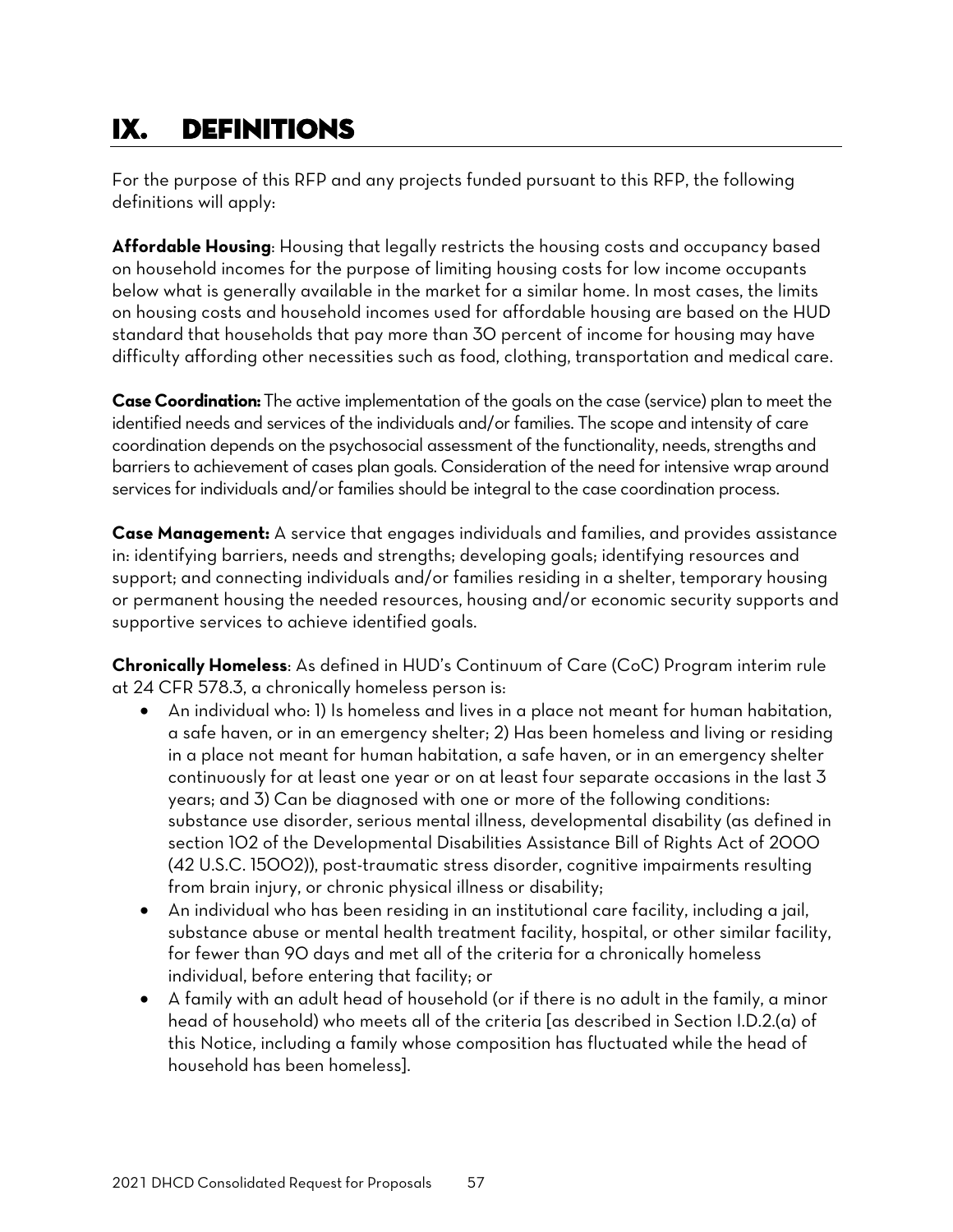**Coordinated Entry System**: The Coordinated Assessment and Housing Placement System (CAHP), required by HUD per the Homeless Emergency Assistance and Rapid Transition to Housing (HEARTH) Act, that will be implemented by DHS as the designated homelessness planner for the District. The system is a client-centered process that streamlines access to the most appropriate housing intervention for each individual or family experiencing homelessness. Within a CAHP system, clients are prioritized for housing through a process that is data-driven and real time. Residents for PSH units will be referred by CAHP and solely screened through the DCHA/LRSP voucher application process.

**DBH Consumers**: Adults, children or youth who are eligible to receive behavioral health services or supports funded or regulated by DBH.

**Disability**: A physical, mental, or emotional impairment that is expected to be of longcontinued and indefinite duration; that substantially impedes the ability to live independently; and is of such a nature that such ability could be improved by more suitable housing conditions (primarily persons who are seriously mentally ill; have chronic problems with alcohol, drugs, or both; or have AIDS and related diseases).

**Development Finance Division (DFD)**: A division within DHCD that provides financial resources to developers in the private sector to build and rehabilitate community infrastructure and ensure access to quality and affordable rental and homeownership housing in order to revitalize communities and promote economic diversity.

**Funding Sources**: The sources of funds made available for rehabilitation and construction of affordable housing under the mentioned federal and local programs.

**Gross Floor Area**: The combined floor area of all structures that share building systems, or have at least one common energy or water meter, less any area available for parking as defined by the ENERGY STAR Portfolio Manager benchmarking tool.

**Homeless**: Derived from the HUD definition: (1) an individual who lacks a fixed, regular, and adequate nighttime residence; and (2) an individual who has a primary nighttime residence that is (a) a supervised publicly- or privately-operated shelter designed to provide temporary living accommodations (including welfare hotels, congregate shelters, and transitional housing for the mentally ill); (b) an institution that provides a temporary residence for individuals intended to be institutionalized; or (c) a public or private place not designed for, or ordinarily used as, a regular sleeping accommodation for human beings.

**HUD Median Family Income (HMFI):** In developing many of its rent and income limits HUD begins by dividing the family income distribution into two equal parts: one-half of the cases falling below the median income and one-half above the median. HUD uses this number to calculate income limits for eligibility in a variety of housing programs often making adjustments to account for different beneficiary household sizes, market conditions, and program objectives. The HMFI for the District and information on how it is used to generate various HUD program income and rent limits can be found at[: https://www.huduser.gov/portal/datasets/il.html](https://www.huduser.gov/portal/datasets/il.html)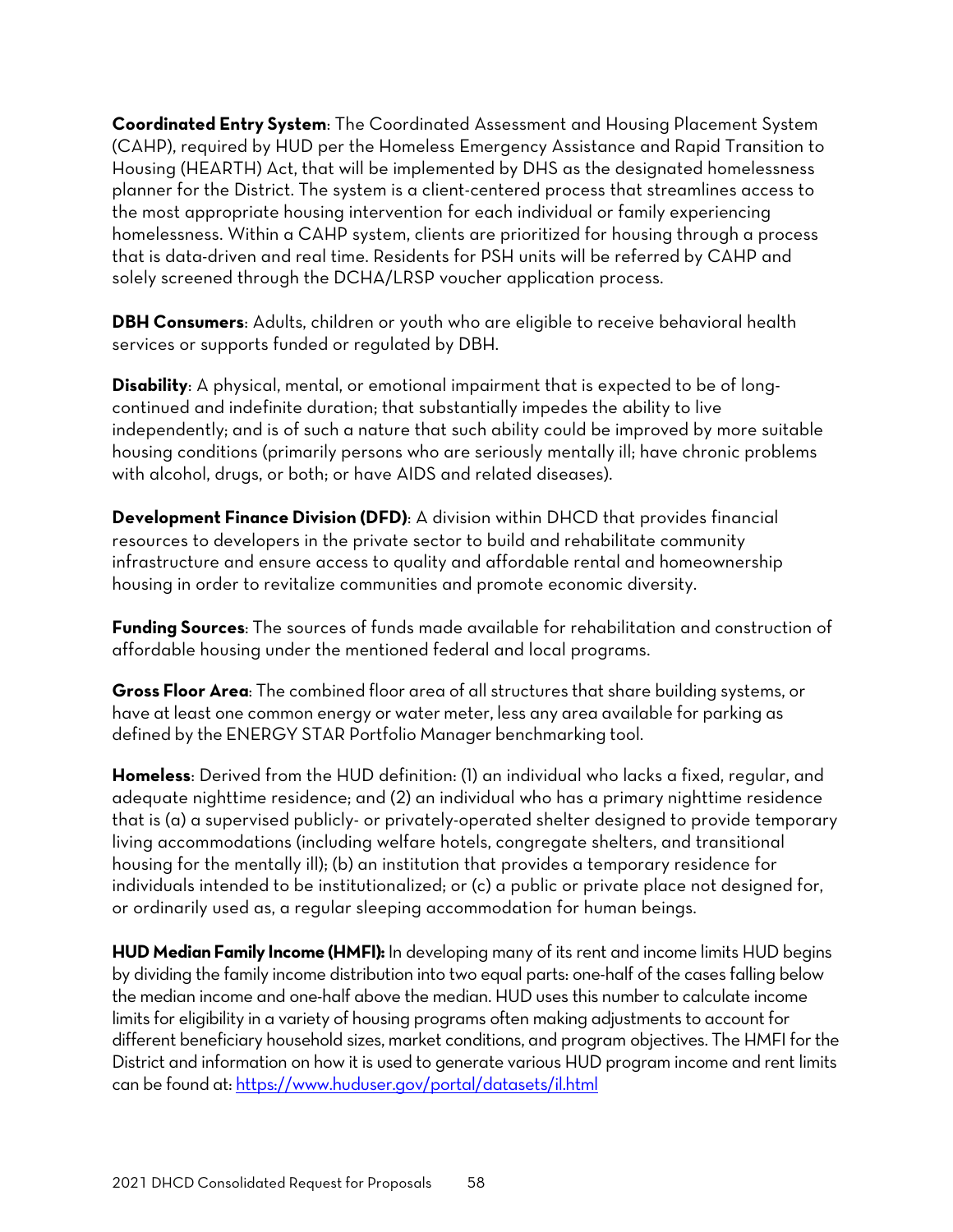**Housing First**: Under the Homeless Services Reform Act (HSRA), Housing First means a program that provides clients with immediate access to independent permanent housing and supportive services without prerequisites for sobriety or participation in psychiatric treatment. Clients in Housing First programs may choose the frequency and type of supportive services they receive and refusal of services will have no consequence for their access to housing or on continuation of their housing and supportive services. Residents for PSH units will be referred by CAHP and solely screened through the DCHA/LRSP voucher application process.

**Long-term**: In the context of DBH-funded units, means that the supportive housing developed under this initiative will be reserved through use restriction covenants for the exclusive use of DBH consumers for time periods specified in this RFP.

**Median Family Income (MFI)**: In this document, MFI is a generic term used to designate rent and income limits across subsidy programs. Program income limits are typically based on HUD Median Family Income (HMFI) limits. See the specific program for the rent and income limits used by that program a[t https://dhcd.dc.gov/service/rent-and-income-program-limits.](https://dhcd.dc.gov/service/rent-and-income-program-limits) MFI requirements encompass the Area Median Gross Income (AMGI or AMI) limits published by HUD pursuant to the qualified low-income housing project requirements of IRC Section 42(g).

**Net New Unit:** A Production or Preservation unit that is not currently subject to a long-term affordable housing covenant associated with permanent financing.

**Opportunity Zone:** Census tracts designated by the District and certified by the U.S. Department of Treasury as eligible to receive private investments through Opportunity Funds. Refer to the following website for more information on the 25 census tracts that have been certified as Opportunity Zones[: https://dmped.dc.gov/page/opportunity-zones-washington-dc.](https://dmped.dc.gov/page/opportunity-zones-washington-dc)

**Permanent Housing:** As defined by HUD, permanent housing refers to community-based housing without a designated length of stay and where the client is the lease-holder. Individuals and families who are living in permanent housing are no longer considered to meet the HUD homeless definition.

**Permanent Supportive Housing (PSH)**: Supportive housing for an unrestricted period of time for individuals and families who were once homeless and continue to be at imminent risk of becoming homeless, including persons with disabilities as defined in 24 C.F.R. 582.5, for whom self-sufficient living may be unlikely and whose care can be supported through public funds. (Homeless Services and Reform Act of 2015) Likewise, under the CoC Interim Rule, HUD defines PSH as permanent housing in which supportive services are provided to assist homeless persons with a disability to live independently. For the purposes of this RFP, PSH units that are used to meet the 5 percent set-aside requirement must follow the Housing First model and fill vacancies through the Coordinated Entry System.

**Perpetual Affordability:** The period during which units designated as affordable housing are required to remain as affordable housing units in perpetuity, secured by a covenant running with the land that may be extinguished at the sole discretion of the District.